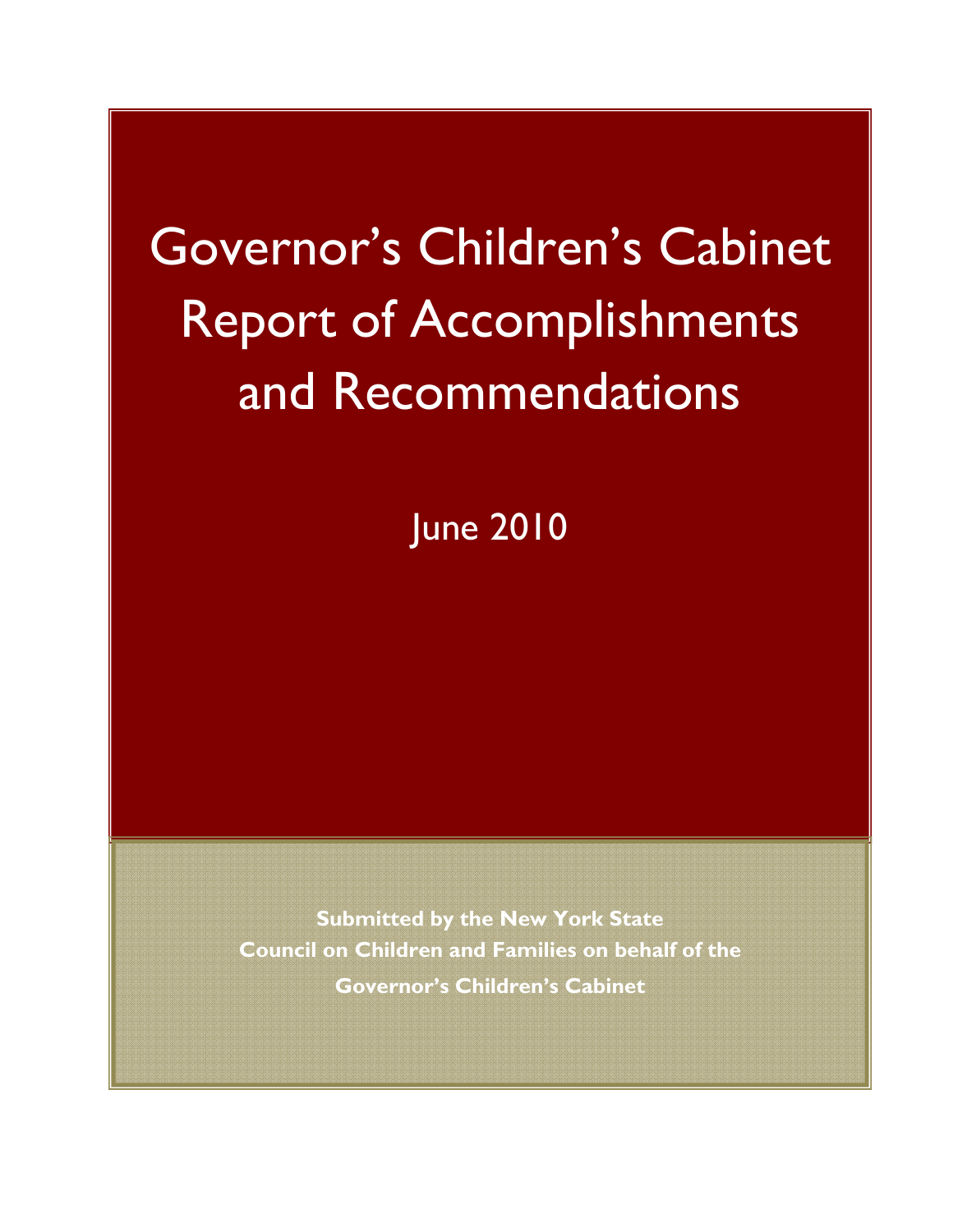# **ACKNOWLEDGEMENTS**

Report Prepared by the Council on Children and Families Karen Chavis, Executive Assistant Elana Marton, Counsel

#### **Children's Cabinet**

Chair, Kristin Proud, Deputy Secretary for Human Services, Technology and Operations and Senior Advisor to the Office of Taxpayer Accountability Vice-Chair, Duffy Palmer, Deputy Secretary for Education

### **Children's Cabinet Advisory Board**

Co-chair, Geoffrey Canada, President and Chief Executive Officer, Harlem Children's Zone Co-chair, Karen Schimke, President and Chief Executive Officer, Schuyler Center for Analysis and Advocacy

### **Workgroup on Disconnected Youth**

Co-chair, Patricia Fahy, Associate Commissioner for Intergovernmental Affairs, New York State Department of Labor Co-chair, Elaine Spaull, Executive Director, The Center for Youth

### **Subcommittee on Child Welfare/Juvenile Justice**

Co-chair, Joyce Burrell, Deputy Commissioner for the Division of Juvenile Justice and Opportunities for Youth, New York State Office of Children and Family Services Co-chair, Laura Velez, Deputy Commissioner for the Division of Child Welfare and Community Services, New York State Office of Children and Family Services

#### **Subcommittee on Children with Incarcerated Parents**

Co-chair, Jacquelyn Greene, Director of Juvenile Justice Policy, New York State Division of Criminal Justice Services

Co-chair, Elba Montalvo, Executive Director, Committee for Hispanic Children and Families



Deborah A. Benson Executive Director NYS Council on Children and Families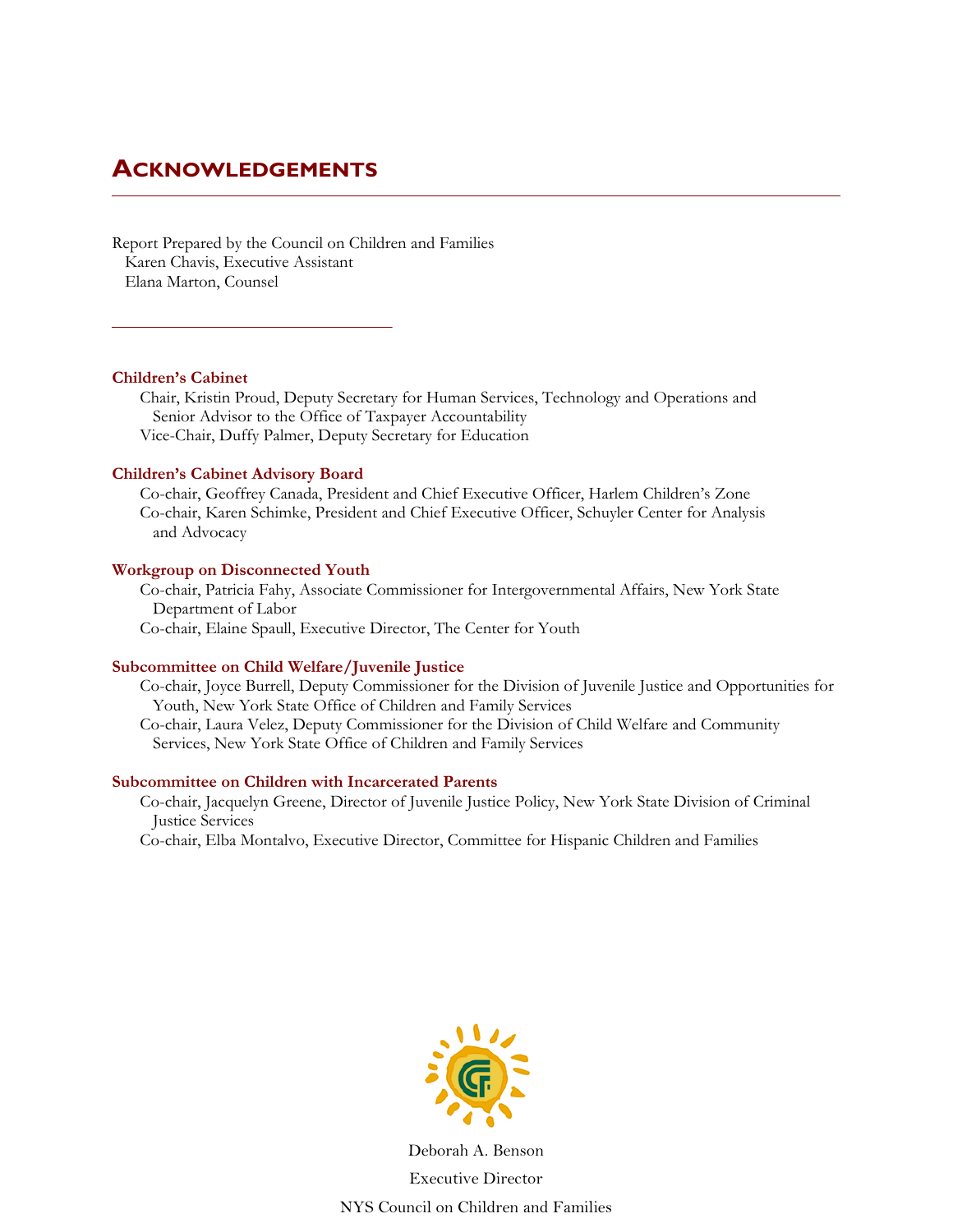# **TABLE OF CONTENTS**

| Overview of the Children's Cabinet   |                                                                               |                |  |  |
|--------------------------------------|-------------------------------------------------------------------------------|----------------|--|--|
| Initial Accomplishments              |                                                                               | 2              |  |  |
|                                      | Children's Health Insurance                                                   | $\overline{2}$ |  |  |
|                                      | Universal Pre-kindergarten                                                    | 3              |  |  |
|                                      | Reengaging Disconnected Youth                                                 | 5              |  |  |
| Ongoing and Future Work              |                                                                               | 9              |  |  |
|                                      | Children's Health Insurance                                                   | 9              |  |  |
|                                      | Early Childhood Advisory Council                                              | 9              |  |  |
|                                      | Reengaging Disconnected Youth                                                 | 11             |  |  |
|                                      | Access to Basic Needs                                                         | 12             |  |  |
|                                      | Education                                                                     | 14             |  |  |
|                                      | Training and Employment                                                       | 17             |  |  |
|                                      | Connectivity to Family and Community for Youth<br>with an Incarcerated Parent |                |  |  |
| Sharing Data and Financial Resources |                                                                               |                |  |  |
| Conclusion                           |                                                                               | 26             |  |  |
| Appendix I:                          | <b>Executive Order</b>                                                        | 27             |  |  |
| Appendix II:                         | Children's Cabinet Advisory Board Members                                     | 30             |  |  |
| Appendix III:                        | Early Childhood Advisory Council Members                                      | 31             |  |  |
| Appendix IV:                         | Early Childhood Advisory Council Strategic Plan                               | 32             |  |  |
| Appendix V:                          | Major Accomplishments of the Children's Cabinet                               | 36             |  |  |
| Appendix VI:                         | Subcommittee on Child Welfare / Juvenile Justice Members                      | 39             |  |  |
| Appendix VII:                        | Subcommittee on Children with Incarcerated Parents Members                    | 40             |  |  |
|                                      | Appendix VIII: Recommendations of the Disconnected Youth Workgroup            | 41             |  |  |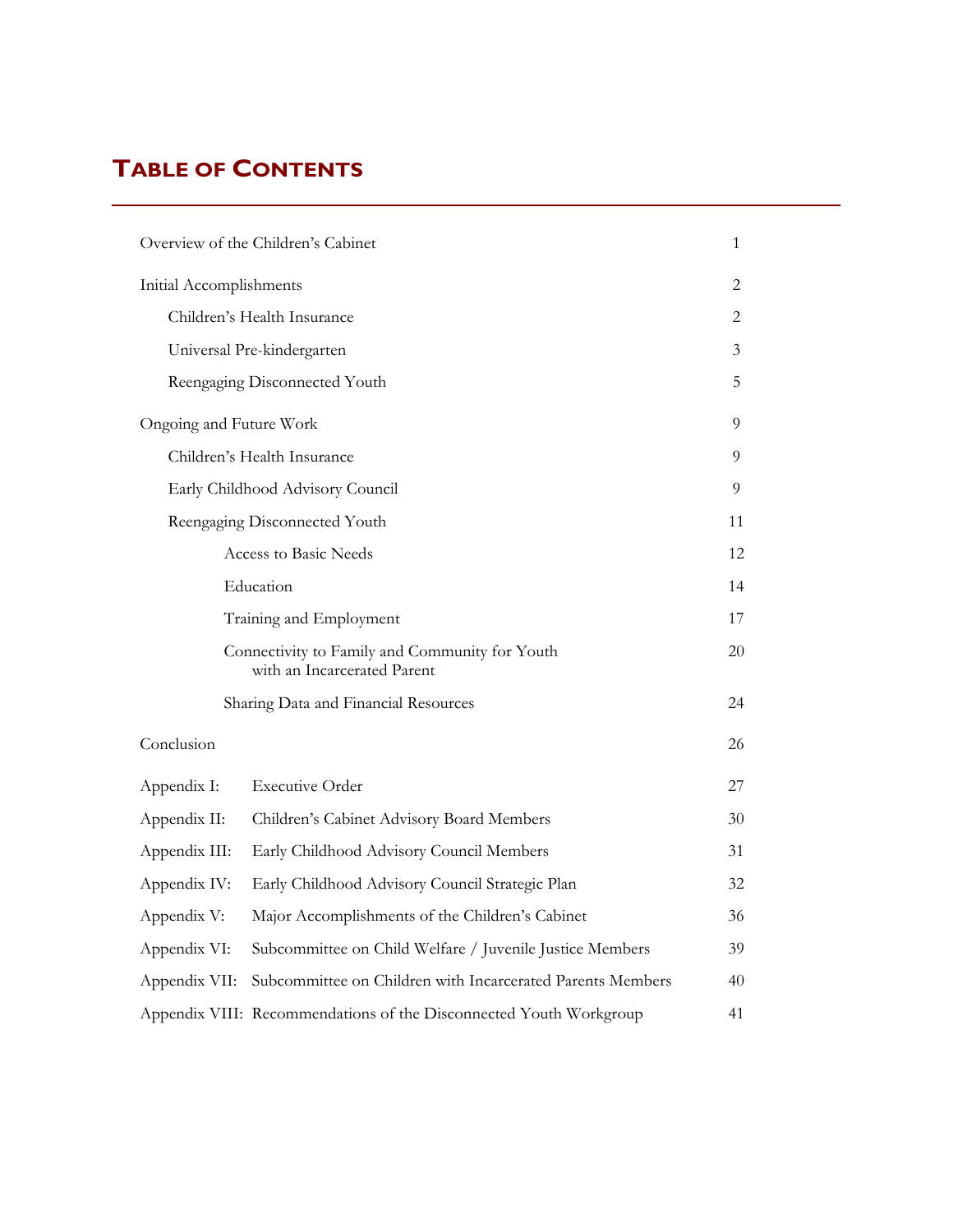# **OVERVIEW OF THE CHILDREN'S CABINET**

The New York State Governor's Children's Cabinet was established by Executive Order No. 16 on June 12, 2007 to advise and make recommendations to the Governor on his Birth to Five Agenda (see Appendix I). Since its formation, the Children's Cabinet has facilitated a significant expansion of health insurance coverage for children and a substantial increase in the number of pre-kindergarten programs in New York. With these accomplishments well underway, the Children's Cabinet shifted its focus to older youth who face significant challenges that may lead to them becoming disconnected from school and work.

The Children's Cabinet is chaired by the Governor's Deputy Secretary for Human Services, Technology and Operations and Senior Adviser to the Office of Taxpayer Accountability, Kristin Proud, vice-chaired by the Deputy Secretary for Education, Duffy Palmer, and staffed by the Council on Children and Families, an independent state entity charged with coordinating the State's health, education, and human services agencies to provide more effective systems of care for children and families. Along with representation from the Governor's Office, the membership of the Children's Cabinet includes the commissioners and heads of the following State agencies:

| Board of Regents                               | Division of Housing and Community Renewal           |  |  |
|------------------------------------------------|-----------------------------------------------------|--|--|
| Commission on Quality of Care and Advocacy for | Division of Probation and Correctional Alternatives |  |  |
| Persons with Disabilities                      | Division of the Budget                              |  |  |
| <b>Consumer Protection Board</b>               | Office for the Prevention of Domestic Violence      |  |  |
| Department of Agriculture and Markets          | Office of Alcoholism and Substance Abuse Services   |  |  |
| Department of Environmental Conservation       | Office of Children and Family Services              |  |  |
| Department of Health                           | Office of Mental Health                             |  |  |
| Department of Labor                            | Office of Mental Retardation and Developmental      |  |  |
| Department of State                            | <b>Disabilities</b>                                 |  |  |
| Department of Taxation and Finance             | Office of Temporary and Disability Assistance       |  |  |
| Developmental Disabilities Planning Council    | <b>State Education Department</b>                   |  |  |
| Division of Criminal Justice Services          |                                                     |  |  |

Efforts of the Children's Cabinet are aided by an Advisory Board, a diverse group of experts from outside New York State government who have been appointed by the Governor. Co-chaired by Karen Schimke, President and Chief Executive Officer of the Schuyler Center for Analysis and Advocacy, and Geoffrey Canada, President and Chief Executive Officer of Harlem Children's Zone, the Advisory Board is composed of individuals who bring unique knowledge and skills to assist the Children's Cabinet in implementing its goals (see Appendix II for Advisory Board membership).

Additionally, in response to the requirement to establish or designate State Advisory Councils on Early Childhood Education and Care contained within The Improving Head Start for School Readiness Act of 2007, Governor Paterson reorganized the Children's Cabinet Advisory Body and established a new body – the Early Childhood Advisory Council (ECAC). The ECAC is a public-private entity, co-chaired by Robert Frawley, Deputy Director of the Council on Children and Families, and Karen Schimke, President and Chief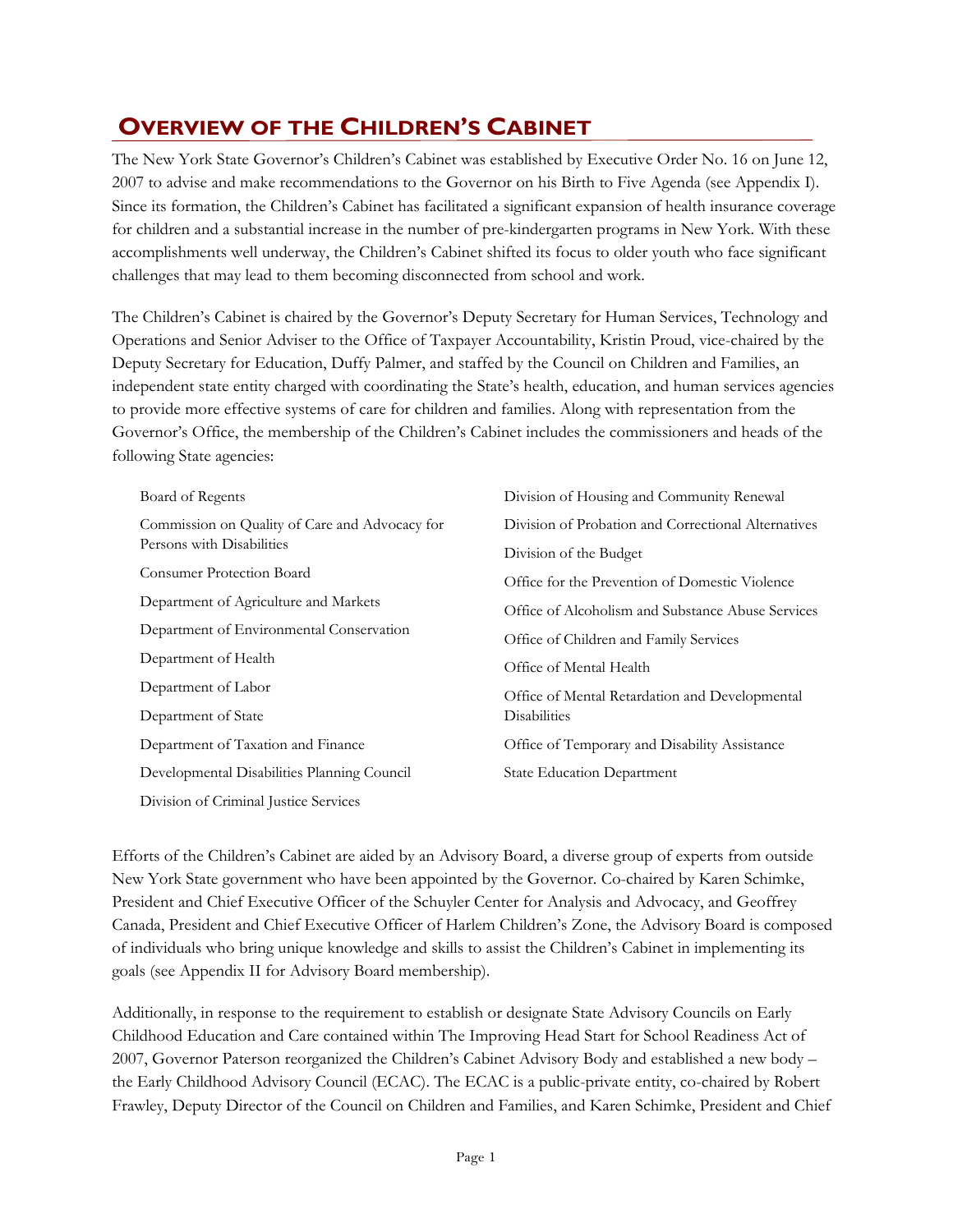Executive Officer of the Schuyler Center for Analysis, and Advocacy, and is comprised of over 40 members who represent early care and education, health care, child welfare, and mental health programs, as well as state agencies, advocacy organizations, foundations, higher education, unions, and others involved in the provision of services to young children and their families (see Appendix III for ECAC membership). Moving forward, the ECAC will lead the Children's Cabinet early childhood agenda (see Appendix IV for the ECAC Strategic Plan).

# **INITIAL ACCOMPLISHMENTS**

Staff from the Children's Cabinet's member agencies, along with members of the Advisory Board, have been meeting since June 2007 to develop recommendations for the Governor in accordance with the mission of the Children's Cabinet. Below are recommendations that have been adopted and successfully implemented to date. See Appendix V for a complete list of major accomplishments of the Children's Cabinet.

# **IMPLEMENTATION OF UNIVERSAL CHILDREN'S HEALTH INSURANCE**

New York has made significant strides in achieving the goal of providing access to health care coverage to all youth. With the Governor's expansion of Child Health Plus to 400 percent of the federal poverty level (FPL) in September 2008, all uninsured youth are eligible for comprehensive and affordable health care coverage through Medicaid and Child Health Plus. This translates to more than 90 percent of the State's uninsured children being eligible for subsidized coverage through these programs, and the families of the remaining children now can buy into the Child Health Plus program. In addition to expanding coverage, New York has simplified eligibility rules and made applying for and maintaining coverage easier for families. Further accomplishments include:

- **Enrollment gains in Medicaid and Child Health Plus.** New York has achieved a steady increase in children's enrollment since January 2008. Enrollment of children in Medicaid and Child Health Plus grew by 160,000 between January 2008 and November 2009 (most recent data available for combined enrollment). More than 102,000 of these children have been enrolled since the expansion in September 2008. Today, New York provides health care coverage to more than 2 million children or approximately 40 percent of the State's children. Nearly 1.7 million of these children are covered by Medicaid and the remaining 390,000 children by Child Health Plus.
- **The number of uninsured children in New York declined in 2008.** In September, the U.S. Census Bureau released the 2009 Annual Social and Economic Supplement to the Current Population Survey. The results of this survey indicate that the number of uninsured children under the age of 19 in New York State decreased from 434,000 in 2007 to 343,000 in 2008–a decline of 91,000 children (a 21% decrease).
- **In 2009, New York continued to expand access to health care for children.** Medicaid coverage is now automatically extended for all 18, 19 and 20 year olds leaving foster care until their 21st birthday. As well, the Child Health Plus program expanded access to critical services by implementing mental health parity.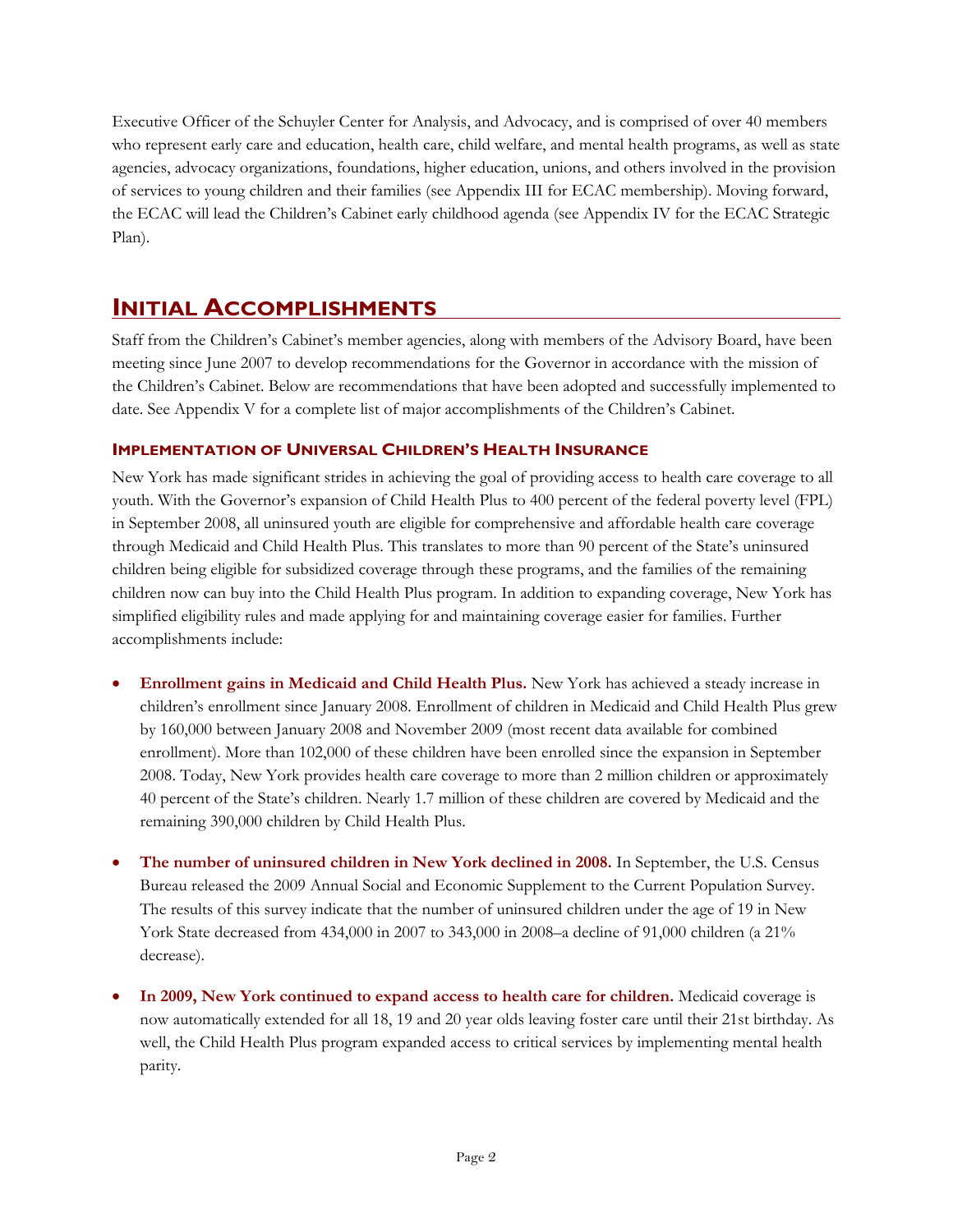- **In June 2009, New York received federal approval and support for Child Health Plus expansion to 400 percent of the FPL.** This approval provides federal matching funds for the expansion retroactive to September 2008 when the State implemented this expanded coverage. In addition, this approval includes two new exceptions to the six-month waiting period. Now, no child under the age of 5 and no family that must contribute more than 5 percent of its income to purchase employer sponsored health insurance is subject to the waiting period.
- **The Connections to Coverage Campaign brought information on New York's health insurance programs to more than 40,000 families across the State.** Campaign staff conducted or participated in more than 900 events and activities that promoted Child Health Plus and Medicaid.
- **Children's Cabinet Advisory Board Children's Health Insurance Workgroup.** Since its formation in 2007, the Workgroup has focused on identifying new opportunities to enhance children's health insurance enrollment and retention. Along with developing the Workgroup's priorities for 2010, current efforts include:

**Addressing language access in public health insurance outreach and enrollment.** The Workgroup is closely examining the issue of language access and its implications for developing outreach and enrollment strategies which are linguistically and culturally appropriate and meet the needs of those that have limited English proficiency.

**Outreach through state agencies.** To ensure that the remaining uninsured children in the State, approximately 7 percent, have health coverage, work continues with state agencies, including the Office of Children and Family Services (OCFS), Office of Temporary and Disability Assistance (OTDA), Department of Labor (DOL), Office of Mental Retardation and Developmental Disabilities (OMRDD), Consumer Protection Board, and Office of Alcoholism and Substance Abuse Services (OASAS), to develop strategies to promote children's coverage.

**Improving recertification.** The Workgroup continues to look at ways to strengthen relationships between local departments of social services (LDSS) and facilitated enrollers.

### **IMPLEMENTATION OF UNIVERSAL PRE-KINDERGARTEN**

Ensuring all children have access to high-quality universal pre-kindergarten (UPK) programs is one of the Governor's highest priorities. Over the past few decades, major advances in understanding child development have been made. The research provides dramatic new information on children's brain development, but more importantly has demonstrated that the quality of relationships and the degree of cognitive stimulation have a profound impact on children's cognitive, emotional, and social growth.

The Children's Cabinet has played a catalytic role in expanding access to the UPK program for four year olds across the State. The convergence of state agency leaders focused on this issue brought tremendous leverage, support, and resources to the expansion of UPK. Working together, the Children's Cabinet and its Advisory Board have been instrumental in accomplishing the following:

• Starting in 2007, the New York State Education Department (SED) shifted from a pre-kindergarten district-by-district grant approach to a **strategic statewide plan**. With the assistance of a UPK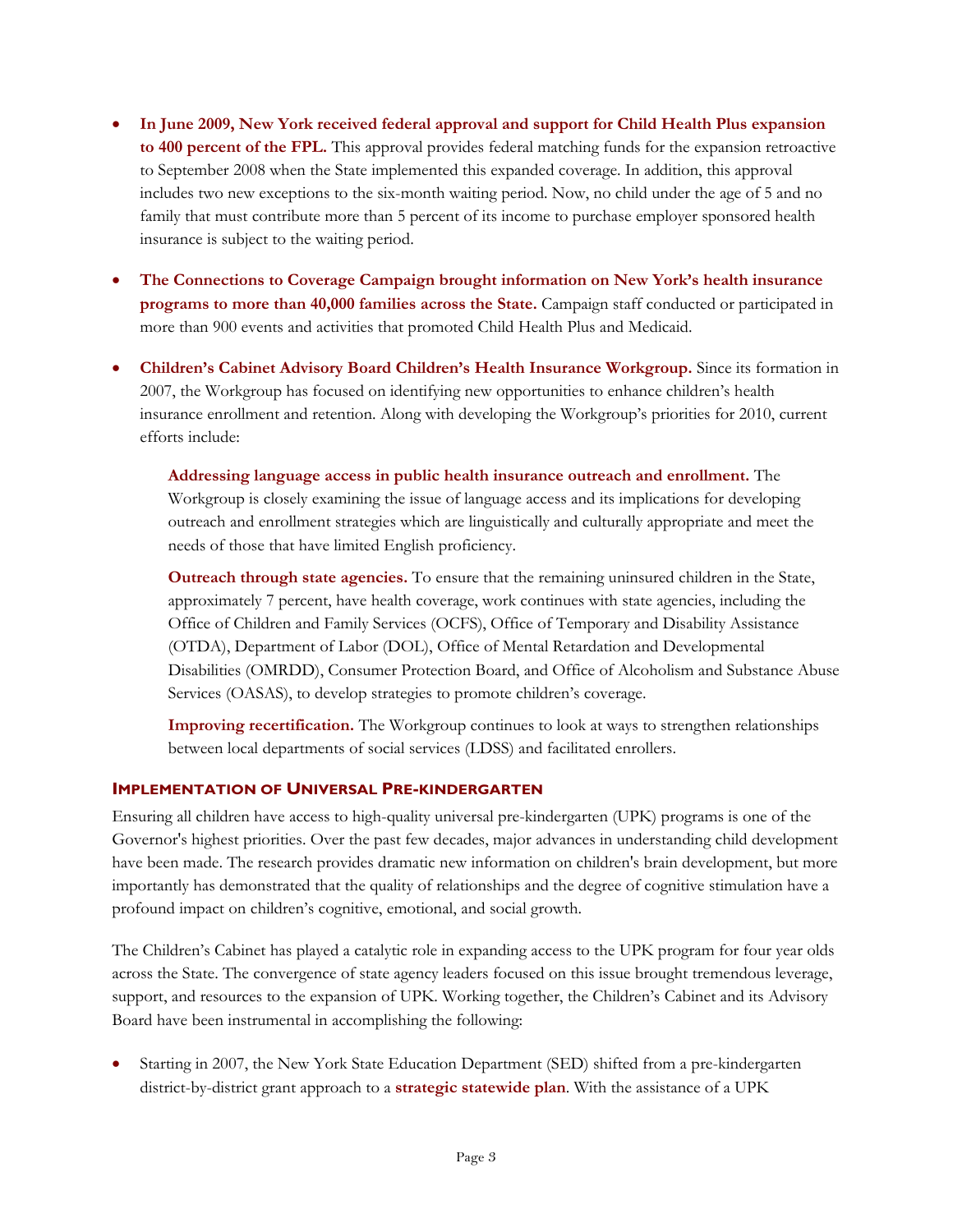Implementation Workgroup, a regional approach to strategic planning was begun. Data was compiled by county and then examined across regions of the State. The plan included different strategies:

A **superintendent buddy system** for almost fully implemented regions was developed. This resulted in superintendents who championed UPK reaching out to districts that had not yet implemented UPK.

Eleven **statewide meetings** were held in regions with low UPK participation to present information on the benefits to students having pre-kindergarten experience. These meetings were supported by the attendance of senior SED staff.

The Governor's staff convened and led **meetings with major collaboration partners.** 

**Targeted strategies** were put into place **for low performing districts** without prekindergarten.

Over **1,500 phone calls were placed** to districts that needed technical assistance or support.

State agencies, particularly OCFS, and Head Start programs that were successful UPK partners **reached out** to districts to encourage participation.

# **GROWTH IN UPK AS A RESULT OF CHILDREN'S CABINET WORK**

|                                              | $#$ of Districts Eligible to<br>Participate in UPK | # of Districts Participating | State Expenditures on<br>UPK (In Millions) | Children Served |
|----------------------------------------------|----------------------------------------------------|------------------------------|--------------------------------------------|-----------------|
| $2006 - 2007$<br>(Before Children's Cabinet) | 284                                                | 259                          | \$241.7                                    | 62,929          |
| $2007 - 2008$                                | 672                                                | 397                          | \$348.6                                    | 92,173          |
| $2008 - 2009$                                | 672                                                | 452                          | \$375.7                                    | 100,208         |

*2009/2010 figures will be available after confirmation of Basic Education Data System and mid-year data.* 

Other efforts to expand UPK and to improve the quality of these programs include:

**Regulatory Action.** With support from the Children's Cabinet and outreach by SED senior staff, the Board of Regents acted upon regulatory changes to allow districts with new funding the opportunity to implement UPK mid-year. This action provided flexibility for districts that wanted to implement UPK using the new funding but had insufficient enrollment in the fall to do so.

**Contract Simplification.** With many different agencies and providers at the table, new ideas for contracting emerged. For example, a streamlined contracting process was initiated between the New York City Department of Education, community-based organizations, and the New York City Administration for Children's Services (ACS).

**Early Learning Standards.** Learning standards for children participating in UPK and for children birth to five have been developed. Representatives from SED, OCFS, CCF, local early childhood agencies, institutes of higher education, and teachers of children ages birth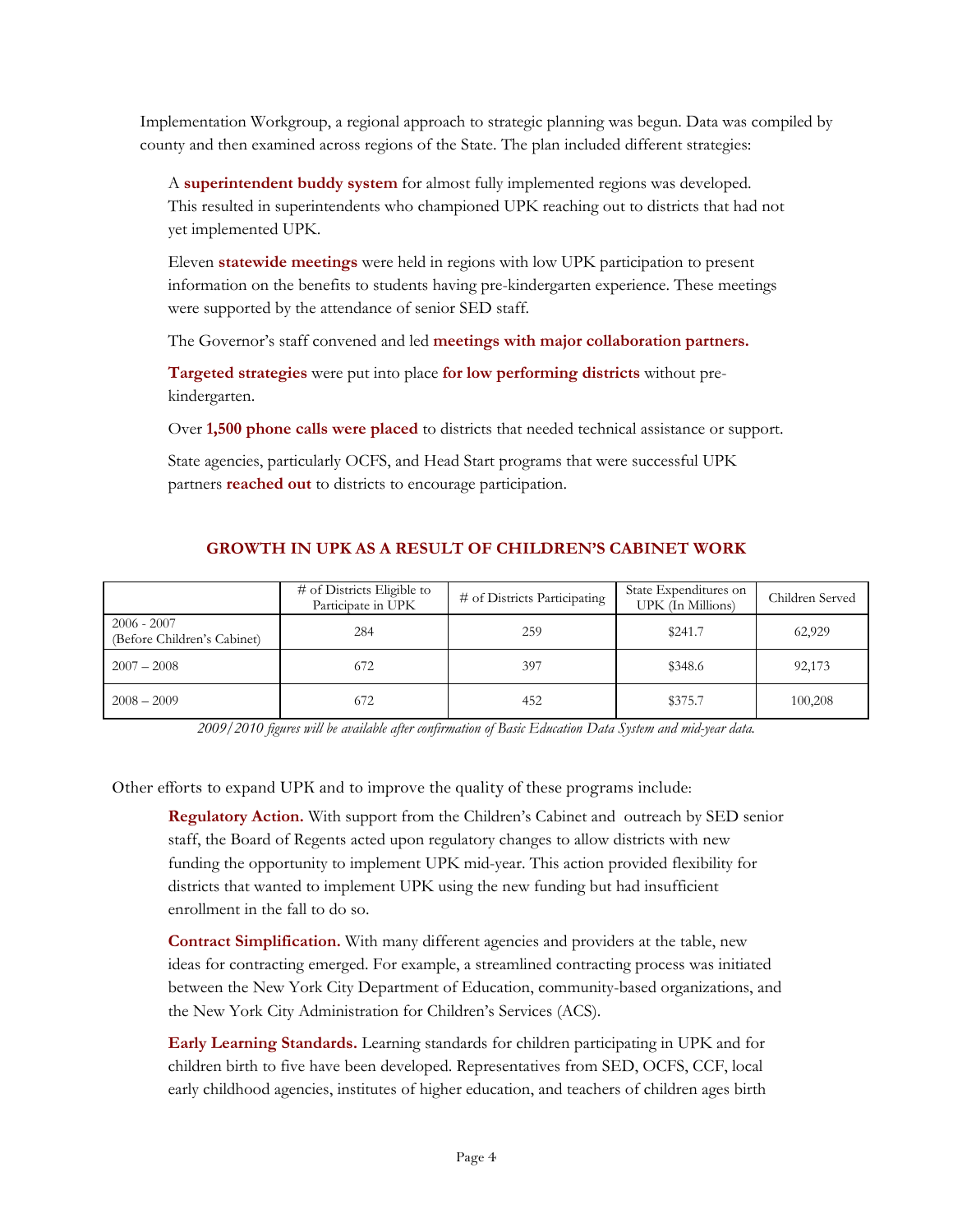through eight provided guidance and reviewed multiple drafts. Care was given to align these early learning standards with the revision of the K-12 learning standards.

**Quality Rating Improvement System (QRIS)** – Collaborative work by OCFS, SED, and their partners continued on the development of QUALITYstarsNY, New York's Quality Rating and Improvement System for center- and family-based early care and education programs. QUALITYstarsNY is currently being field tested in 13 communities around the State.

**Preschool Special Education Task Force** – Parallel to initiatives undertaken by the Children's Cabinet, a Governor's Task Force focusing on preschool special education was formed and developed recommendations to expand UPK to increase participation in integrated settings. Many members of the Children's Cabinet Advisory Board and the Children's Cabinet were members of the Preschool Special Education Task Force.

### **REENGAGING DISCONNECTED YOUTH**

<u>.</u>

In New York, approximately 199,000 youth between the ages of 16 and 24 are "disconnected": out of school and out of the workforce, neither employed nor looking for work.1 The disconnected rate for New York City males (16.2%) stands at more than twice the national rate  $(7.7\%)$ . These youth are overwhelming persons of color: 43 percent are Latino and 30 percent are black.3 Many young adults with developmental disabilities are also out of school and out of the workforce. The needs of these youth, who are often not connected to any social institution, are complex and multi-faceted. Over the course of their lives, many of these youth have faced a myriad of challenges, such as chronic poverty, early parenthood, placement in and out of the child welfare or juvenile justice systems, lack of educational continuity and family stability, developmental disabilities, substance abuse dependency, and mental health issues.

Given the breadth of the needs of the disconnected youth population, the Disconnected Youth Workgroup formed under the Children's Cabinet subdivided into two Subcommittees, each focusing on a discrete population. The **Subcommittee on Child Welfare /Juvenile Justice** was formed to focus on youth 14 through 24 years of age who have been in, or are transitioning out of foster care, including youth residing informally with kin who receive child-only Temporary Assistance for Needy Families (TANF) grants and youth on probation, or in juvenile justice or criminal justice facilities and also youth who were formerly or transitioning out of such facilities (see Appendix VI for member listing). The **Subcommittee on Children with Incarcerated Parents** was formed to examine and respond to the unique issues faced by children and families with a parent who is incarcerated (see Appendix VII for member listing).

<sup>&</sup>lt;sup>1</sup> Back On Track: Reconnecting New York's Disconnected Youth to Education and Employment, Schuyler Center for Analysis and Advocacy, June 2009.

<sup>&</sup>lt;sup>2</sup> "Out of Focus: City is Failing Disconnected Youth," Community Services Society of New York, July 2008.

<sup>3</sup> "Out of School, Out of Work…Out of Luck? New York City's Disconnected Youth," Community Services Society of New York, January 2005.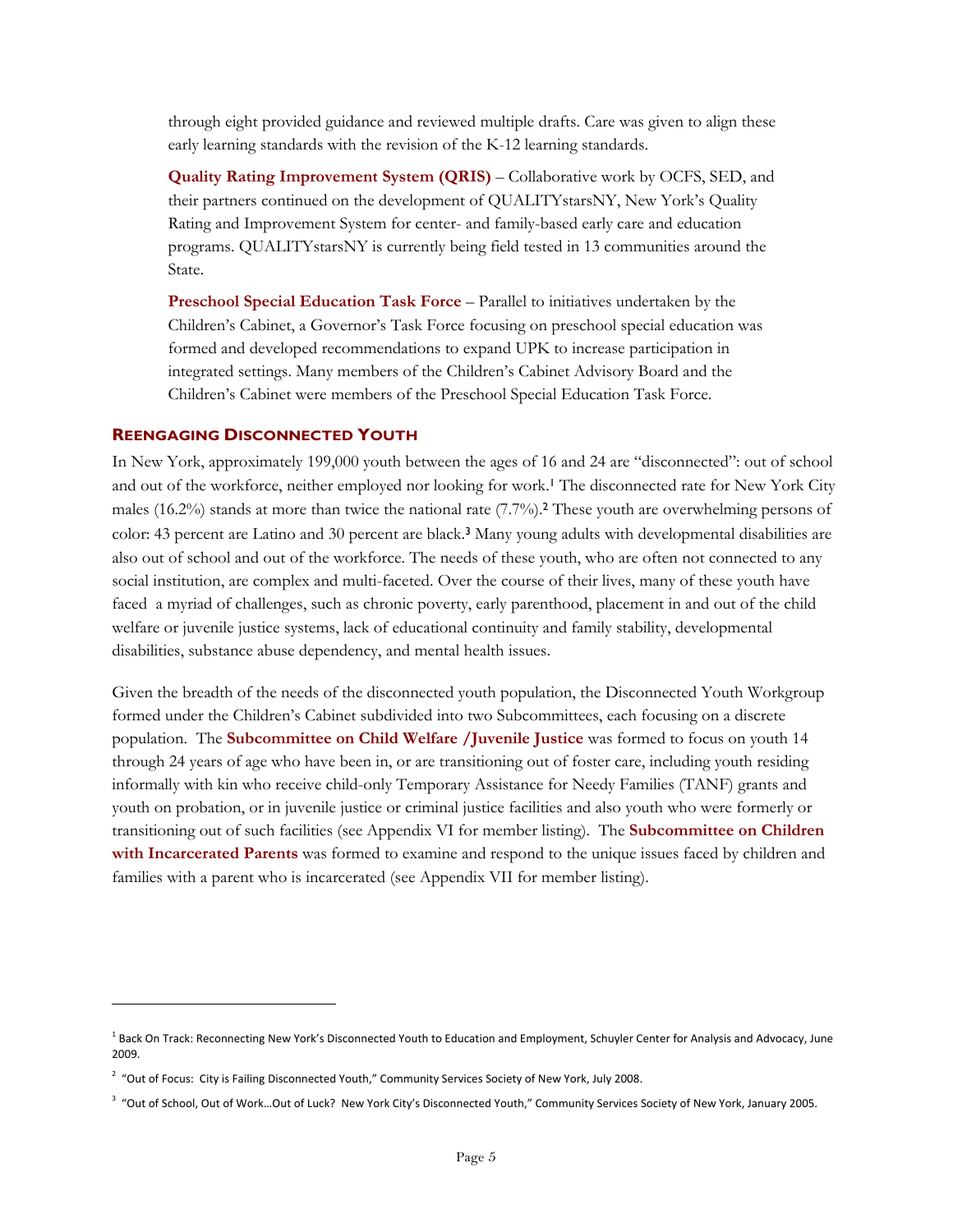### **Covenant House Study** <sup>4</sup>

A recent study of youth from the Covenant House shelter for homeless young people in New York City found that 62 percent of 444 youth between the ages of 18 and 21 sampled for its study were neither working nor in school. Sixty eight percent of that same group of homeless youth did not have a GED or high school diploma and 78 percent of the youth were unemployed. Nearly half of the young people surveyed had experienced physical punishment at home with 41 percent of the young people reporting histories of family violence. Over one third of the youth reported histories of foster care placement and youth with foster care histories reported an average of 3 placements while in care. Almost half of the young people reported a criminal justice history and over one third of the youth reported that they had a family member who used drugs regularly. Mental health issues were also significant, with 36 percent of the youth reporting that they had previously been in counseling and 21 percent of the young people reporting histories of medication for mental health needs.

As the Covenant House study shows, disconnected youth are young people who have likely experienced the convergence of childhood trauma, violence, school failure, poverty, and mental health or chemical dependency issues. Not only does disconnection often lead to negative outcomes for the youth themselves, but for communities and the State as a whole. Notably, disconnected youth are more likely than other youth to engage in criminal activities, become incarcerated, and rely on public systems of support. Historically, youth already have among the highest unemployment rates and during this current, prolonged recession, they continue to be among the most vulnerable workers. The economic future of New York depends on youth becoming ready for college, work and life. Sadly, however, many young people are reaching adulthood without the skills and competencies they need to succeed.

Integrated cross-systems initiatives are critical to this effort. Youth currently access available services according to particular labels. Youth aging out of foster care are presumptively eligible for Medicaid until they turn 21 years of age. Young people returning from juvenile justice placement are eligible for aftercare services generally for a minimum of six months, and similarly those on probation are eligible for certain communitybased support services. Homeless youth have a right to stay in their school of origin. Children being raised by relative caretakers have the right to receive a child-only temporary assistance grant. The demographics of and barriers faced by all of these youth are likely to be quite similar; in fact, the very same young person may well experience each of the aforementioned systems. Accordingly, New York State must begin to look at disconnected youth not as a foster care youth, a juvenile justice youth, a high school drop-out, but as a young person in need of comprehensive and coordinated services that support his or her successful transition from adolescence to adulthood. Comprehensive responses made now, will help reconnect these youth and secure their future.

-

<sup>&</sup>lt;sup>4</sup> Youth in Crisis – Characteristics of Homeless Youth Served By Covenant House New York, March 2009.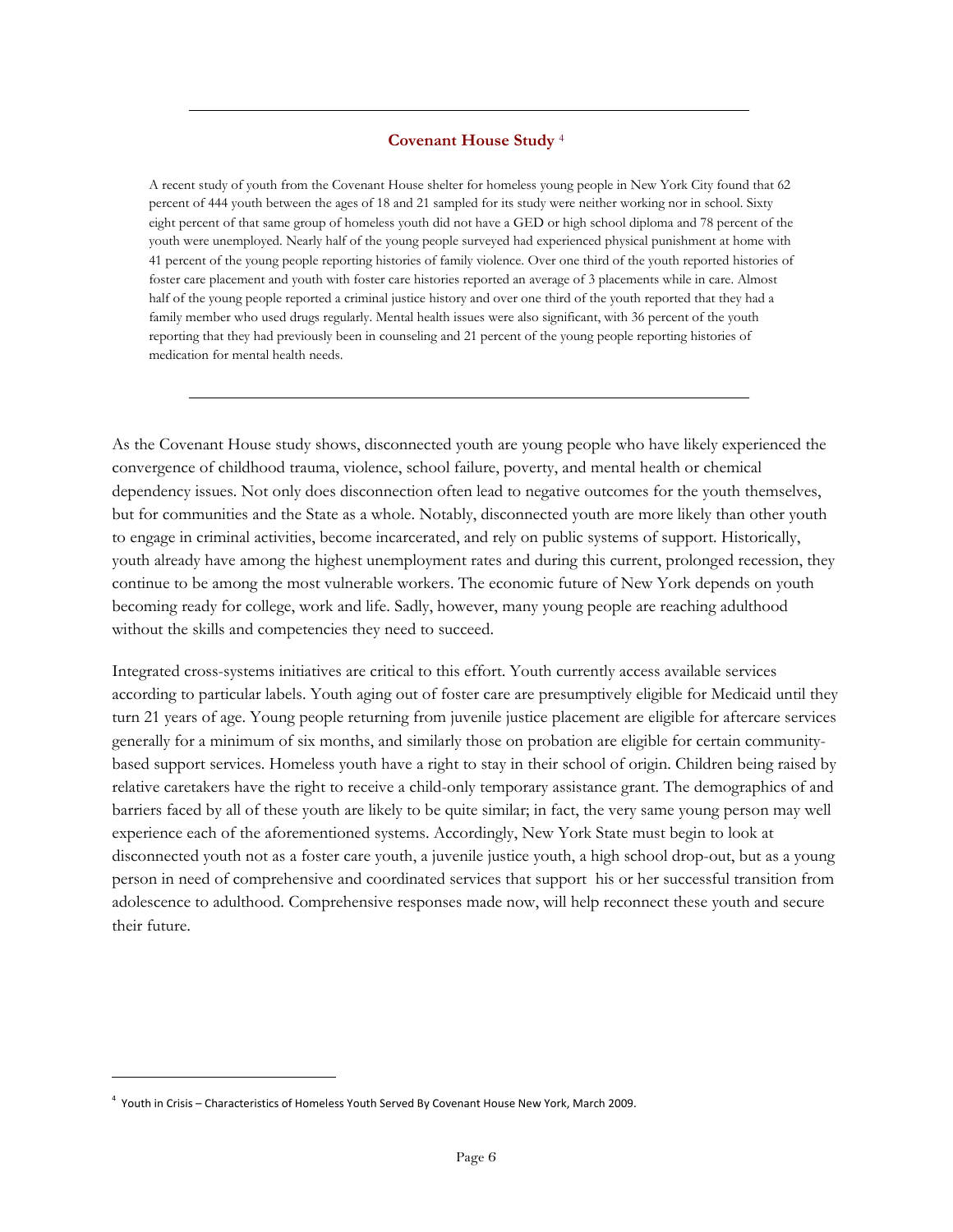Below are principles that have guided the Workgroup on Disconnected Youth, formed under the Children's Cabinet, to focus on the needs of youth ages 14 to 24 that are disconnected or at risk of disconnection.



Initial accomplishments of the Workgroup on Disconnected Youth have included:

- **Summer Youth Jobs.** As a result of additional federal stimulus funds from the American Recovery and Reinvestment Act (ARRA) (P.L. 111-5), the number of youth enrolled in New York City's Summer Youth Employment Program (SYEP) increased by 21 percent, from 43,113 youth enrolled in 2008 to 52,225 youth enrolled in 2009. As a result of joint outreach effort by OCFS, OTDA, and DOL to all counties in New York, specialized services were added to the program for vulnerable youth (those in foster care or in juvenile justice facilities or who are homeless), with 1,000 vulnerable youth enrolled in 2009. In addition, three out of four administrators surveyed noted that the additional federal ARRA funds available in 2009 made it possible to employ youth with high risk behavior who would not typically have been placed.
- **Career Planning.** In 2009, OCFS conducted six one-day forums throughout the State focused on career planning for youth transitioning from foster care or juvenile justice placements. The forums were designed to educate providers, case workers and foster parents working with adolescents in care on postsecondary educational and job training opportunities ranging from vocational training to four-year college. Participants received a Statewide Educational Resource Directory containing the location of twoand four-year colleges and one-stop centers. A total of six more forums are planned for 2010: New York City on June 30, regions 1 and 2 on July 27, region 5 on August 3, region 4 on August 26, and a region 3 forum date will be scheduled.
- **College Class Enrollment.** In 2009, 44 OCFS youth enrolled in post GED/high school classes through the community college network.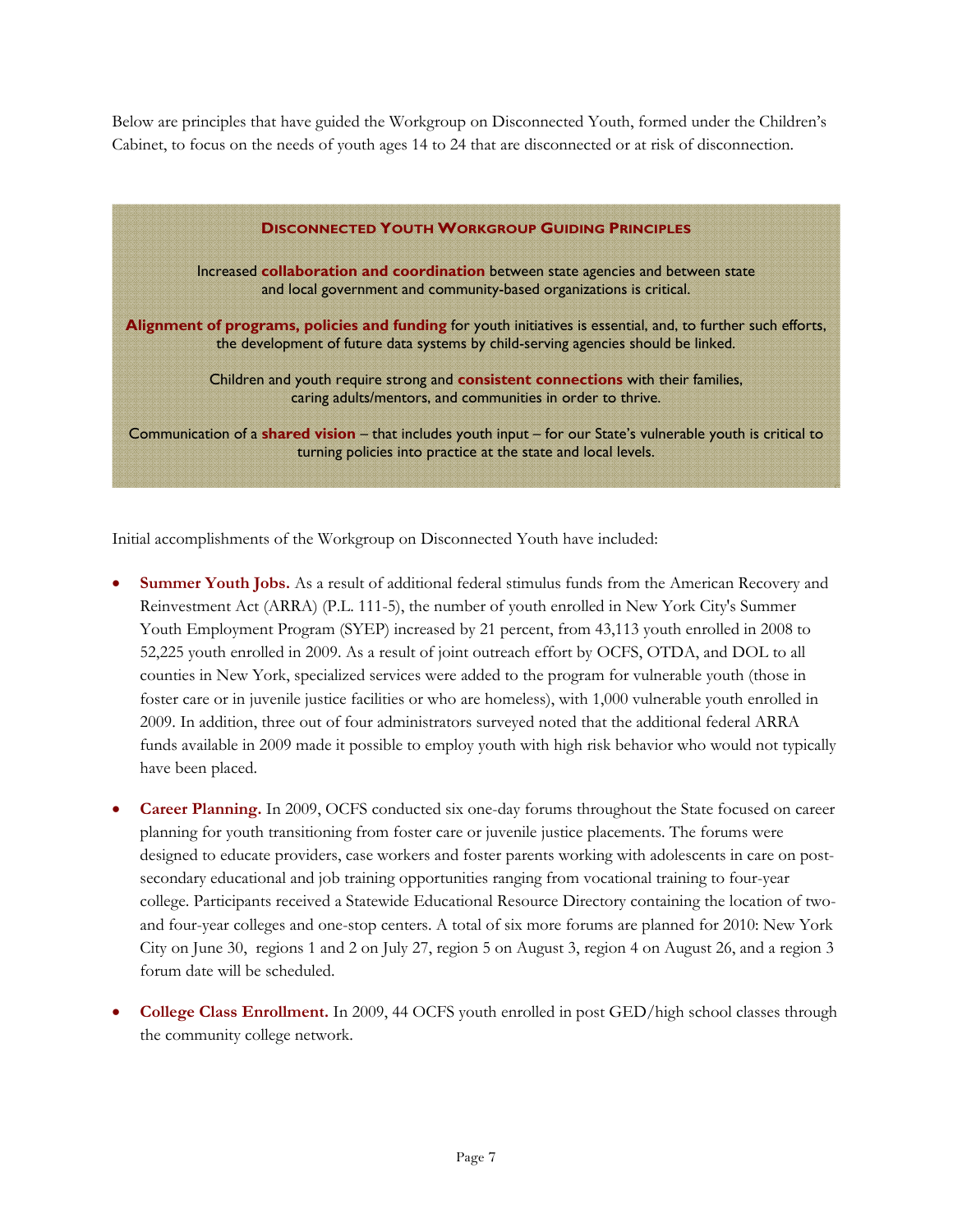- **Data Collection.** The launch of a multi-agency data collection initiative where none existed before to quantify the number and needs of children with an incarcerated parent, as well as information sharing regarding the unique needs of children with an incarcerated parent.
- **Foster Care Higher Education On-line Resources.** The joint development [between OCFS and the Higher Education Services Corporation (HESC)] of an on-line resource of all the higher education tuition assistance programs available to youth who have been in foster care.
- **DOL Youth Grants.** Distribution of \$5 million for a DOL Disconnected Youth Request For Proposal (RFP) to serve about 1,600 disconnected youth ages 14 through 24 by improving attitudes, expanding career awareness, providing dropout prevention and developing foundation work skills and competencies needed to motivate youth to achieve and succeed in their adult and work life.
- **DOL Worker Grants.** A \$15 million investment in a DOL Emerging and Transitional Worker RFP was distributed to provide emerging and transitional workers ages 18 and older with necessary skills and competencies to obtain employment and advance their careers. Populations targeted include young adults with disabilities, limited English proficiency, and who are out of school or who have had contact with criminal justice services.
- **Career Development.** The launch of a Career Development and Youth Initiatives Office within DOL to serve as a single point of information on youth-specific issues and single point of contact with SED, OCFS, other youth-serving agencies, and statewide youth initiatives. The duties of this Office include promoting youth services and programs, developing a website and youth training curriculum, and providing technical assistance on best practices.
- **CareerZone.** The expansion and continued marketing of DOL's free CareerZone website and the Career Portfolio tool to encourage career development and career planning to be used by youth serving agencies, schools and community-based organizations. According to the 2002 Final Evaluation Report of the New York State Education Department Career Plan Training Initiative, graduates with a career plan "are more certain of their career directions, more confident in their ability to secure meaningful employment in their fields of interest, and where employed, more often have jobs related to current educational programs and their long-term career plan goals than students with little or no career planning experience." The CareerZone System is made available at no cost to users.
- **Parental Rights for Incarcerated Parents.** The Governor, on June 15, 2010, signed into law legislation that authorizes foster care agencies to delay filing a petition to terminate parental rights where a parent is incarcerated or participating in a residential treatment program where the delay would be in the best interest of the child (Chapter 113 of the Laws of 2010). This legislation, which is a result of successful collaboration, represents a tremendous victory for families separated by the criminal justice and child welfare systems.
- **Bridging Corrections, Courts, and Human Services to Meet the Needs of Children.** A resource guide was compiled containing all family programs within the Department of Correctional Services (DOCS) and was then disseminated to family court judges statewide. Training was developed for local departments of social services on facilitating visits between children in foster care and their incarcerated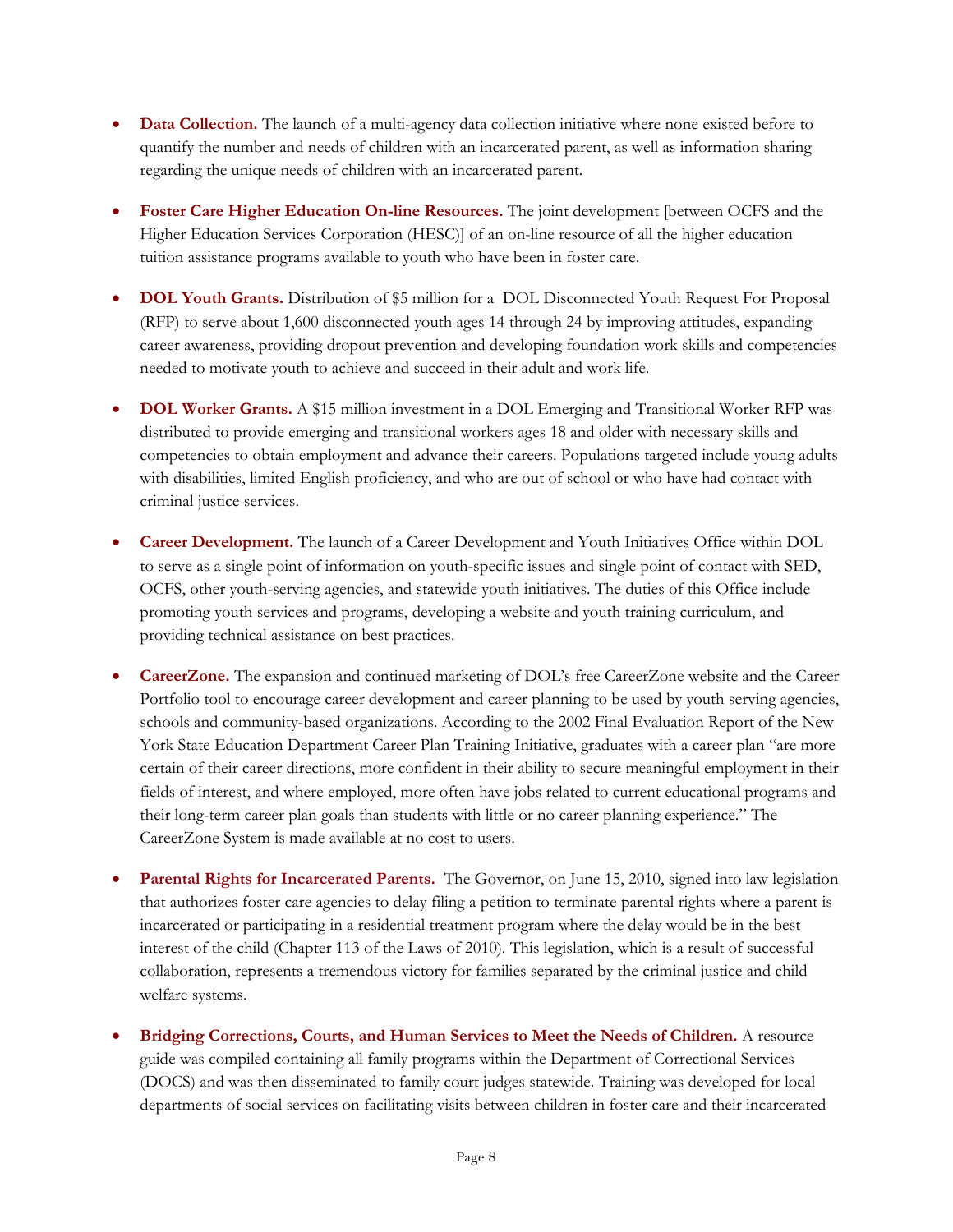parents. Moreover, in general, the groundwork has been laid for future cross disciplinary initiatives to better meet the needs of children with incarcerated parents.

• **"Be Sure Your Child is Cared For and Safe" Flyer.** Members of the Children of Incarcerated Parents Subcommittee participated in the Permanent Judicial Commission on Justice for Children's workgroup to develop a flyer to help incarcerated parents plan for their children, by describing and providing forms to temporarily designate a person in a parental relationship so that their children have caregivers who have the legal ability to make education and medical decisions for their children while they are incarcerated.

# **ONGOING AND FUTURE WORK OF THE CHILDREN'S CABINET**

The Children's Cabinet has accomplished a great deal during its first two years. Following are highlights of efforts underway as well as recommendations for future work to address both the early childhood needs of children and the needs of vulnerable youth as they transition into adulthood and independence.

# **UNIVERSAL CHILDREN'S HEALTH INSURANCE**

In 2010, the DOH Office of Health Insurance Programs with support from the Children's Cabinet will continue to promote and simplify New York's public health insurance programs for children and families through:

- The **Maximizing Enrollment for Kids grant** awarded to New York State by the Robert Wood Johnson Foundation. This grant will be used to explore the potential to enroll even more children in coverage through the use of express lane eligibility, which will significantly simplify the enrollment process for families.
- The **elimination of the face to face interview** requirement for Medicaid applicants and pilot testing the use of telephone recertification.
- The **Connections to Coverage Campaign,** which will continue to partner with community-based organizations, faith groups, schools, health and human service providers, and others across the state to link uninsured children and families to facilitated enrollers in their communities.
- The **implementation of the agreed upon priorities for 2010** to continue to enhance children's health insurance enrollment and retention.

# **EARLY CHILDHOOD ADVISORY COUNCIL**

The ECAC held its first meeting in May 2009. Over the past year, the ECAC has ratified its vision, mission, set of guiding principles, and its strategic plan and applied for \$5.42 million in federal funding in accordance with the federal Improving Head Start for School Readiness Act of 2007 (42 USC 9801 et. seq.) and under ARRA.

# **Vision**

All young children are healthy, learning, and thriving in families that are supported by a full complement of services and resources essential for successful development.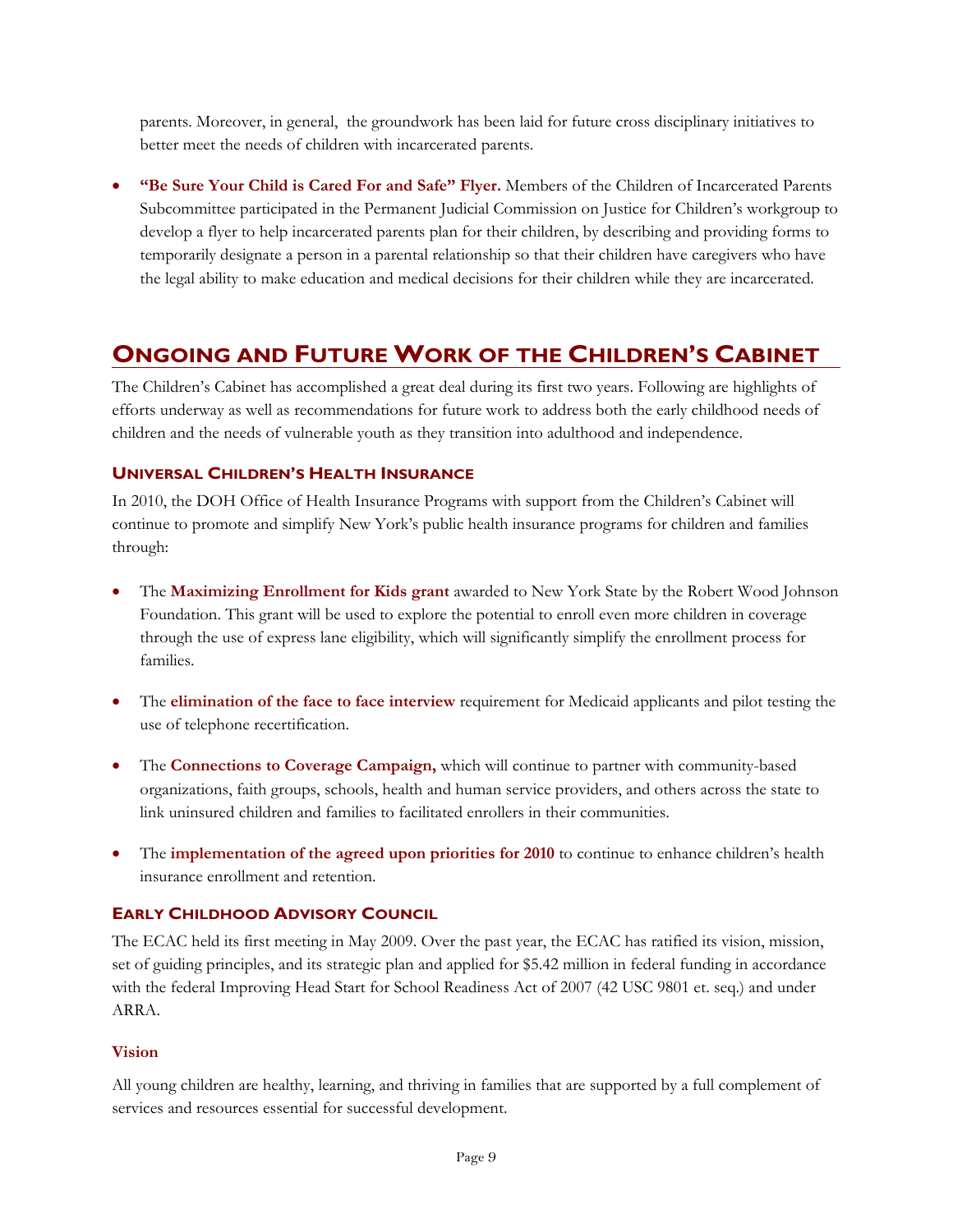### **Mission**

The ECAC provides strategic direction and advice to the State of New York on early childhood issues. By monitoring and guiding the implementation of a range of strategies, the ECAC supports New York in building a comprehensive and sustainable early childhood system that will ensure success for all young children.

# **Guiding Principles**

The ECAC defines a comprehensive early childhood system as a unified network of public and private supports and services that together prepare young children for success in school and life. Essential components of New York's system include early care and education, physical health, social-emotional development, and family support and education.

In their efforts to develop a comprehensive early childhood system to support New York's young children and their families, the members of the ECAC are guided by the following principles:

- New York's plan encompasses all children and all families with recognition of the diversity of cultures, languages, abilities, and family structures.
- Healthy development includes the intertwined domains of physical health, oral health, cognition, and social-emotional development. The underpinnings of healthy development begin before birth.
- Parents and families are the most influential people in a child's life. The term 'parent' includes all people with primary responsibility for nurturing children.
- Families are best supported with strong public policy and services promoting economic stability, selfsufficiency, and strong and resilient relationships.
- New York's plan can only be achieved by building connections among state, regional, and community strengths and by integrating resources into one unified system that works for children and families.

# **Organization and Funding**

The work of the ECAC focuses on four domains: early learning, healthy children, strong families, and coordinated and responsive systems. In an effort to continue ongoing cross-systems efforts and to meet the goals of each domain, the ECAC is currently organized into six workgroups: data development, early learning workforce development, finance, promoting healthy development, quality improvement, and strong families. Additionally, several existing initiatives focused on improving outcomes for young children will fall under the ECAC, including the Home Visiting Initiative, the Early Learning Standards Social-Emotional Workgroup, and the New York State Parenting Education Partnership.

The ARRA made available federal funds to support the work of councils like the ECAC. New York State's allocation is \$5.42 million to be used over three years. The application was submitted in early June 2010 and includes a set of priority strategies selected from its wider strategic plan. Those priorities are to: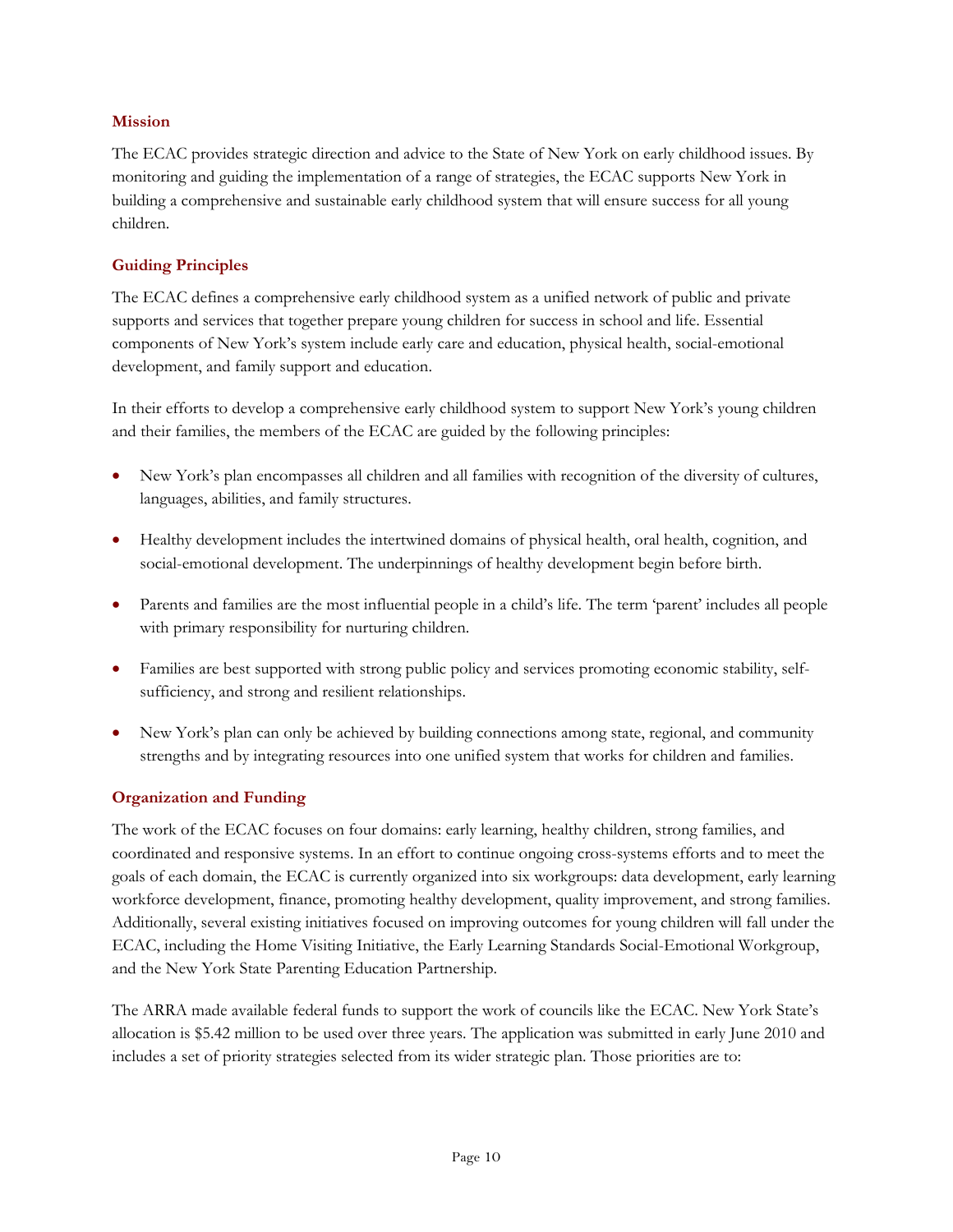- Establish QUALITYstarsNY as the framework for unifying and aligning New York State's system of early care and education.
- Develop recommendations for the creation of a statewide, unified early childhood data system.
- Develop a unified, competency-based career development system for the early care and education workforce.
- Establish a finance workgroup charged with maximizing resources for and access to the early childhood system, as well as improving the planning, coordination, and quality of New York's early childhood system.
- Establish required criteria that ensure that all New York State early care and education funding opportunities advance the ECAC's early learning objectives.
- Support the New York State Parenting Education Partnership's work to empower parents and caregivers through the provision of high-quality, accessible information on positive parenting practices, early learning, and healthy development.
- Guide the establishment of a system of universal screening and the expansion of assessment activities that identify families in need of additional supports and services at the earliest possible point.
- Develop a system for providing comprehensive home visiting services for vulnerable expectant and new families.
- Build capacity among service providers in all child-serving systems to identify and respond to the socialemotional needs of young children and their families.
- Strengthen and expand current efforts to promote health and safety in early care and education settings through the development of standards, training, and consultation.
- Identify opportunities to collaborate with existing public health programs and initiatives on achieving key outcomes for young children, including healthy weight, nutrition, asthma, and social-emotional development.

# **REENGAGING DISCONNECTED YOUTH**

At the outset, the Disconnected Youth Workgroup recognized that a wide variety of youth are at particular risk for disconnection, including youth in the foster care system, incarcerated youth, youth with disabilities, immigrant youth, youth from low-income families, and youth who have parents involved in the criminal justice system. While the Workgroup would have liked to address the needs of all these populations, in order to undertake a manageable task that would help youth in the immediate to near future, the scope of the Workgroup was narrowed. Two subcommittees were created each focusing on a distinct population of vulnerable youth: the Subcommittee on Child Welfare/Juvenile Justice and the Subcommittee on Children with Incarcerated Parents. The work of both Subcommittees was organized into five domains: 1) access to basic needs (supportive housing; quality health and mental health services); 2) education; 3) training and employment; 4) connectivity to family and community; and 5) sharing data and financial resources.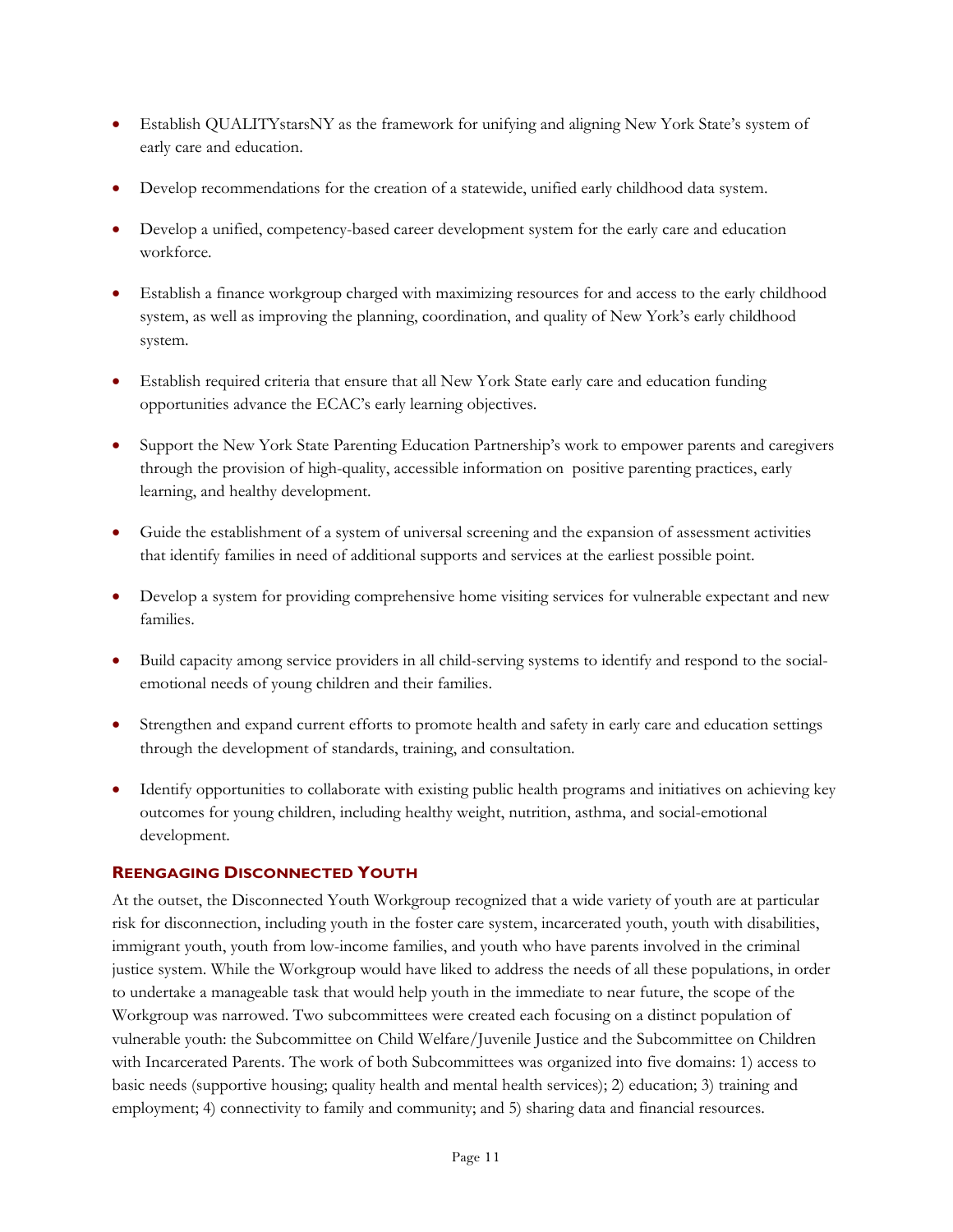The remainder of this report is divided into key findings and recommendations broken down by these five domains. For the most part, the recommendations apply to a particular domain, yet there are a few recommendations that are more universally applicable, such as recommendations regarding the transfer of educational records, school enrollment, and access to public benefits.

# **DOMAIN #1: Access to Basic Needs (Supportive Housing, Quality Health and Mental Health Services)**

### **Key Findings**

 $\overline{a}$ 

Youth – like all people – need to have their basic needs met, including health care, mental health services, supportive and stable housing, and adequate nutrition, to be successfully independent. For youth who lack adequate supports, transitioning to independence can be especially challenging. Recently, a study conducted by Chapin Hall portrayed a dismal outlook for youth who are thrust into adulthood from the foster care system, and recommended that public institutions work together to successfully assist youth in making the transition to adulthood.5 In New York, there currently is no one agency vested with overall responsibility for youth at risk of disconnection or who are disconnected.

### **Chapin Hall Study 6**

Since exiting foster care and at age 23 or 24, over two-thirds of the young adults in the Midwest Study had lived in at least three different places, including 30 percent who had lived in five or more places. Even more concerning, 24 percent of these young adults had ever been homeless, 28 percent had ever couch surfed, and 37 percent had ever been homeless or couch surfed since exiting foster care. One-half of the young people who had been homeless had been homeless more than once. Repeated episodes of couch surfing were even more common, with two-thirds of the young people who had couch surfed having done so on more than one occasion.

With respect to specific needs, youth exiting foster care, juvenile justice facilities, or local correctional facilities or youth who are on probation are at a disproportionate risk of experiencing housing instability and homelessness. Most housing support services are geared toward adults, and services that are available for youth do not often focus on preventing homelessness. For example, New York City requires a homeless shelter stay in order for youth, but not adults, to gain eligibility for independent living services.

The federal Foster Care Independence (or Chafee) Act (P.L. 106-169) and the federal Fostering Connections to Success and Increasing Adoptions Act of 2008 (P.L. 110-351) are examples of laws geared toward the development of policies and programs that provide more support to a vulnerable population of youth. The latter federal law allows states to use Title IV-E funds to care for and support foster youth until the age of 21 provided that the youth are engaged in an educational or employment program or employed. While New

<sup>5</sup> "Midwest Evaluation of the Adult Functioning of Former Foster Youth: Conditions of Youth Preparing to Leave State Care: Executive Summary," Chapin Hall Center for Children at the University of Chicago, 2010.

<sup>6</sup> "Midwest Evaluation of the Adult Functioning of Former Foster Youth: Outcomes at Ages 23 and 24," Chapin Hall Center for Children at the University of Chicago, 2010.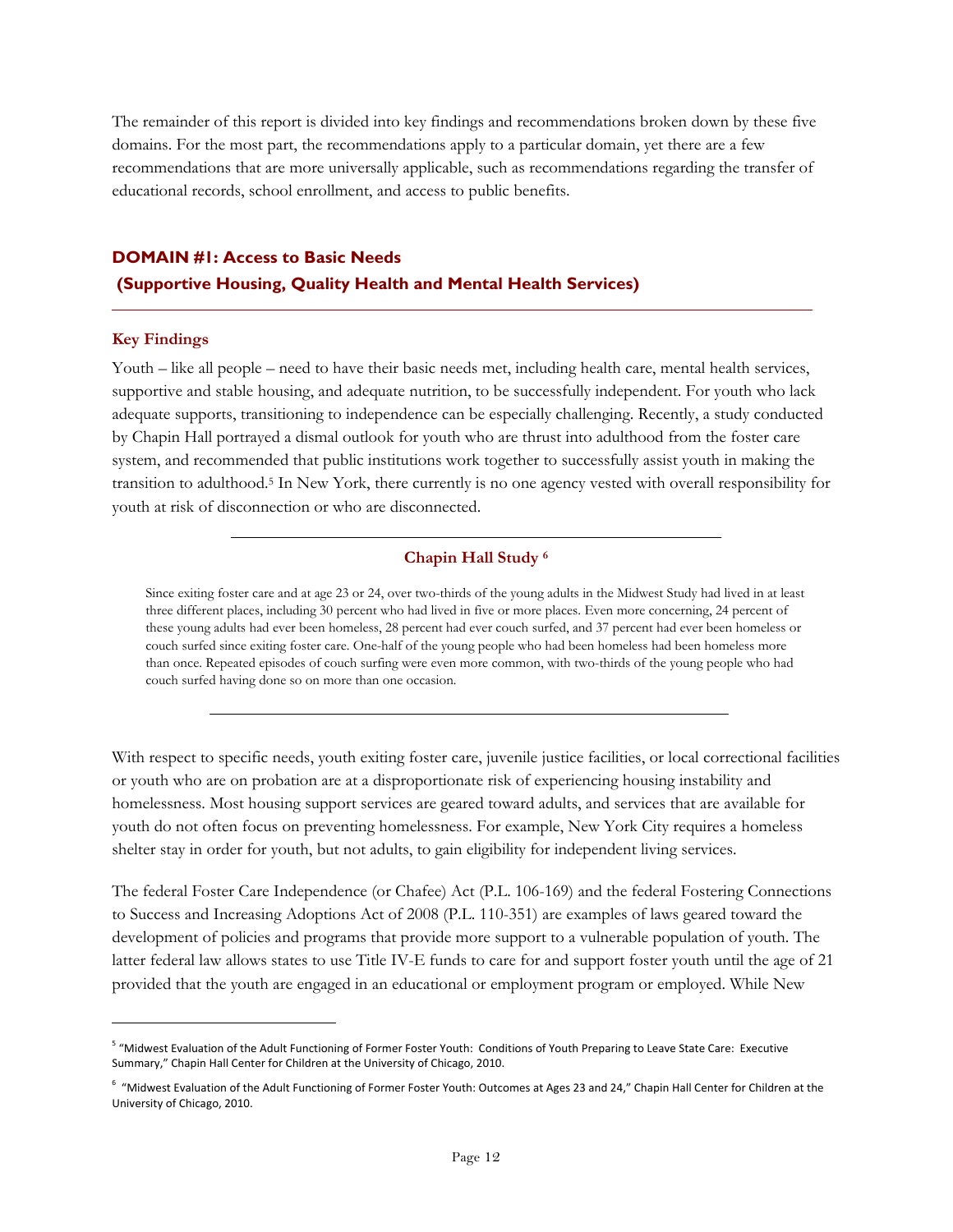York has chosen to implement these extended benefits, including medical coverage and housing assistance, for youth exiting foster care, implementation of these extended supports are only in the beginning stages.

Unlike the child welfare population that is protected and served in accordance with federal law, juvenile delinquents (youth older than the age of 7 and younger than the age of 16 who commit an act which would be a crime if he or she were an adult) are provided with aftercare services upon their return to the community in accordance with OCFS policy, whereas juvenile offenders (youth between the ages of 13 to 15 years of age who are charged and tried as an adult for committing one or more designated crimes) are not required to be offered any transitional services specific to youth through their release on parole. Yet, both these groups of youth reportedly have difficulty reenrolling in school, finding employment, or, for those who lack an adult caregiver, locating a suitable home. Many also must cope with substance abuse or mental health issues without adequate services. While some transition planning occurs, it is clear that discharge planning and reentry practices for these youth need to be vastly improved to help them transition from care to independence.

# **Efforts Underway**

- To aid eligible foster care youth obtain and keep Medicaid coverage until their 21st birthday, in August 2009, OCFS issued an Administrative Memorandum (ADM) requiring that a letter be sent to all youth exiting care detailing the information and documents needed to secure Medicaid coverage under the Chafee legislation. The ADM advises service providers of their responsibility to assist youth in obtaining any required documents that are missing and to inform the Medicaid office of the youth's discharge address.
- OCFS issued another ADM, later in August 2009, followed by emergency regulations, providing guidance to LDSS for transition planning for foster care youth focusing on housing, educational/vocational needs and health insurance coverage. OCFS has developed training to assist workers with the implementation of transition plans.
- An interagency team is developing a white paper on housing for vulnerable youth that will help determine: the need for supportive housing, the number of youth needing supportive housing, effective supportive housing models and the cost of such models, as well as potential funding streams.
- Tip sheets are being developed to aid staff and youth in obtaining vital and key documents (e.g., birth certificate, social security card, non-drivers photo identification, educational records).
- OCFS will be launching a Youth in Care website that will provide information on a range of issues to assist older youth transitioning out of foster care (e.g. ,housing; health care, education, etc.). The website is expected to be live in August 2010.

# **Recommendations**

• **Reentry for Court-Involved Youth.** Begin reentry planning at the time of placement of a youth in the juvenile justice system or a local correctional facility to ensure the timely implementation of individualized reentry plans that link the youth to needed services, including health and substance abuse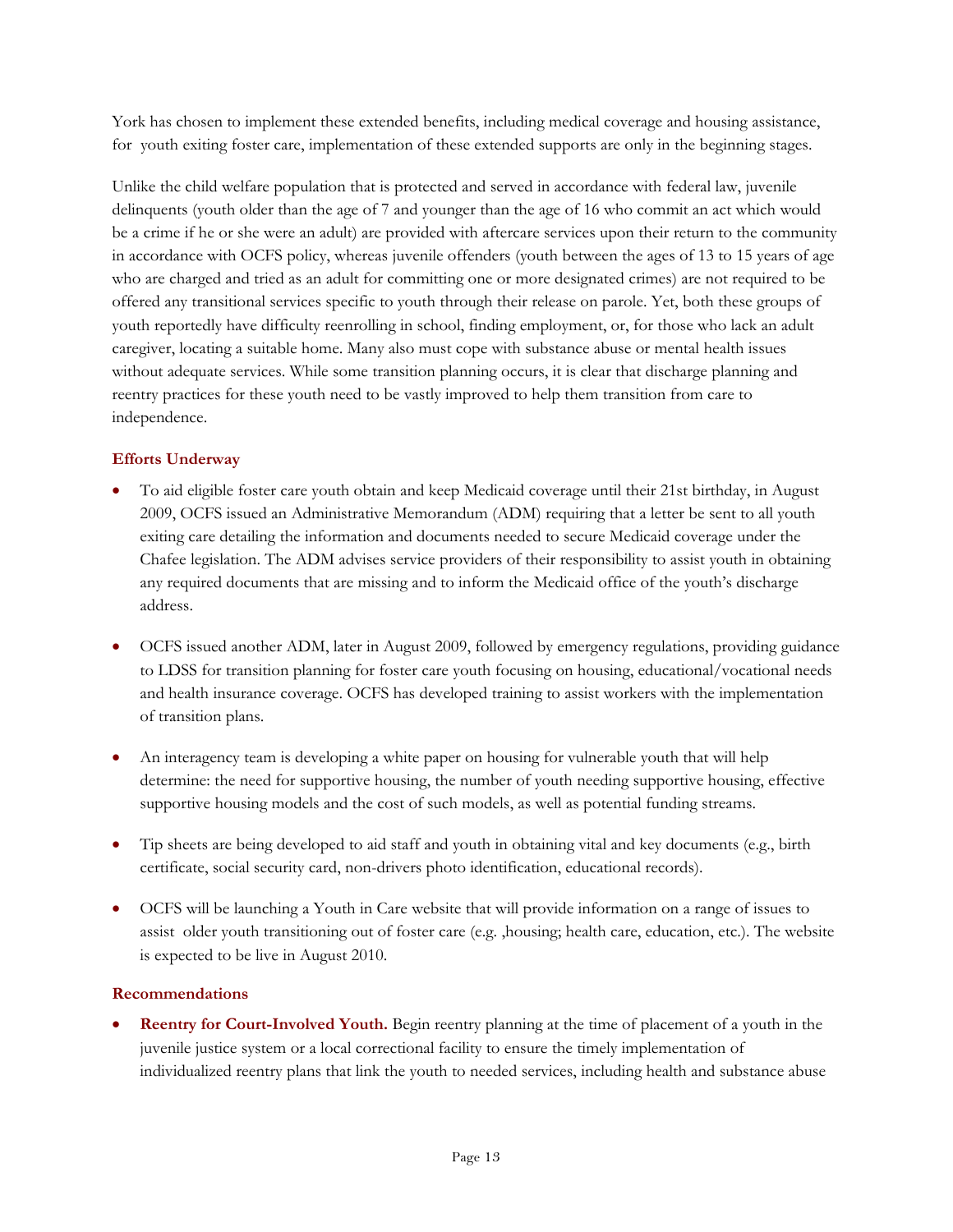services, appropriate educational supports, stable housing, job and life-skills training. Actively engage different stakeholders in this process.

- **Transitional Services for Youth Aging out of Foster Care.** Improve and further ensure that essential transitional services are obtained by youth exiting the child welfare system.
- **Housing.** Expand supportive housing opportunities for homeless or marginally-housed transition age youth by directing state agencies to collaborate and to the extent possible give priority to providing housing options for this population. Create a consistent state-level definition of *'special needs'* populations when identifying housing priorities.
- **Medicaid.** Maximize the number of juvenile offenders and juvenile delinquents who have Medicaid upon release into the community. Ensure that youth aging out of foster care, who are presumptively eligible for Medicaid, receive this coverage until they turn 21 years of age, as authorized by the federal Chafee Act and in accordance with current state policy.
- **Coordinated Care.** Engage stakeholders including youth, families and caregivers, permanency resources, treatment providers, and other staff – to design, implement, and invest in a coordinated services and programs that address the full range of youth needs. Research shows that youth with access to a diverse array of supports and opportunities are less likely to experience school failure, substance use, and delinquency.<sup>7</sup>
- **Necessary Documentation.** Ensure that youth exiting foster care, juvenile justice facilities, or local correctional facilities obtain critical identification documents, such as social security cards, state identification cards, and educational records, prior to release, so that they can reenroll in school get a job, or apply for public benefits.
- **Child-only TANF Grants.** Publicize the availability of child-only TANF grants for children who are being cared for by relatives who are not their parents.

### **DOMAIN #2: Education**

### **Key Findings**

<u>.</u>

Typically, youth lose up to six months of academic growth each time they change school, home, or facility placements, and many youth at risk of disconnection or those who have become disconnected have experienced multiple educational placements. For example, youth who spend time in institutional settings experience a disruption in their education as they move between their home school and the educational setting provided by the institution. Critical components of individualized education plans are often lost in transitions. It is not always known what grade a youth should be placed in and valuable classroom time can be

 $^7$  Butts, 2008, citing Richard F. Catalano, M. Lisa Berglund, Jean A. M. Ryan, Heather S. Lonczak, and J. David Hawkins (2004), "Positive Youth Development in the United States: Research Findings on Evaluations of Positive Youth Development Programs." ANNALS of the American Academy of Political and Social Science 591, no. 1 (2004):98‐124; and Peter C. Scales and Nancy Leffert, *Development Assets: A Synthesis of the Scientific Research on Adolescent Development,* 2nd ed. (Minneapolis: Search Institute Press, 2004).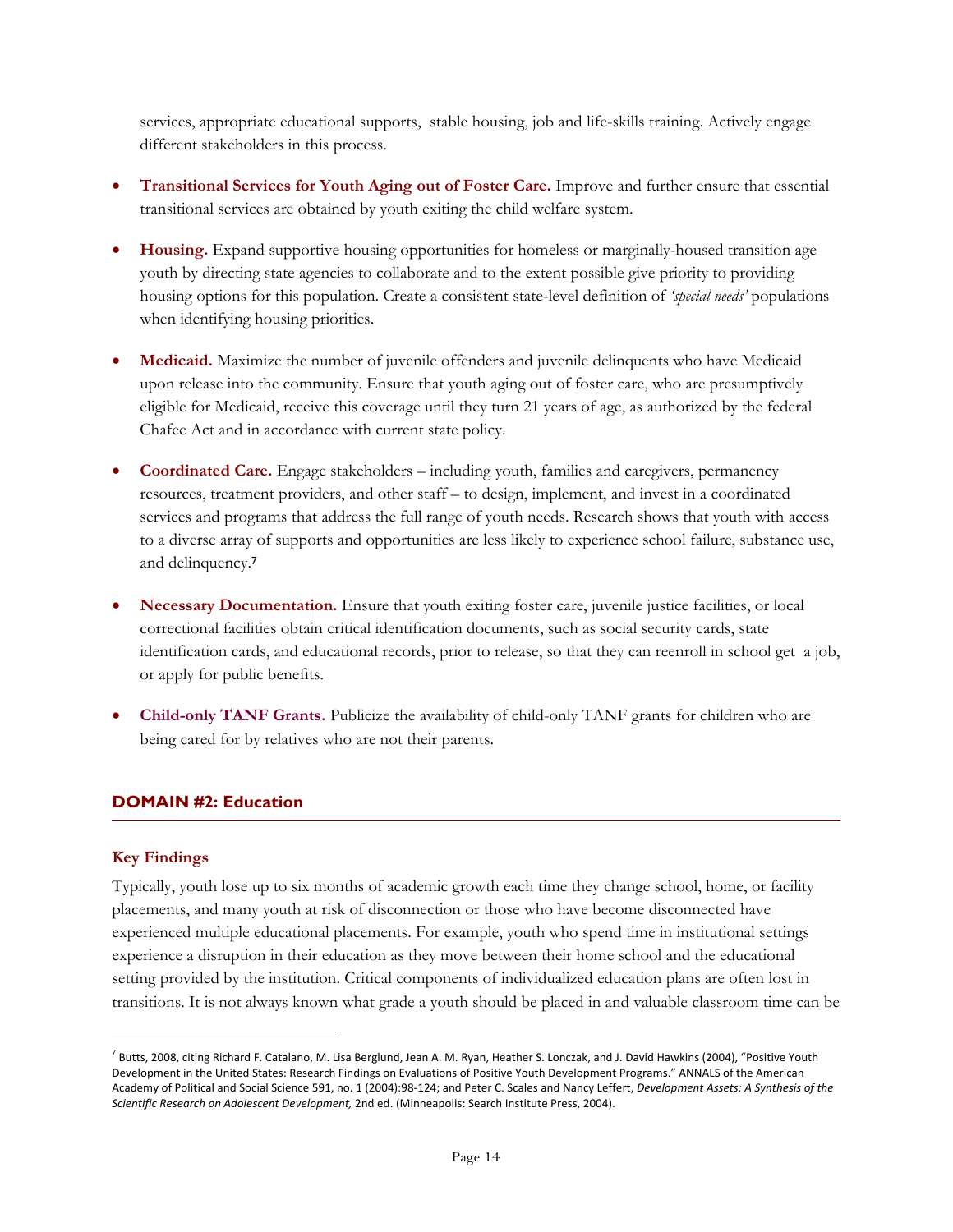lost due to incorrect placement. Youth in foster care often attend multiple schools due to movement between foster homes, and youth involved in the probation system through either a Persons in Need of Supervision (PINS) or Juvenile Delinquency (JD) matter experience school disruptions and adjustment difficulties.

It has been reported that a one year increase in the average years of schooling completed reduces violent crime by almost 30 percent, motor vehicle theft by 20 percent, arson by 13 percent and burglary larceny by 6 percent.8

The Alliance for Excellent Education reported in 2006 that a 5 percent increase in male graduation rates

would produce an annual national savings of almost \$5 billion in crimerelated expenses. In New York this would mean an annual savings of more than \$458 million.<sup>9</sup>

The Fostering Connections Act, which applies to youth in foster care, recognizes the importance of educational stability. Accordingly, this legislation requires that, whenever possible, a youth should remain in his or her school of origin, or, if not, be promptly enrolled in a new school. Yet, again, implementation remains an open question. Furthermore, this policy does not extend to other vulnerable populations.

It has been reported that a one year increase in the average years of schooling completed reduces violent crime by almost 30 percent, motor vehicle theft by 20 percent, arson by 13 percent and burglary larceny by 6 percent.<sup>9</sup>

**Youth in Local Correctional Facilities.** Unique barriers exist that affect the educational opportunities for youth in local correctional facilities. The New York State Association of Incarcerated Education Programs, Inc. highlighted some of the more glaring education issues. For instance, a person under 21 years of age who has not received a high school diploma and who is incarcerated in a correctional facility maintained by a county or by the city of New York or in a youth shelter is entitled to, but not mandated to, participate in educational programming. Moreover, budgeting for these programs is challenged because budgets are developed based on current year enrollments at a point in time rather than on a base or prior year. Programs therefore must plan conservatively in the event of a last minute increased enrollment. Finally, there is no existing funding stream dedicated to supporting transition planning for youth leaving local correctional facilities as they move back into local communities.

# **Efforts Underway**

-

- OCFS and HESC have received funding and an MOU has been signed to pursue funding under the College Access Challenge Grant Program (CACG) to help increase the number of youth in care who are prepared to enter and succeed in post-secondary education.
- Governor David Paterson held a Summit on School Engagement and Dropout Prevention in 2008 cosponsored by America's Promise and attended by members of the State Board of Regents and leadership of state agencies, associations, organizations, school districts (including students), and other key stakeholders. Participants aligned with state regions or with state organizations committed to developing

<sup>&</sup>lt;sup>8</sup> Justice Policy Institute Brief, Education and Public Safety, August 30, 2007.

<sup>9</sup> Effective Investments in Public Safety: Education, justice Policy Institute, www. Justicepolicy.org/images/upload07-02\_FAC\_Education\_ACps.pdf.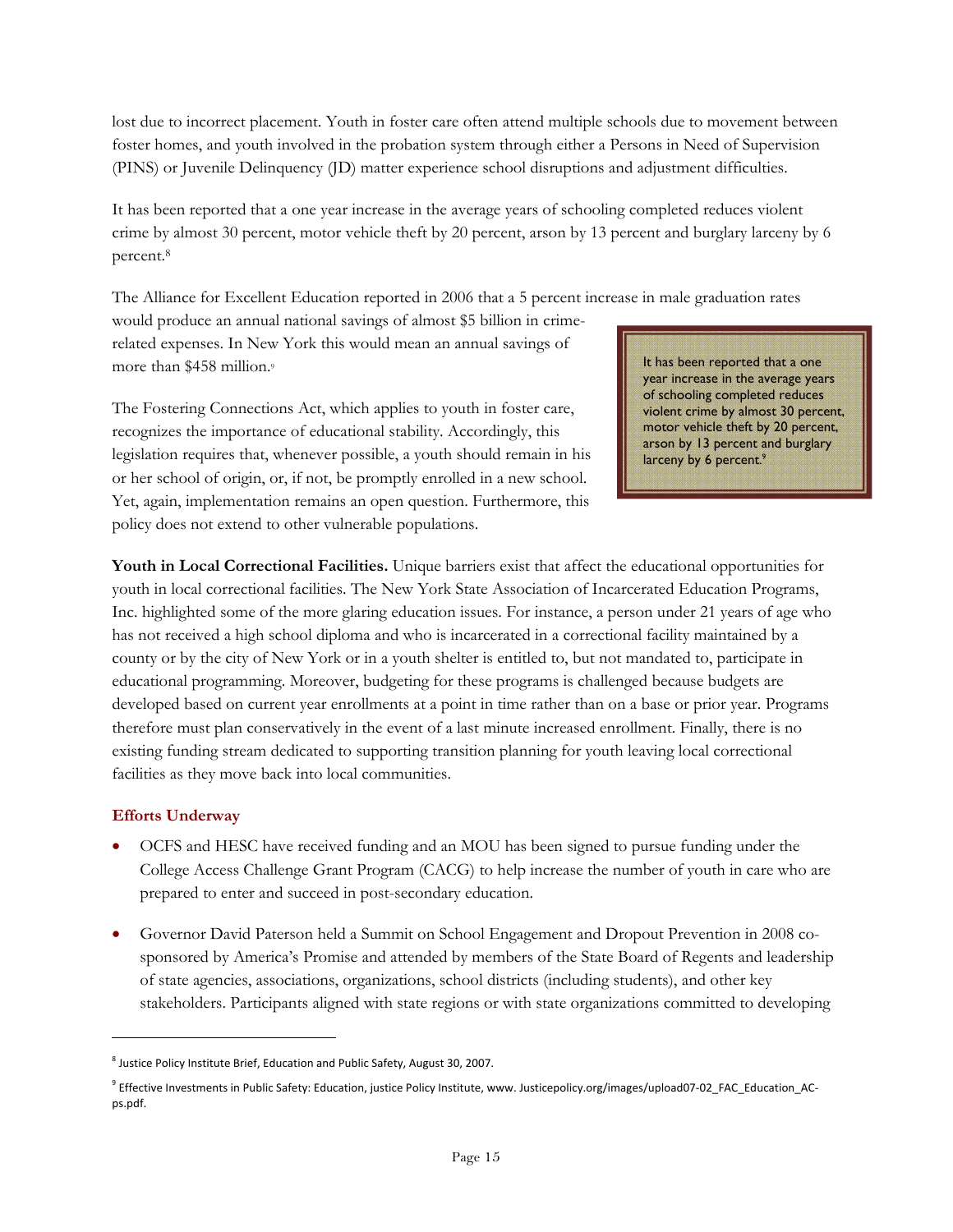initial broad consensus of goals essential to improving success and to follow-up planning. As a result of the Summit, representatives of numerous organizations began meeting to improve communication and coordination across organizations. By September 2009, this Statewide Organizations Group had grown to approximately 100 organizations. It continues to meet regularly to focus on improving student engagement, decreasing the dropout rate, improving the graduation rate, and enhancing student postsecondary educational and career opportunities.

- Through partnerships with Education Opportunity Programs, Higher Education Opportunity Programs, College Discovery, and Seeking Elevation Education and Knowledge, OCFS is exploring opportunities to make it easier for youth at risk to access SUNY and CUNY College Supportive Service Programs. Potential strategies may include: identifying foster care status on the SUNY/CUNY application and then have this result in an automatic waiving of the application fee and referral to the appropriate college support program(s), giving priority to youth in care in these programs, and providing on-campus housing for youth in care during school breaks.
- OCFS and SED are exploring a data sharing agreement to track the educational progress of youth in care to address the lack of educational information for many of these youth who experience multiple school placements. Currently, a data sharing agreement is being piloted between the New York City Administration for Children's Services and New York City Board of Education.
- The enacted State Fiscal Year 2010-11Budget creates a new Tuition Assistance Program (TAP) "independent schedule," increasing the award for youth in foster care, which will apply to academic year 2010-2011.

### **Recommendations**

- **School Credit.** Require school districts to accept credits earned by students at education programs in juvenile justice facilities operated by OCFS, rather than allowing local school districts to continue to exercise discretion to accept credits or partial credits even though the educational programs are approved by SED. This requirement would prevent a student from falling further behind.
- **Uniform Enrollment Documentation.** Require that local school district enrollment documentation requirements are uniform for all of New York State and clearly post the requirements on the SED website. Also, require schools to immediately enroll and to provide enrollment assistance (including helping the youth obtain needed documents) to certain at-risk youth similar to protections and transition services provided for homeless and runaway youth by the federal McKinney-Vento Law.
- **Remaining in School of Origin.** In accordance with the Fostering Connections Act, require that, whenever possible, foster care youth remain in the same school or, if not, be promptly transferred to a new school. This policy of educational stability should be expanded to youth returning from the juvenile justice system as well.
- **Education Records.** When a youth transfers schools, ensure that his or her educational records (school transcript and Individualized Education Plan, if any) promptly follow to enable the youth to be placed in the appropriate classroom and grade level.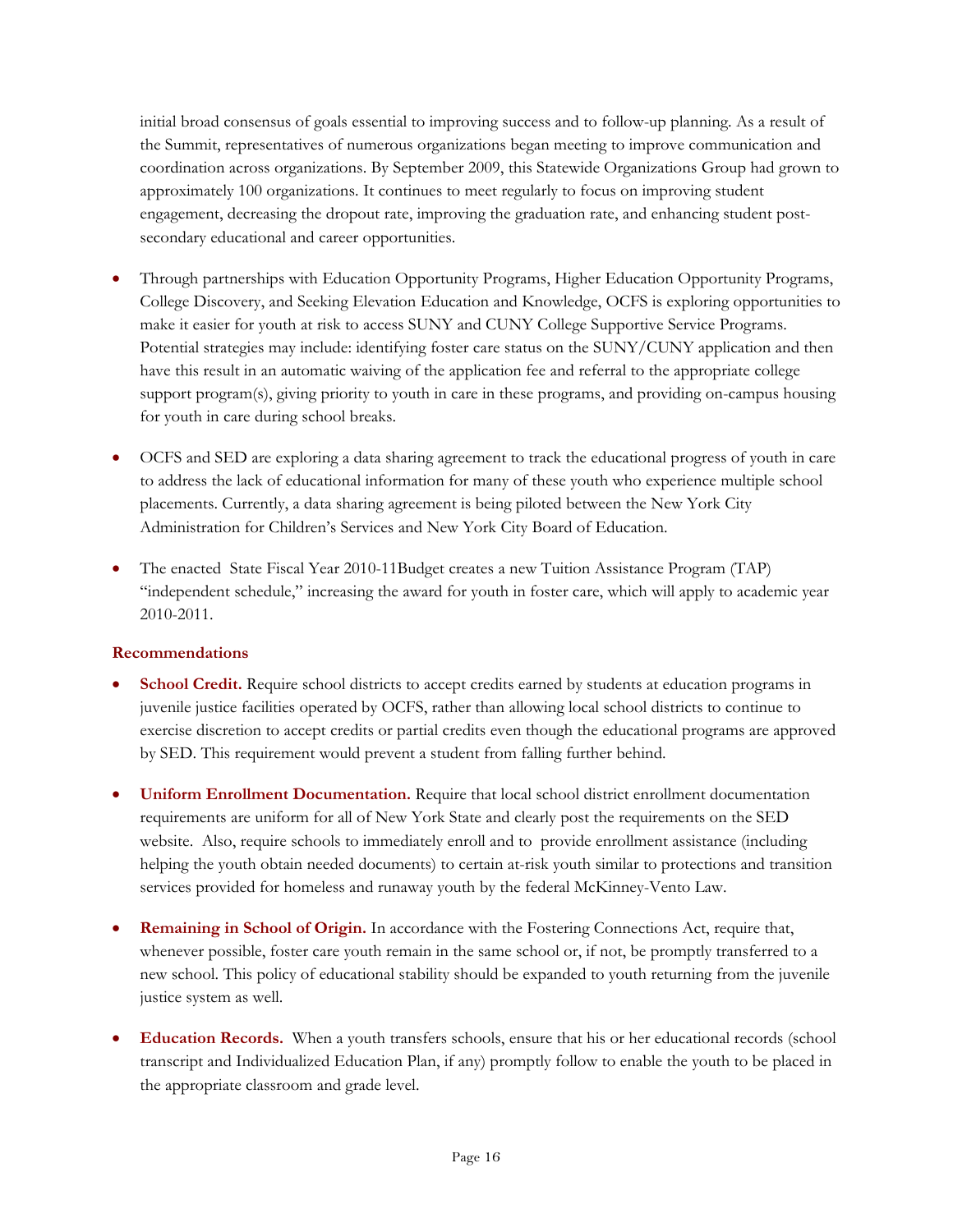- **Education Immersion.** Provide access to a high-quality education within local correctional and juvenile justice facilities operated by OCFS to prepare youth for success in the community. Time in an institutional placement facility can provide youth a window of opportunity to address fundamental gaps in their education and reconnect to learning. Invest in books, technology, and tutoring and mentoring services to enhance educational programs offered to incarcerated youth.
- **Education Requirement.** Require that all youth under the age of 21 who are eligible under New York State Education Law (those who have not passed their GED test or who do not have a high school diploma) participate in educational programs while incarcerated. A youth's stay in a local correctional facility can be as long as several years depending upon how long his or her case is pending, and, accordingly, should be viewed as an opportune time for intense immersion in education and training.
- **Improve Education Curriculum.** Conduct a thorough examination of the educational and vocational curricula used in local correctional and juvenile justice facilities operated by OCFS. Designing and implementing an intensive curriculum is challenging, particularly in under-resourced classrooms with youth of different ages and skill levels. The educational curricula in facilities should be thoroughly assessed and a strength-based curriculum be developed that responds to the needs of youth in custody and increases collaboration with local school districts.
- **Minimize Educational Transitions.** Minimize the number of educational transitions youth in out of home care experience to the greatest extent possible while maintaining child and community safety.
- **Provide Budget Predictability for Jail Educational Programs.** Support legislation proposed by the Association of Incarcerated Education programs that would change the funding mechanism for jail educational programs to enable improved budgeting for these programs by using the previous two year full time equivalent as a basis for computing State Aid. This would help establish budget predictability and ensure a higher percentage of funding being utilized.

### **DOMAIN #3: Training and Employment**

#### **Key Findings**

-

Most young people without a high school diploma lack the requisite skills for success in even entry-level employment. As a result, these young people tend to work less and earn less, making them far more likely to remain in poverty. On average, high-school dropouts earn 27 percent less than high-school graduates and 58 percent less than college graduates over the course of a lifetime.10

<sup>&</sup>lt;sup>10</sup> "A Collective Responsibility: Supporting the Path to Positive Life Outcomes for Youth in Economically Distressed Communities," Center for Law and Social Policy, May 2008.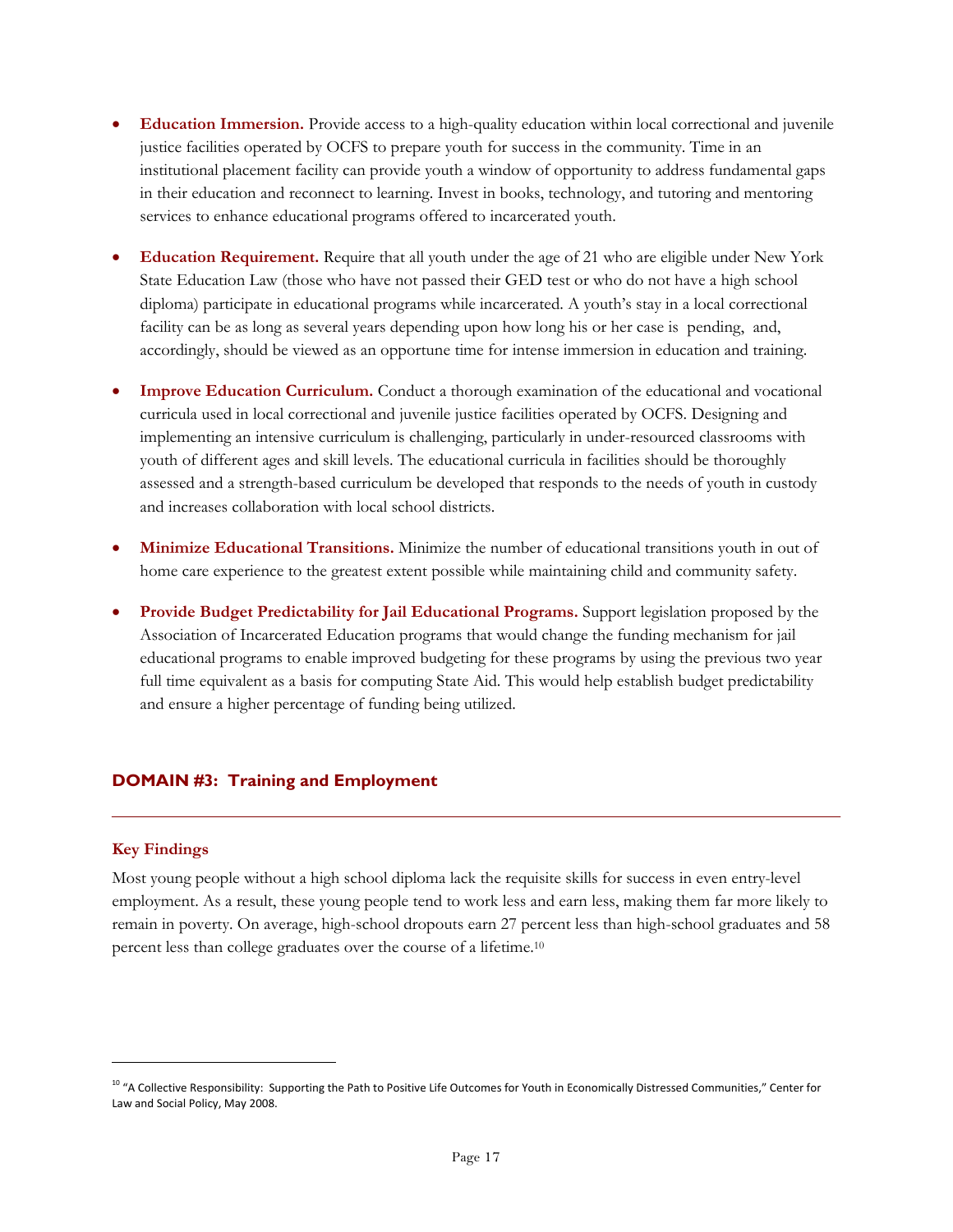The youth labor force declined by 1.5 million workers during 2008 and 2009, as the recession boosted the unemployment rate among those aged 16 to 24 from 11.8 percent in December 2007 to a record 19.2 percent in September 2009. In 2009, the proportion of young people who were employed in July was 51.4 percent,

the lowest July rate on record for the series, which began in 1948. And, as of January 2010, young workers, both male and female, accounted for 26.4 percent of all unemployed workers, roughly double their 13.5 percent share of the U.S. labor force.<sup>11</sup>

With respect to workforce readiness, further collaborations and partnerships across systems (education, employment and training In 2009, the proportion of young people who were employed in July was 51.4 percent, the lowest July rate on record since 1948. 12

services, criminal justice, and employers) are necessary for helping youth access training and jobs. For example, partnerships have been forged with apprenticeship programs whereby disconnected youth are targeted for participation in the programs. But reports indicate that the youth are frequently not successful in completing the program due to lack of workforce readiness skills. Recently, on both the federal and state levels, there has been a renewed focus on developing more collaborative programs, but more work remains to break down the barriers and challenges that youth must overcome to gain, sustain and advance in the workplace.

Summer Youth Employment Programs have been invaluable in providing youth with early exposure to work and providing critical early work experience (as well as the practical value of a pay check). Participation in this program has been challenging for some youth because not all have the required paperwork, e.g., social security card, original birth certificate, or photo identification to enroll in this program. What's worse is that many of the disconnected youth do not have the means or family connections to acquire these documents.

Individuals involved with the justice system experience higher rates of unemployment than the general population. The 16 to 21 year old population sentenced to probation accounts for 27.6 percent of those on probation.12 The reasons contributing to unemployment for the entire probation population include a criminal record, an inadequate education, and a lack of job readiness skills and work experiences. For youth, this is particularly concerning because the older one gets without being connected to the world of work, the less likely that connection becomes. Educational achievement and successful employment are critically linked and can have lifelong impacts. Offenders frequently have minimal educational and inadequately developed job-seeking and job-retention skills. Data from the US Bureau of Justice Statistics indicates less educated inmates were more likely than those with more education to have been sentenced as a juvenile. About 1 in 5 adult inmates without a high school diploma or with a GED and 1 in 10 with a diploma or some college had been incarcerated as a juvenile.13

### **Efforts Underway**

-

• The 2009 Summer Youth Jobs Program was almost doubled as a result of the federal stimulus bill (ARRA) that passed in February 2009, which included separate funding for youth summer jobs through

<sup>&</sup>lt;sup>11</sup> Economic Policy Institute EPI Briefing Paper #258.

<sup>&</sup>lt;sup>12</sup> NYS DPCA Integrated Probation Registrant System; NYS DCJS OJRP (6/16/2008).

<sup>&</sup>lt;sup>13</sup> US Bureau of Justice Statistics (2003).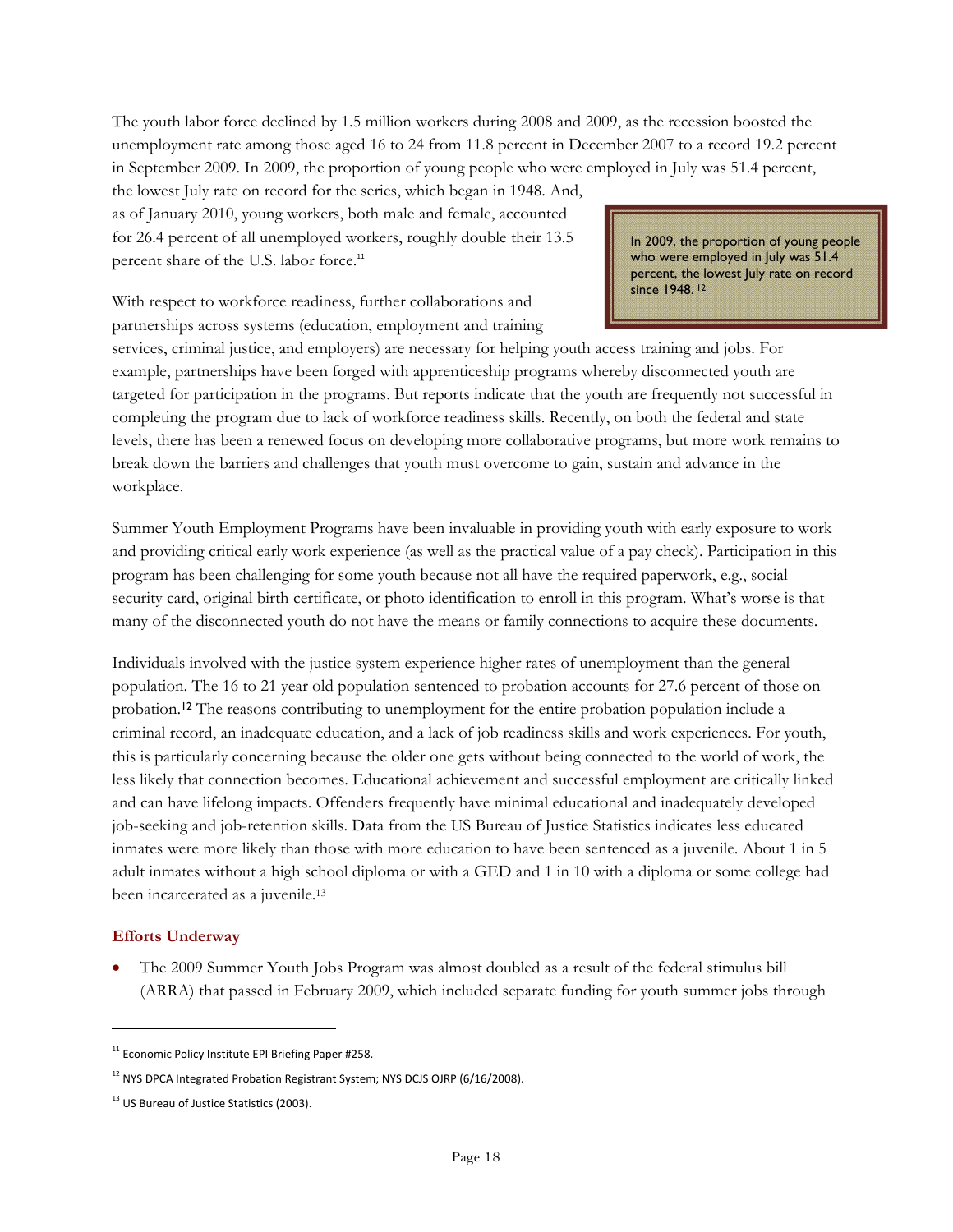the Workforce Investment Act for the first time since its enactment in 2000. Most of these funds were used in the summer of 2009 to employ about 24,000 low-income youth across New York State and proved to be a successful stimulus for youth employment. DOL and other members of the Children's Cabinet will be advocating for additional funds for summer 2010 as Congress is rapidly beginning to develop new federal legislation on job creation and retention. The popularity of the 2009 program locally has already helped to generate interest for 2010. Pending legislation to provide \$1 billion dollars for Summer Youth Employment Programs has passed the U.S. House and is currently being considered in the Senate, however, most youth are out of school for the summer and as of early July 2010, new funds have not been allocated.

- In September 2009, DOL launched a Career Development and Youth Initiatives Office to serve as a single point of contact to work with other youth serving agencies. Career development is an integral part of youth development that assists young people in building the skills to become competent, confident and connected adults. To that end, the Career Development and Youth Initiatives Office was established to support the DOL CareerZone/JobZone systems, which assist youth and young adults in exploring options and developing career plans for future success. In addition, the Office supports the following five strategic functions:
	- 1. Establishing policy and supporting efforts to ensure limited DOL youth funds are effectively coordinated to connect, communicate, and collaborate to engage youth and the programs that serve them across New York State.
	- 2. Providing technical assistance to local areas, state agencies, and community-based organizations serving youth with a special emphasis on building the new literacy and workreadiness skills to compete in the global economy.
	- 3. Developing youth-appropriate curriculum and tools to prepare youth for high-skill, highwage, and high-demand occupations in the 21st century.
	- 4. Developing curriculum and materials for professionals working with youth to support the implementation of programs that address individual and cultural differences, the development of youth-centered plans, and a youth development approach.
	- 5. Identifying and sharing best practices from youth programs across the state, the nation and the globe.
- The Career Development and Youth Initiatives Office is currently partnering with SED to support an Educator Academy to provide professional development to assist teachers seeking to implement a learning model built on the use of personalized career plans and portfolios (through the use of the DOL CareerZone system) as a means of engaging youth in thinking about and planning for their future. This includes identifying strategies to help develop and support resiliency in youth especially those at risk of becoming disconnected.
- The Department of Probation and Correctional Alternatives (DPCA) and DOL, along with county probation departments, have collaborated in the formation of a three part employment program, Pathways to Employment. The program is facilitated by Offender Workforce Development Specialists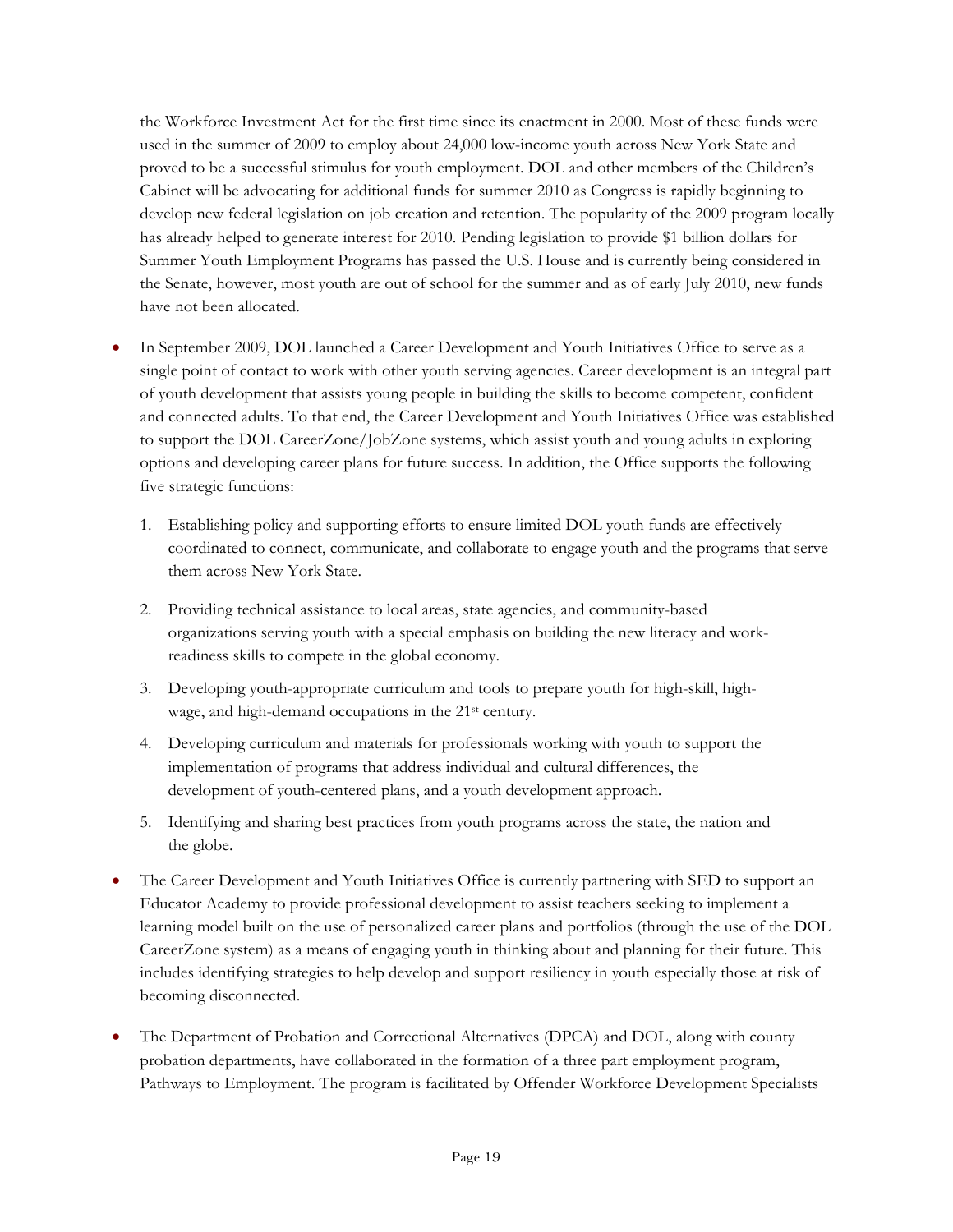who are trained and qualified to assist individuals with criminal records with making informed decisions relative to job and career choices based on their abilities, aptitudes, and interests.

• The Division of Criminal Justice Services (DCJS), SED, and DOL have partnered in three cities (New York City, Rochester, and Syracuse) with the objective of increasing employment readiness assets (knowledge, skills and abilities or "KSA") for incarcerated students and facilitating the transfer of these KSA's to the community. The emphasis on a comprehensive and coordinated seamless delivery system will benefit not only the participants in the program, but also strengthen the current system as a whole.

### **Recommendations**

- **DOL CareerZone.** Expand the use of DOL's CareerZone System. This includes enhancing the assessment functions to assist youth in matching interests, work values and skills to education and training opportunities that lead to employment. An important task will be the development and distribution of a CD-ROM version of CareerZone for use with incarcerated offenders in local correctional facilities and prisons where internet access is prohibited.
- **Career Guide.** Create a New York State Career Guide for youth and adults that will serve as a companion to the CareerZone and JobZone websites. The Career Guide will provide information to build lifelong career decision-making skills and will connect youth and jobseekers to resources covering all aspects of career exploration and outline what is necessary for success in the 21st century learning and work environments. The Career Guide will be available online and also as a PDF for printing.
- **Vital Records.** Assist youth in obtaining their necessary vital records, including birth certificates, social security cards, working papers, and educational records. Develop and post on-line tip sheets on how to obtain these records.
- **Apprenticeships.** Work to reduce the barriers for youth to participate in Union Apprenticeship programs (e.g., transportation, workforce readiness).
- **Expand and Promote WOTC.** Expand the use of the federal Work Opportunity Tax Credit, particularly the newest one targeted at disconnected youth, which acts as an incentive to reduce the cost of doing business and to help those in need gain skills and experience while on the job.

# **DOMAIN #4: Connectivity to Family and Community**

# **Key Findings**

Without appropriate support, children are more likely to have difficulties in school, experience emotional troubles, and become involved in the criminal justice system themselves. A stable, caring adult can help youth who have dropped out of school or stopped working. The Schuyler Center for Analysis and Advocacy noted in its report, "Disconnected Youth: An Answer to Preventing Disengagement," October 2007, that "an ideal system would ensure that the children and youth in these systems [in this case, child welfare and mental health] would have at least one adult in their lives whom they can count on. The concept of social capital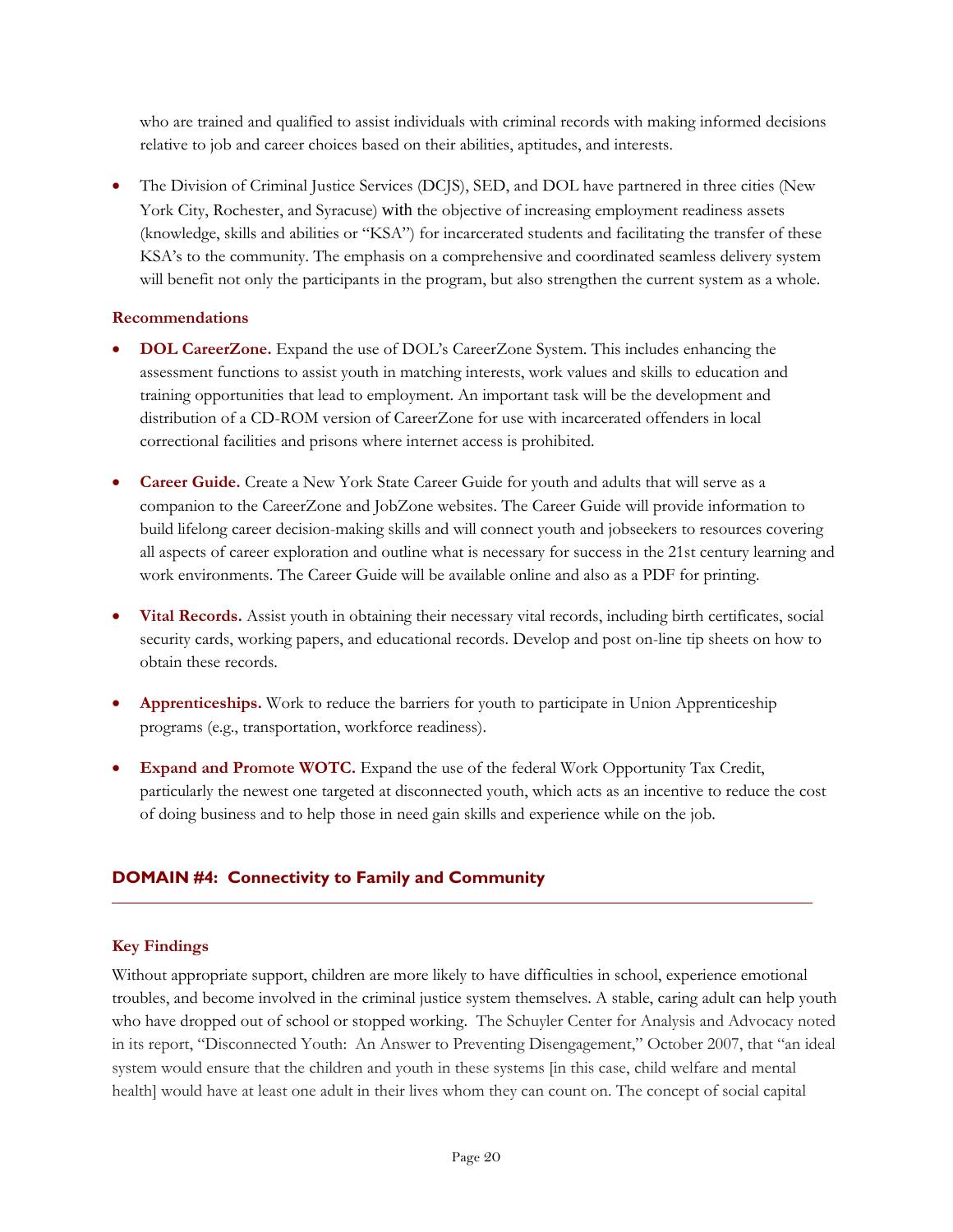applies to all of us. We are aided, influenced, and supported by those around us. Those relationships – in particular with siblings and with their community of origin – should be encouraged and nurtured. Children need consistency, and ongoing relationships are imperative to their sense of security, safety, and self."

When a young person has an incarcerated parent, it also is challenging to maintain connectivity with a parent. It is estimated that almost 80,000 children have a parent in New York's prisons, including nearly 5,240 children with an incarcerated mother, and that youth of color are disproportionately affected.14

Research and experience indicate that establishing and maintaining connectivity between incarcerated parents and their children has benefits for both. Parents who maintain contact with their children are more motivated toward employment and other pro-social behaviors upon release and less likely to recidivate than those whose relationships with their children are severed. Children can benefit from their incarcerated parents' continued involvement through face-to-face visits and other forms of contact, especially if those are appropriately planned and facilitated. The experiences of programs providing visiting services to children reveal benefits to children such as enhanced educational achievement, increased engagement in employment training and career

It is estimated that almost 80,000 children have a parent in New York's prisons, including nearly 5,240 children with an incarcerated mother, and that youth of color are disproportionately affected.<sup>15</sup>

-

pursuits, increased self-esteem, reduced aggressive behaviors, and increased stability in the home environment. However, face to face visits are challenging because the location of the family is rarely considered when assigning an incarcerated person to a prison, and arranging visits with parents is frequently quite difficult. Reasons for these difficulties include the distance between child's home and a parent's facility; limited access to free transportation; difficulty coordinating transportation with facilities "visiting" days;

understanding a particular facility's visiting policy as these vary from facility to facility; children under 16 need an escort to visit a parent (one escort per child); and, rules prohibiting "group visits" where one escort could take a group of children to visit their individual parents.

While DOCS has recently started collecting information about whether an inmate is a parent, this information is limited and, in general, there is a paucity of data regarding this population. It should also be noted that a new initial interview assessment form that is gender specific is under development. This form will allow for the collection of additional data regarding the family.

There is a need to raise awareness among professionals who serve children regarding the impact of arrest/incarceration on children. Many workers directly touch the lives of children with incarcerated parents, e.g., from the police officer that arrests a parent for a DWI while the child is in the car to school social workers that counsel a child experiencing grief and loss over their parent's incarceration to the public benefits worker who determines a non parent caregiver's eligibility for financial support for the child. Yet, there is little formal guidance or training for any of these workers.

*Note:* Some of the issues and associated efforts underway and recommendations previously mentioned for youth involved with the child welfare and/or justice systems apply to children with incarcerated parents as

<sup>14</sup> Women in Prison Fact Sheet, Women in Prison Project, Correctional Association of New York State, April 2009.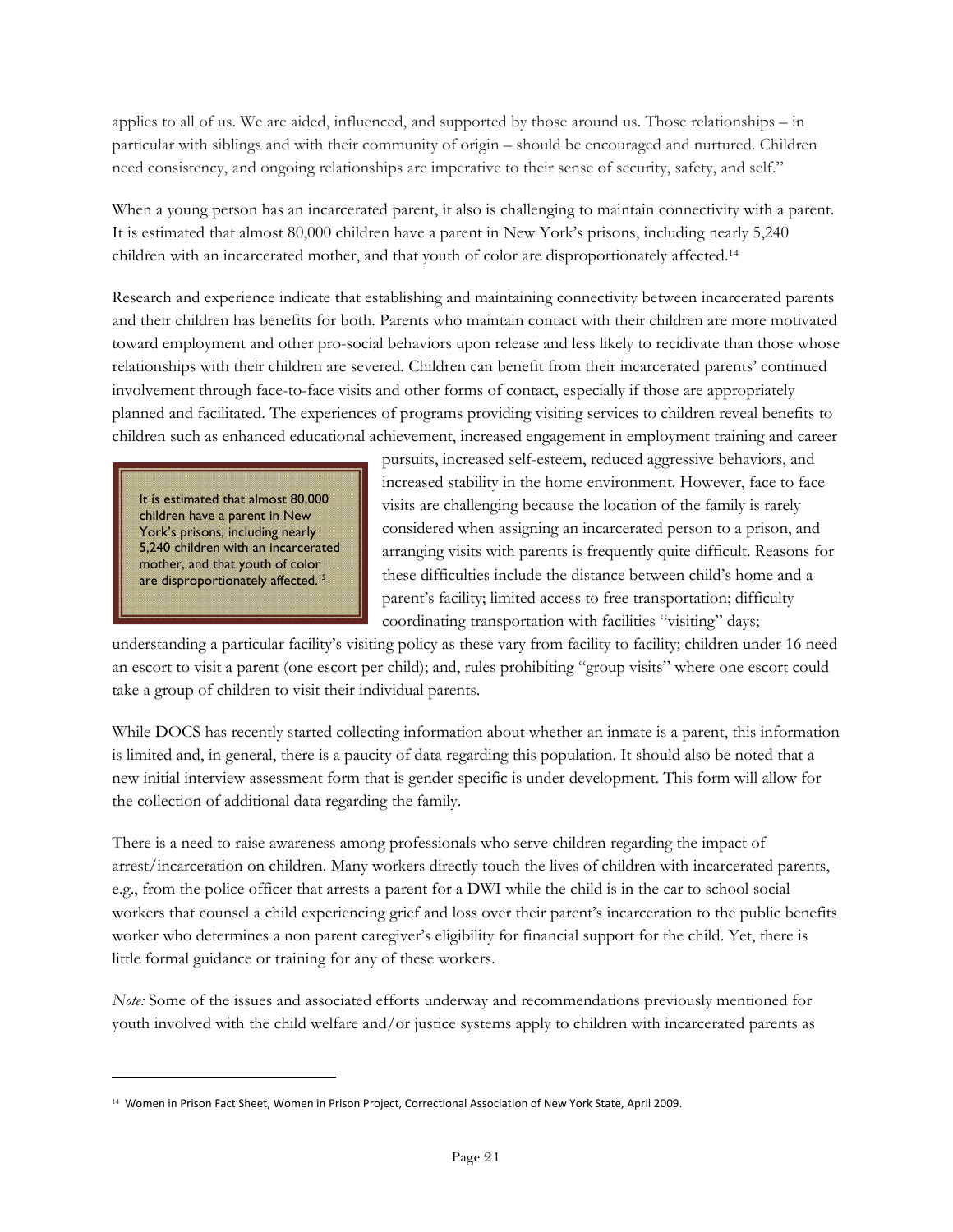well, especially those related to the transfer of educational records and school enrollment and access to public benefits namely health insurance and housing assistance.

# **Efforts Underway**

- DOCS remains committed to family-focused programs and family reintegration and has made significant progress on these issues. Specific activities include:
	- The expansion of the Family Reunion Program with the opening of the Albion Correctional Facility site in July 2009.
	- Statewide parenting program training was facilitated in the summer of 2009 for staff from 20 correctional facilities. This expansion has resulted in 10 additional parenting programs being started for a total of 33 facilities now offering the program.
	- DOCS, in conjunction with the Osborne Association, has begun a community-based televisiting program between children in the New York City area and their mothers at Albion Correctional Facility.
	- A new initial interview assessment form that is gender-specific is being developed. This form will allow for the collection of additional data regarding the family.
	- For the 29<sup>th</sup> year, the Summer Program at Bedford Hills Correctional Facility was held. Participants included 108 children, 75 mothers, and 32 host families. The Summer Program allows for a five-day visit with structured activities, good food to eat, and overall parenting support.
	- All family services RFP's require that awarded contractors develop training for staff to facilitate understanding of family issues and the impact of incarceration on families.
	- In 2009, the Family Reunion Program, which continues to provide selected inmates and their family members the opportunity to meet for an extended period of time in privacy, provided 3,358 children visits with their parents and there were over 14,000 civilian participants and more than 8,000 incarcerated participants.
	- In 2009, The Family Visiting Program (Free Bus) provided transportation for 25,560 family members and friends.
- In the summer of 2009, a resource guide was developed and disseminated for family court judges to inform them about the family programs available to children and parents at each DOCS facility so that this information can be used to connect children who are the subjects of petitions in their courts with family services at the facilities where their parents are incarcerated.
- The Council on Children and Families received a grant from the Annie E. Casey Foundation for a data collection effort regarding the impact on children of having an incarcerated parent. As of June 1, 2010, 14 focus group sessions have been conducted with caregivers, young children, young adults and incarcerated mothers. Several more are scheduled in the coming months.
- A cross-systems training on the importance of connectivity between children and their incarcerated parents and the nuts and bolts on how to arrange a visit between a child in foster care and his or her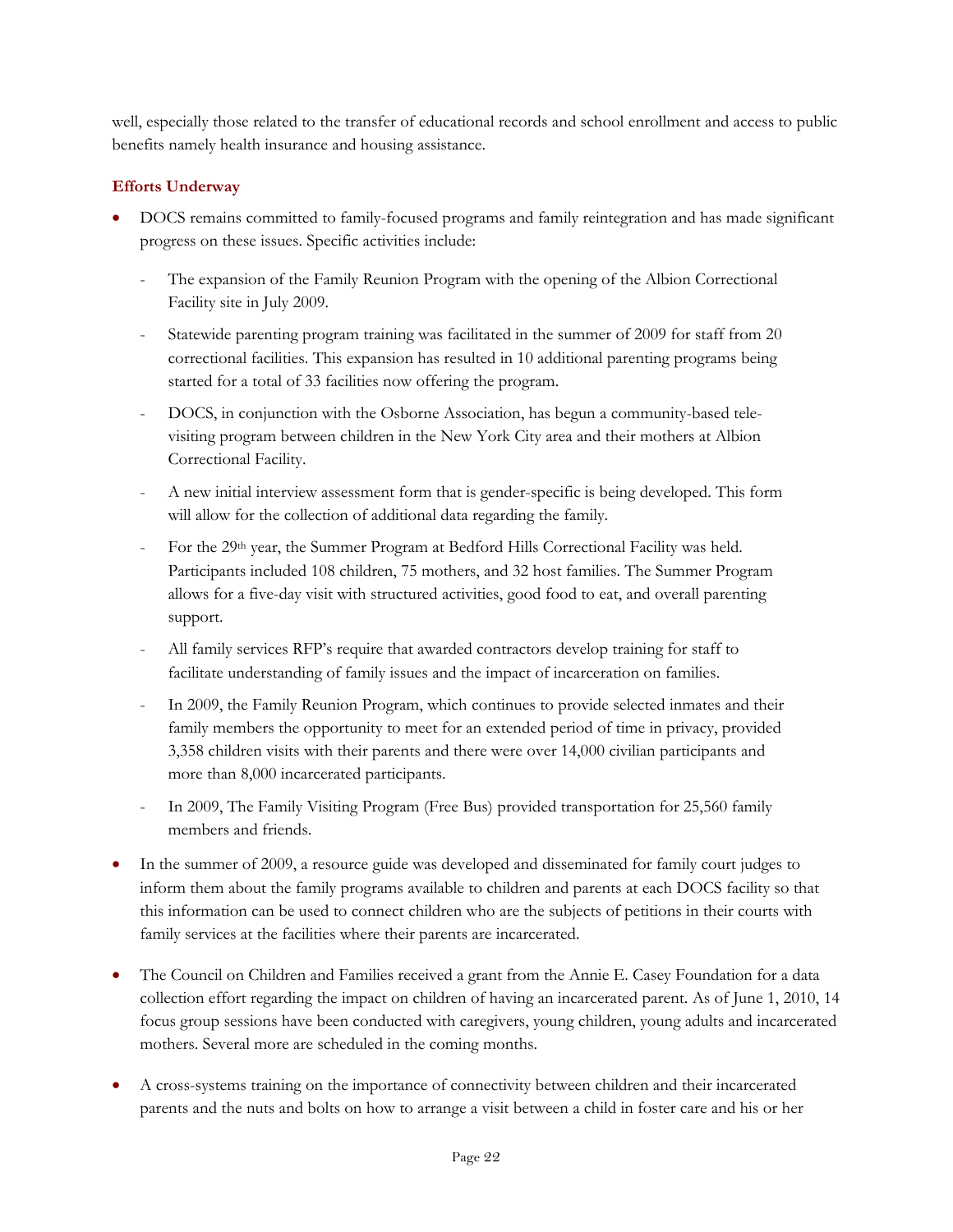parent who is incarcerated in a DOCS prison was developed. It was presented at a conference of the New York Public Welfare Association (NYPWA) and will be presented again in July of 2010 at a New York City training of Court Appointed Special Advocates

- The subcommittee partnered with the New York State Kincare Coalition in the planning and implementation of a statewide kincare summit with a focus on kinship families caring for children because of parental incarceration. The summit was held in June of 2010 and a set of recommendations regarding the needs of children in kinship care as a result of parental incarceration are under development as a result of the summit.
- Training curricula enhancements are being proposed for workers (across health and human service as well as criminal justice agencies) who may come in contact with a child of an incarcerated parent with the goal of providing sensitivity training tailored to the unique needs/feelings of these young people. The training emphasizes the ongoing positive influence that incarcerated parents often maintain over their children's educational and employment and training efforts and their mental health. A component regarding addiction and its influence on this population will also be included. Staff are currently working with Schenectady county probation department to develop a curriculum for probation officers.

### **Recommendations**

- **Stable Adult Connections.** Support programs that connect youth with stable, caring adults.
- **Executive Order.** Issue an Executive Order to institute cross-agency collaboration and ensure ongoing commitment to caring for the needs of children with incarcerated parents. Specifically task a group or state agency with developing and implementing recommendations, fostering interagency and community partnerships, and commissioning data gathering efforts about these children.
- **Gather Data.** Conduct a survey of DOCS' inmates to determine the number of incarcerated individuals with children and the issues faced by these children so that beneficial services can be more targeted.
- **Guiding Principles.** Develop guiding principles to be adopted by state agencies that work with children of incarcerated parents.
- **Videoconferencing.** Expand the use of videoconferencing as a means to supplement face to face visits between incarcerated parents and their children.
- **Post Visiting Policies.** Make it easier to access and understand facility visiting policies by posting this information on the DOCS' website.
- **Train Local Social Services Departments.** Provide training and technical assistance to local departments of social services on how to involve incarcerated parents in service plan review meetings and facilitate visits between children in foster care and their incarcerated parents.
- **Face to Face Visits.** Support a therapeutic visiting model for children and their incarcerated parents.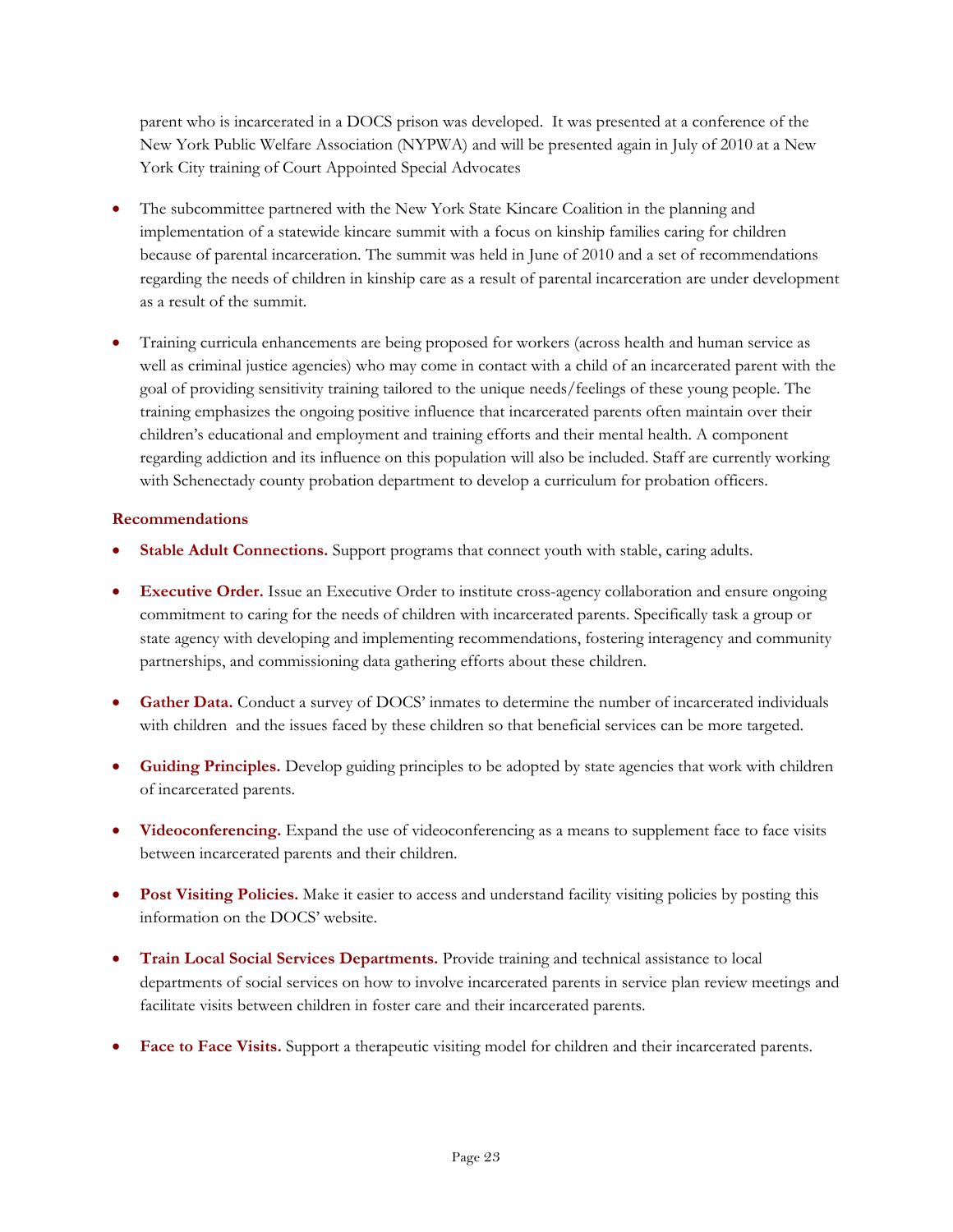### **Key Findings**

Although not a specific domain that the Disconnected Youth Workgroup agreed to focus on, members of the Disconnected Youth Workgroup agreed it was important to highlight the issue of sharing data and financial resources.

It is generally understood that improving child outcomes is a universal goal of child-serving agencies. Frequently state agencies pursue their goals in isolation from one another, particularly when it comes to sharing data. At times, there is little understanding of what data is available and what the bridge is to link data systems.

The complex array of funding streams, rules, and requirements among the state and federal government is one of the most frequently identified impediments to the delivery of comprehensive and accessible child and family services. Each funding stream has its own mandated reimbursement methodology, reporting requirements, allowable services, and accountability standards, which limit flexibility, cause confusion, and increase administrative costs for service providers. From the state agencies' perspective, categorical, singleagency funding streams limit the ability to understand and address the growing number of issues that cross agency boundaries. These problems are compounded for service providers attempting to piece together multiple funding sources in order to provide a comprehensive set of services.

As data systems are developed and enhanced, it is fundamental that during the planning process opportunities to share data and link systems are considered to the extent possible. In such a way, government can be held more accountable.

### **Recommendations**

- **Master Contract.** Explore the feasibility of replicating the master contract that currently is used with The Door, a New York City comprehensive youth service program in lower Manhattan. The Door's master contract combines seven state contracts with three state agencies into one "master contract." The goals of the interagency master contract for not-for-profit agencies are to simplify administration and increase flexibility for multi-funded local service providers; improve the ability to set and coordinate program direction as well as monitor program effectiveness; and strengthen fiscal accountability. The master contract has the following features:
	- A single, interagency contract boilerplate with provisions for multi-year contracting with simplified annual renewal;
	- A coordinated set of program objectives that reflects the missions of each of the funding agencies and places greater emphasis on outcome measures;
	- A uniform budget format that combines categorical state funds into one funding stream and provides additional information on all non-state funding sources;
	- A coordinated audit approach and standardized definitions of allowable costs; and,
	- A consolidated payment and reporting system.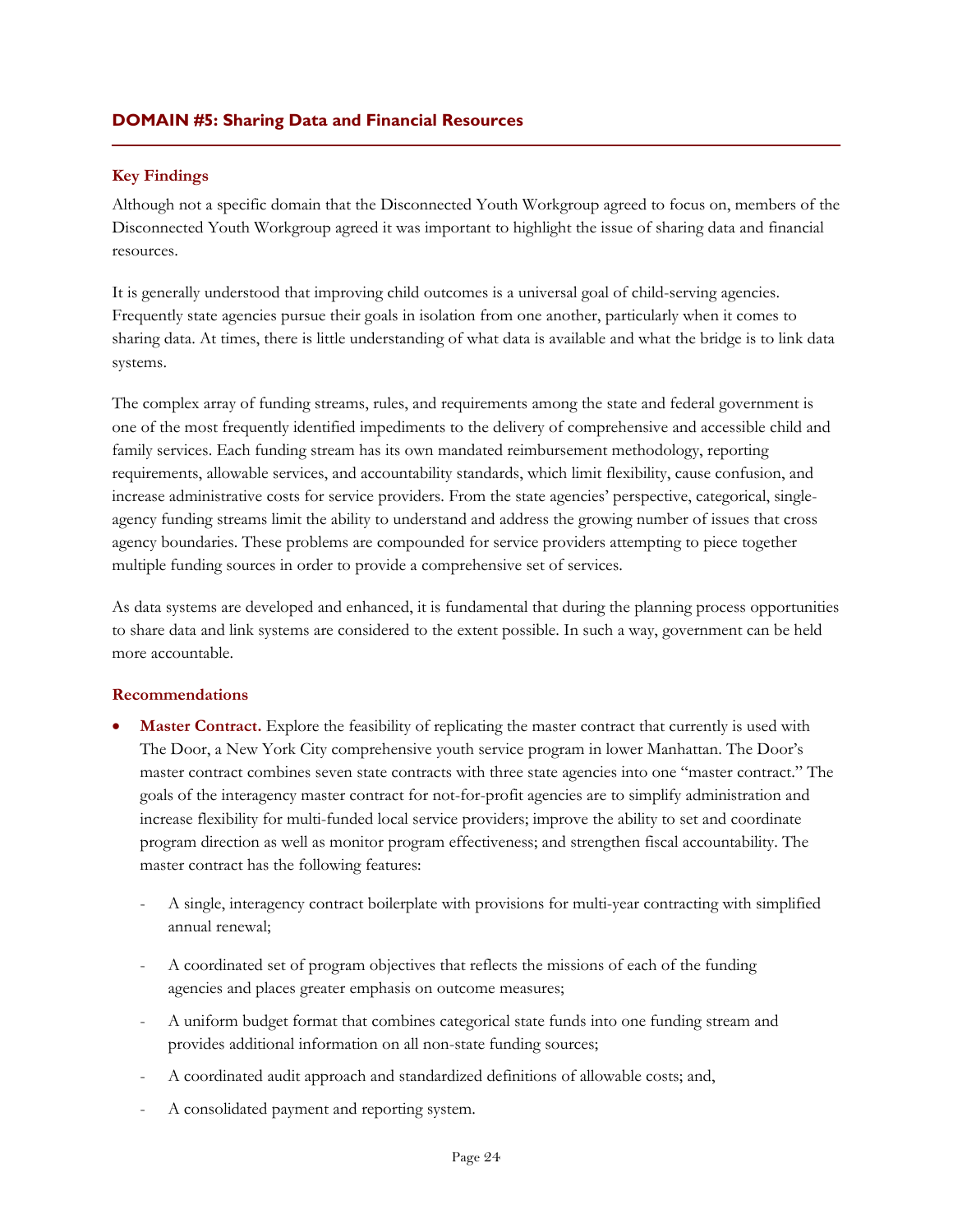- **Cross-Systems Technology.** Develop and implement a policy requiring agencies to collaborate on the development of cross systems technology systems to explore ways for data to further support youth programs.
- **Performance Measures.** Improve and expand the use of data and other performance measures to guide decision-making, enhance accountability, and drive system improvement.
- **Review of Request for Proposals.** Require state agencies to review every RFP through the lens of how it impacts disconnected youth.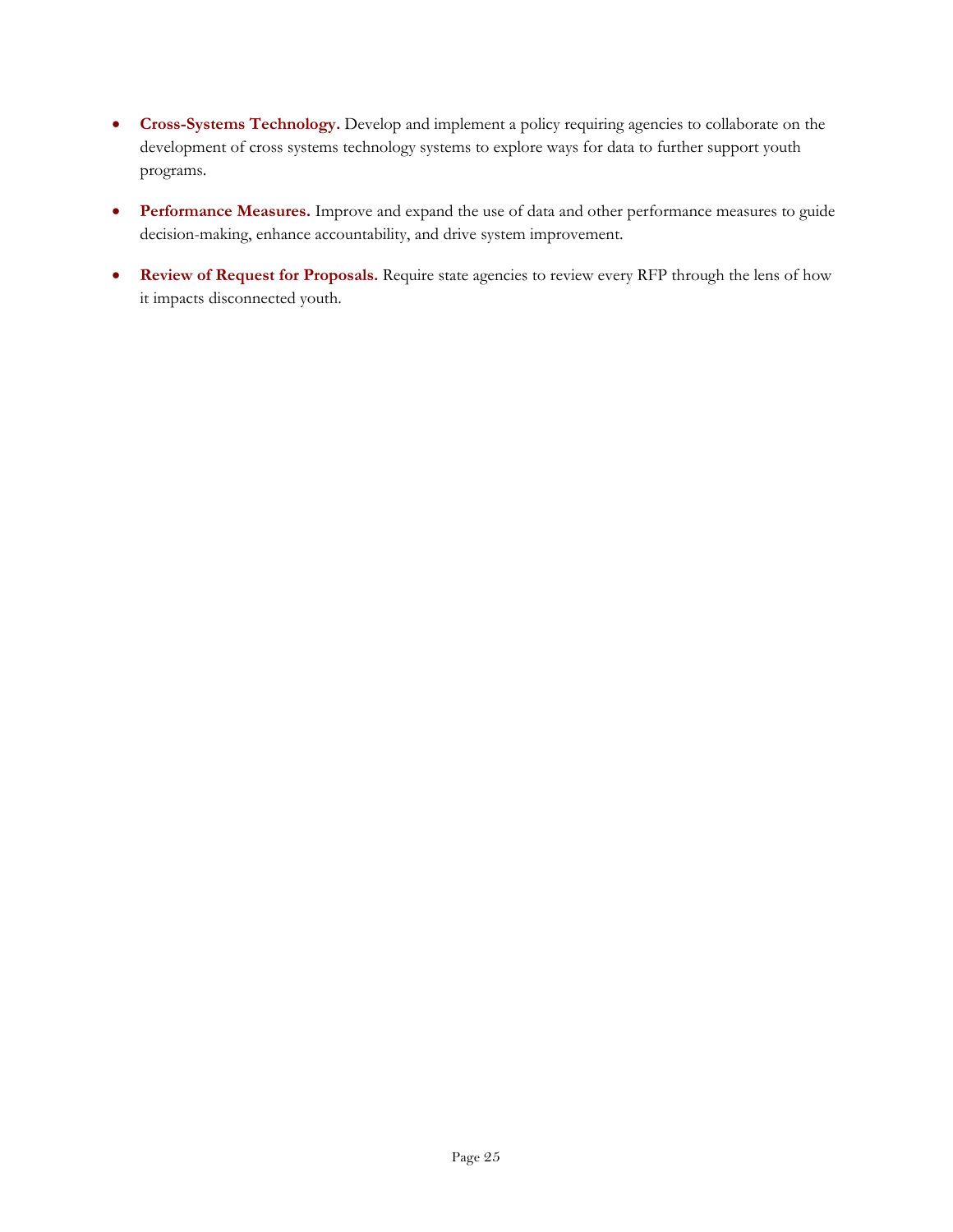# **CONCLUSION**

The Governor's Children's Cabinet recommends that the collaborative interagency and public and private work of the Children's Cabinet continue. These joint efforts have already led to significant accomplishments and streamlining of processes. In 2010, the Children's Cabinet will focus on:

- Partnering with state agencies to develop successful applications for federal early childhood initiatives.
- Promoting and simplifying New York's public health insurance programs for children and youth.
- Raising awareness among all state agencies to make the needs of disconnected youth a statewide priority by requiring agencies to consider the impact of proposed regulations and policies and funding opportunities on youth at risk of disconnection or already disconnected.
- Supporting youth to successfully transition from adolescence to adulthood, with a particular focus on youth exiting the child welfare and juvenile justice systems.
- Coordinating the efforts of agencies to obtain youth's vital records, including birth certificates, social security cards, working papers, educational records, and photo identification to enable successful community reintegration.
- Ensuring seamless health care coverage for all eligible youth exiting the child welfare and juvenile justice systems, as well as stable housing and assistance in connecting with school and employment opportunities.
- Exploring the replication of the Master Contract model with multiple state agencies.
- Collecting data about children with incarcerated parents and creating a dashboard of indicators for youth who are disconnected from work and school.
- Training professionals in best practices to meet the unique needs of youth with incarcerated parents.
- Enhancing educational and career opportunities for youth in New York State.
- Identifying opportunities for increased cooperation and coordination among existing early childhood programs and services.
- Developing recommendations for the development of a statewide, unified early childhood data system.
- Completing the pilot test of the Quality Rating System for early care and education programs in preparation for implementing QUALITYstarsNY.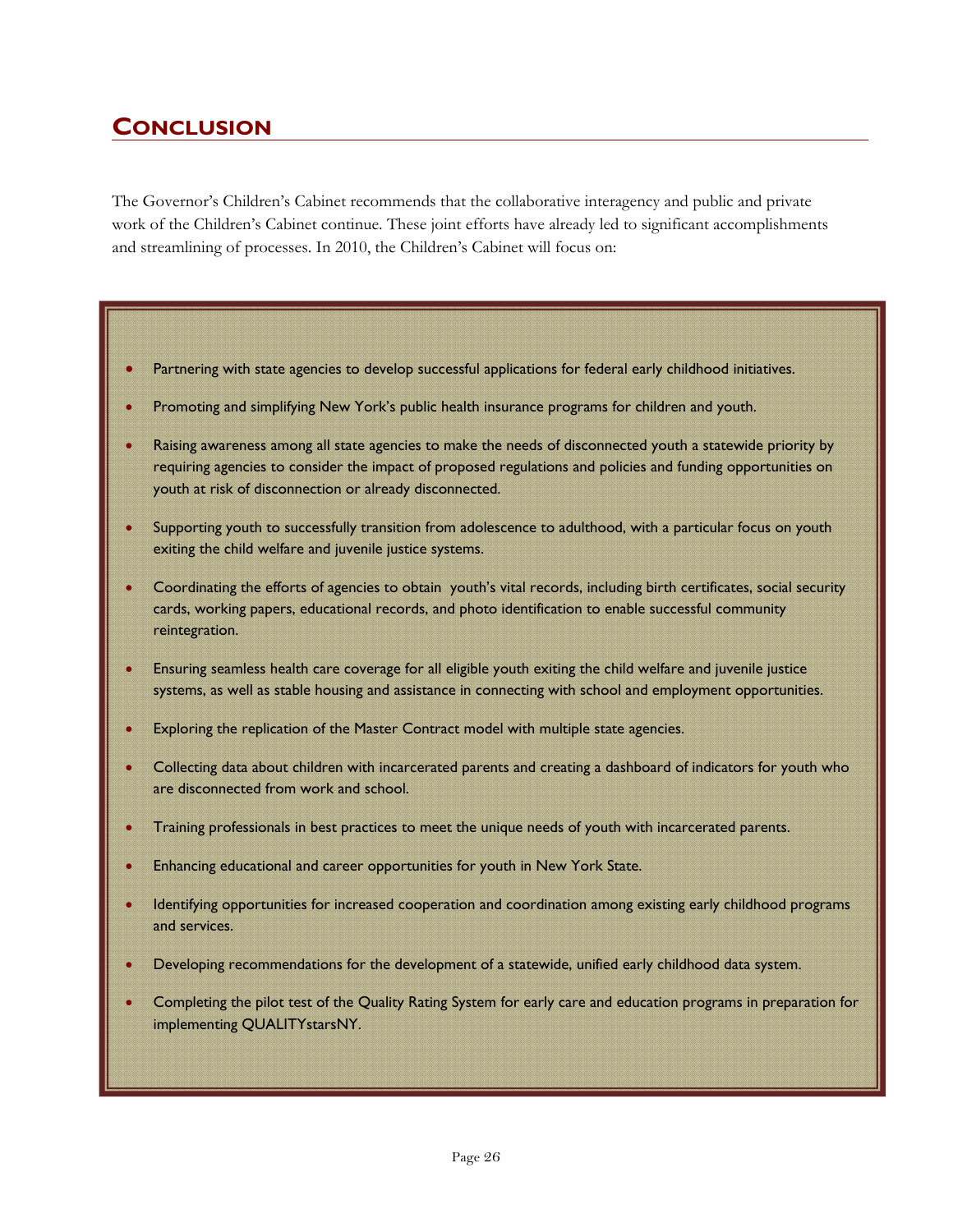# **APPENDIX I**

# **EXECUTIVE ORDER**



 $No. 16$ 

#### EXECUTIVE ORDER

#### ESTABLISHING THE GOVERNOR'S CHILDREN'S CABINET

WHEREAS, improving services to children in the areas of health, education, safety and general welfare is essential for their well-being and future and the success and development of this State; and

WHEREAS, the needs of children are increasingly complex, and the networks of services available to them are managed by a myriad of agencies, often with differing goals and objectives; and

WHEREAS, the foundation of human development is formed during a child's earliest years, and early childhood development requires a comprehensive, coordinated approach to a child's care and learning; and

WHEREAS, governmental programs must collaboratively develop and implement effective, efficient and coordinated service delivery to ensure<br>that all of New York's children are given an equal opportunity to reach their full potential; and

WHEREAS, it is vital that New York State be made a better place for our children to grow up and live their lives; and

WHEREAS, it is critical to New York State children that issues affecting their well being be considered at the highest level of State government:

NOW, THEREFORE, I, Eliot Spitzer, Governor of the State of New York, by virtue of the authority vested in me by the Constitution and the Laws of the State of New York, do hereby order as follows:

1. There is hereby established the Governor's Children's Cabinet ("Children's Cabinet").

2. The Children's Cabinet shall consist of members appointed by the Governor, including the following individuals: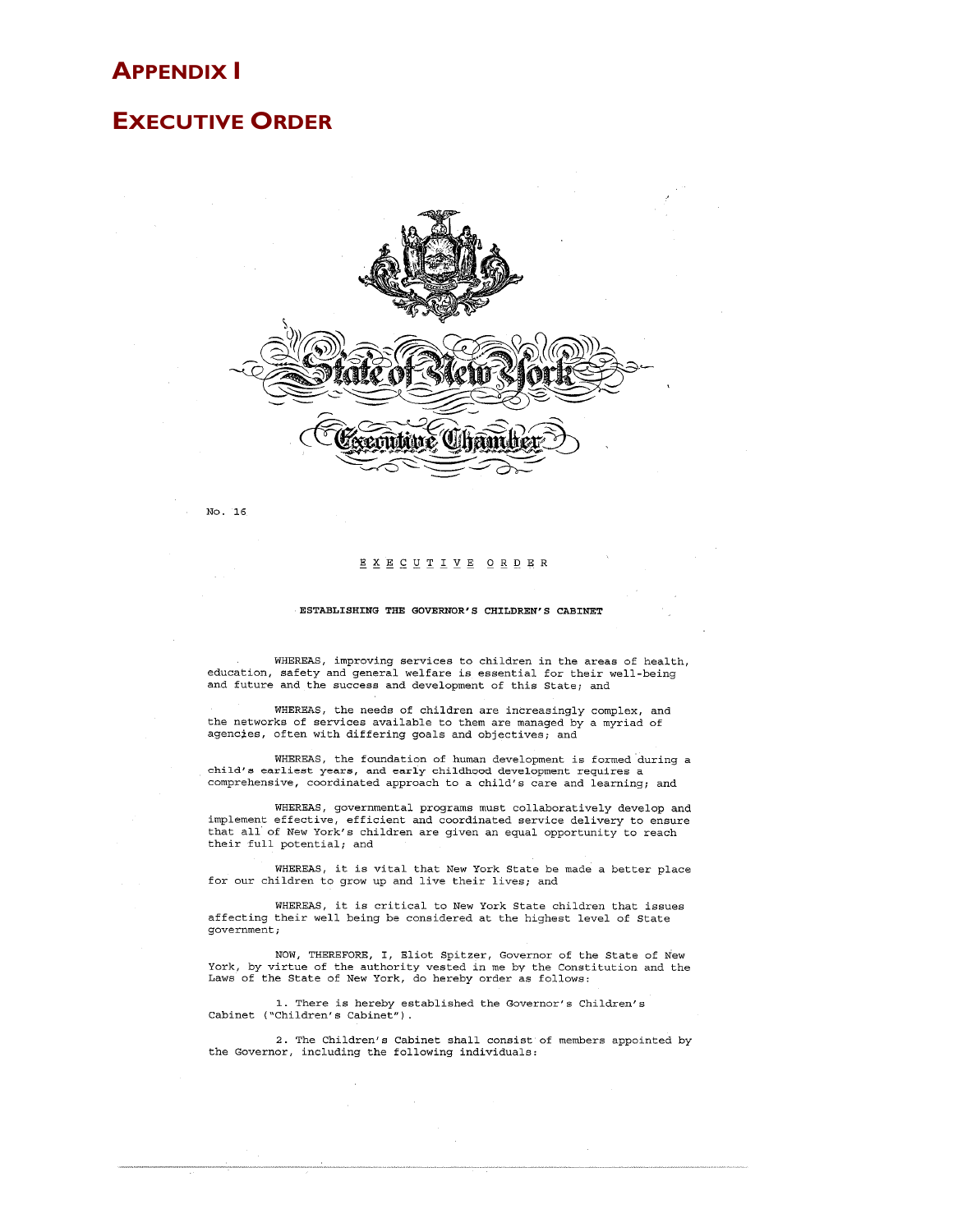(a) the Director of State Operations, who shall serve as Chair;

(b) the Deputy Secretary for Education and the Deputy Secretary for Health and Human Services, who shall serve as Vice-Chairs;

(c) the Deputy Secretary for the Environment, the Deputy Secretary for Intergovernmental Affairs, the Commissioner of Agriculture and Markets, the Chairperson of the Commission on Quality of Care and Advocacy for Persons with Disabilities, the Chairperson of the Consumer Protection Board, the Commissioner of Environmental Conservation, the Commissioner of Health, the Commissioner of Labor, the Chairperson of the Developmental Disabilities Planning Council, the Director of the Budget, the Commissioner of Criminal Justice Services, the Commissioner of Housing and Community Renewal, the Director of the Division of Probation and Correctional Alternatives, the Commissioner of Alcoholism and Substance Abuse Services, the Commissioner of Children and Family Services, the Commissioner of Mental Health, the Commissioner of Mental Retardation and Developmental Disabilities, the Executive Director of the Office for the Prevention of Domestic Violence, the Commissioner of Temporary and Disability Assistance, the Secretary of State, and the Commissioner of Education.

(d) Each agency represented on the Children's Cabinet shall designate an individual to serve as the staff contact.

The Children's Cabinet shall oversee the development and з. implementation of reforms required for the success of New York's In particular, the Children's Cabinet shall advise and make children. recommendations to the Governor on the most effective policies and programs that promote the Governor's Birth to Five Agenda and other priorities, including but not limited to:

(a) implementation and expansion of a plan to provide universal health insurance for children;

(b) implementation of the phase-in of universal prekindergarten throughout New York State; and

(c) development of a legislative program focused on the Governor's Birth to Five Agenda.

4. There shall be external advisory groups to the Children's Cabinet, appointed by the Governor from time to time as he deems necessary, to assist and advise the Children's Cabinet on: (a) developing and implementing plans to effectuate universal access for children to health insurance and pre-kindergarten and other goals as identified by the Cabinet; (b) identifying policy, program, and systemic barriers that prevent State and local governments from effectively and efficiently serving the needs of children; and (c) formulating remedies and solutions to identified problems.

5. No member of the Children's Cabinet or external advisory groups shall be disqualified from holding any public office or employment, nor shall he or she forfeit any such office or employment by virtue of his or her appointment hereunder. Members of the Children's Cabinet and external advisory groups shall receive no compensation for their services. All members of the Children's Cabinet and external advisory groups shall serve at the pleasure of the Governor, and vacancies shall be filled by the Governor. The Governor may remove and name additional members to the Children's Cabinet and external advisory groups at his discretion.

6. Every agency, department, office, division or public authority of this State shall cooperate with the Children's Cabinet and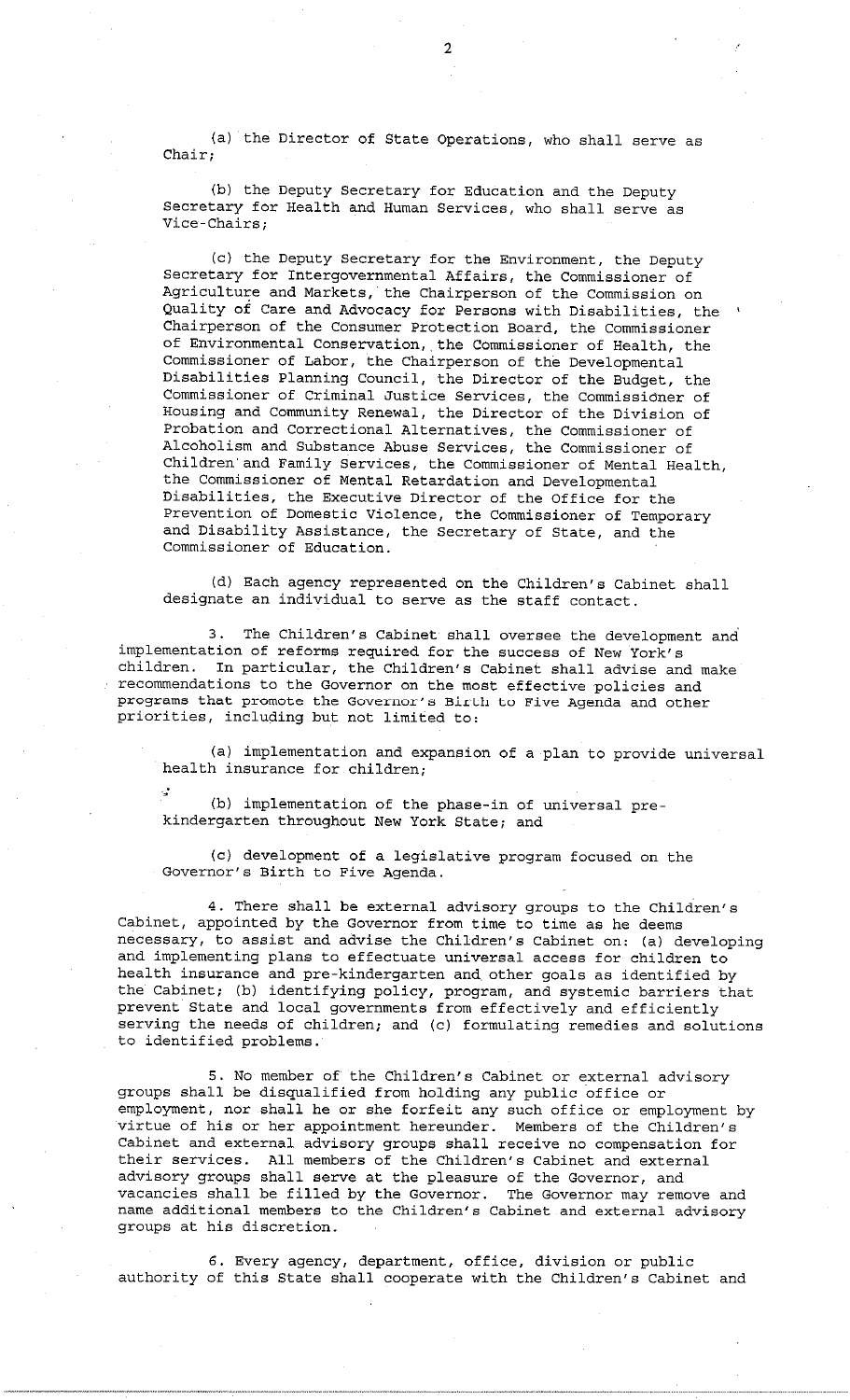furnish such information and assistance as the Children's Cabinet determines is reasonably necessary to accomplish its purposes.



G I V E N under my hand and the Privy Seal of the State in the City of Albany this twelfth day of June in the year two thousand seven.

 $Cwt$ 

BY THE GOVERNOR

Lan

Secretary to the Governor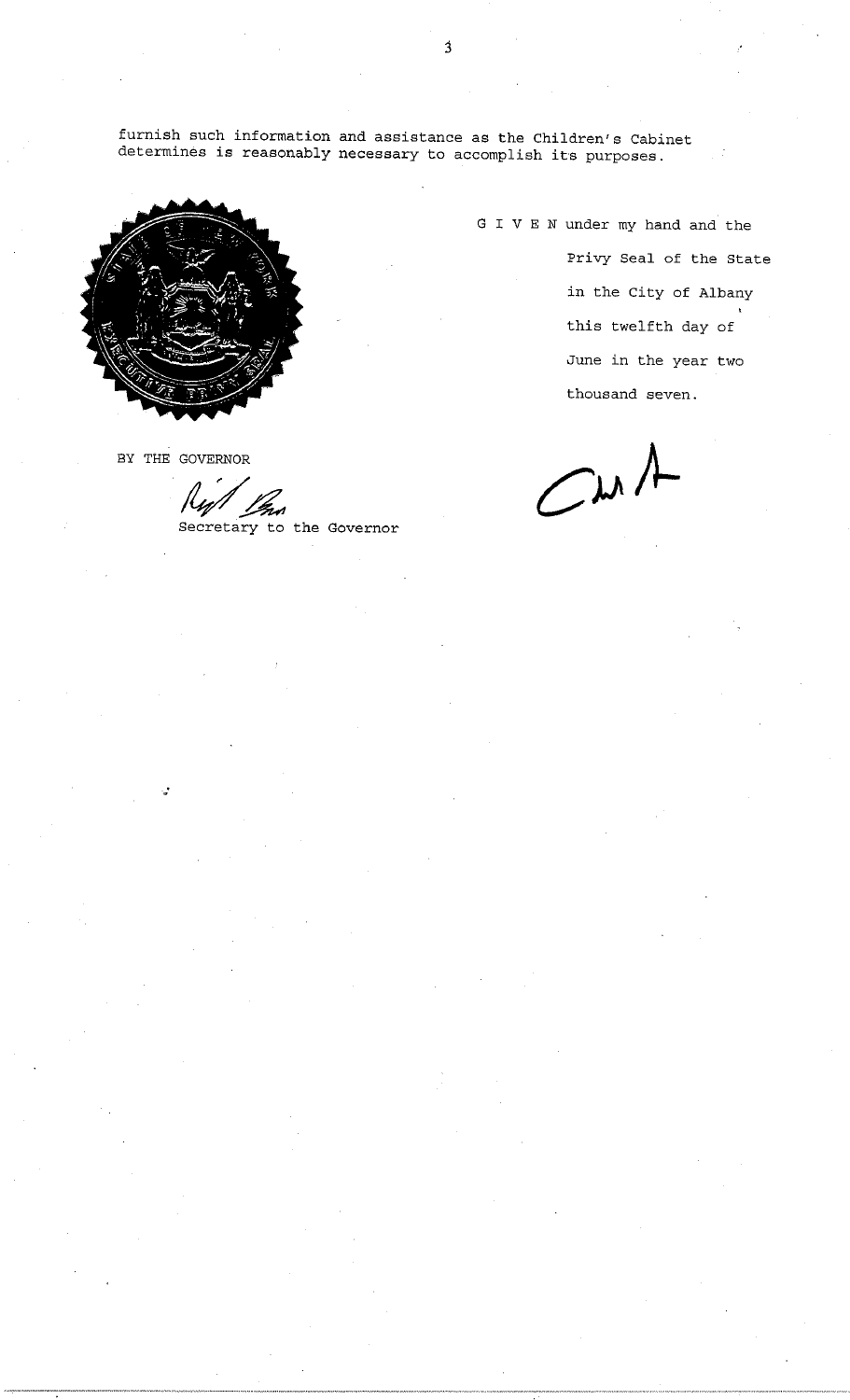# **APPENDIX II**

# **CHILDREN'S CABINET ADVISORY BOARD MEMBERS**

Kenneth Adams Business Council of New York State Steven Blatt, MD SUNY Upstate Medical University Richard R. Buery, Jr. Children's Aid Society Geoffrey Canada Harlem Children's Zone Evelyn Castro Long Island University – Brooklyn Campus Janice Charles The Children's Clinic Kathleen DeCataldo NYS Permanent Judicial Commission on Justice for Children Susan Hager United Way of New York State Sally Herrick Wayne Ho Coalition for Asian American Children and Families Lourdes Iglesias Hispanos Unidos de Buffalo, Inc. Richard Kreipe University of Rochester Medical Center Jennifer March-Joly Citizens Committee for Children of New York, Inc. Kristen Monroe Cortland County Department of Social Services Elba Montalvo Committee for Hispanic Children and Families, Inc. Warren Moses Maria Neira NYS United Teachers Gwen O'Shea Health and Welfare Council of Long Island Jennifer Rojas The Children's Defense Fund Karen Schimke Schuyler Center for Analysis and Advocacy Elaine Gallina Spaull The Center for Youth Services Nancy Wackstein United Neighborhood Houses of New York Michael Weiner United Way of Buffalo and Erie County Meredith Wiley Fight Crime: Invest in Kids Peggy Wozniak Binghamton City School District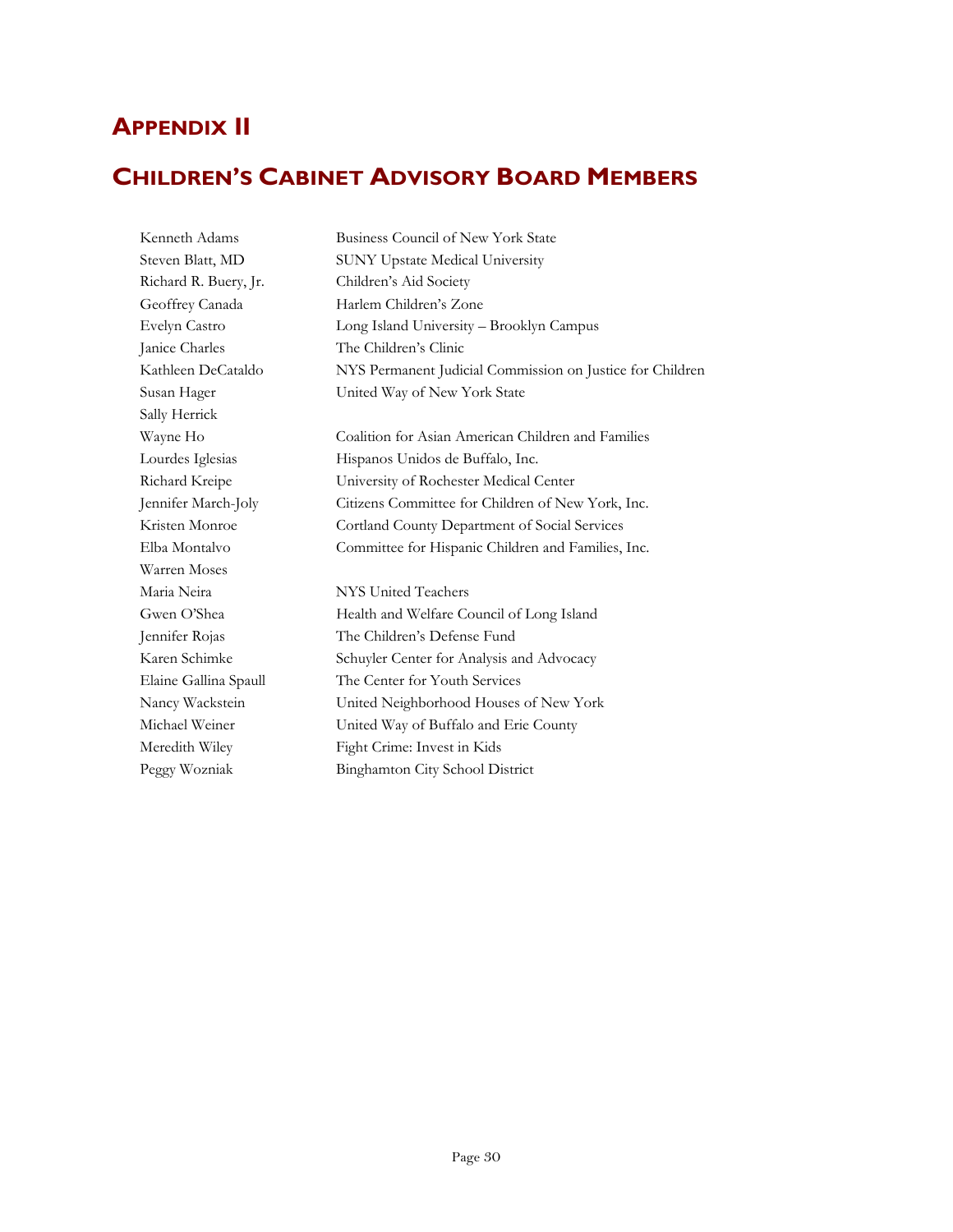# **APPENDIX III EARLY CHILDHOOD ADVISORY COUNCIL MEMBERS**

Ingrid Allard Albany Medical College Evelyn Blanck New York Center for Child Development Phil Cleary NYS United Teachers Sherry Cleary NYC Early Childhood Professional Development Institute Pedro Cordero Council of School Supervisors and Administrators Rachel de Long NYS Department of Health - Bureau of Maternal and Child Health Chris Deyss Prevent Child Abuse New York Denise Dowell CSEA - Early Learning and Care Programs Recy Dunn NYC Department of Education - Early Childhood Services Andre Eaton Parent Child Home Program Maggie Evans **Agri-Business Child Development** Bob Frawley NYS Council on Children and Families Dana Friedman The Early Years Institute Doris Fromberg NYS Association of Early Childhood Teacher Educators Cindy Gallagher NYS Education Department - Early Education & Reading Initiatives Denise Harlow NYS Community Action Association Melanie Hartzog NYC Administration for Children's Services -Division of Child Care & Head Start Liz Hood NYS Education Department - Office of Cultural Education Mark Jasinski NYS Prekindergarten Administrators Association Jackie Jones Infant/Toddler Specialist and Early Head Start Ira Katzenstein NYS Head Start Association Kristen Kerr NYS Association for the Education of Young Children Debby King 1199 SEIU and NY Union Child Care Coalition Nancy Kolben Center for Children's Initiatives Lee Kreader National Center for Children in Poverty Trudy Lackner NYS Family Child Care Association Linda Landsman Rauch Foundation James Langford Children's Aid Society Patti Lieberman A.L. Mailman Foundation Dina Lieser Docs for Tots NY Karen McGraw NYS Council of School Superintendents Jim McGuirk Astor Services for Children and Families Mary McHugh NYS Office of Mental Health - Division of Children and Family Services Anne Mitchell Early Childhood Policy Research Janice Molnar NYS Office of Children and Family Services - Division of Child Care Services Elba Montalvo Committee for Hispanic Children and Families Gwen O'Shea Health and Welfare Council of Long Island Monique Rabideau NYS Office of Temporary and Disability Assistance, Division of Child Support Enforcement Sandy Rybaltowski NYS Education Department, Vocational and Educational Services for Individuals with Disabilities Carol Saginaw Early Care & Learning Council Karen Schimke Schuyler Center for Analysis and Advocacy Maryanne Schretzman NYC Office of the Deputy Mayor for Health and Human Services Mary Shaheen United Way of New York State

Meredith Wiley Fight Crime Invest in Kids NY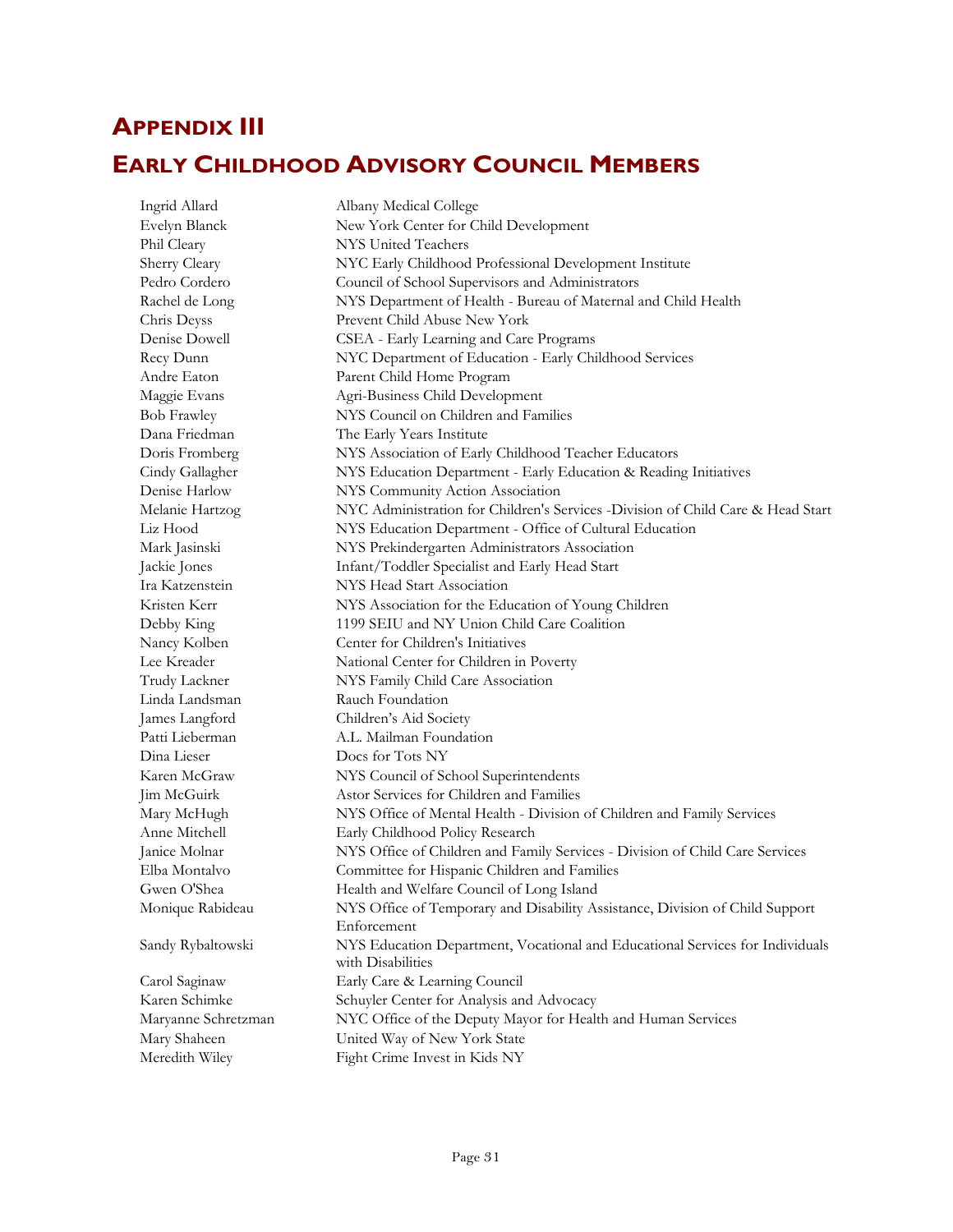# **APPENDIX IV EARLY CHILDHOOD STRATEGIC PLAN**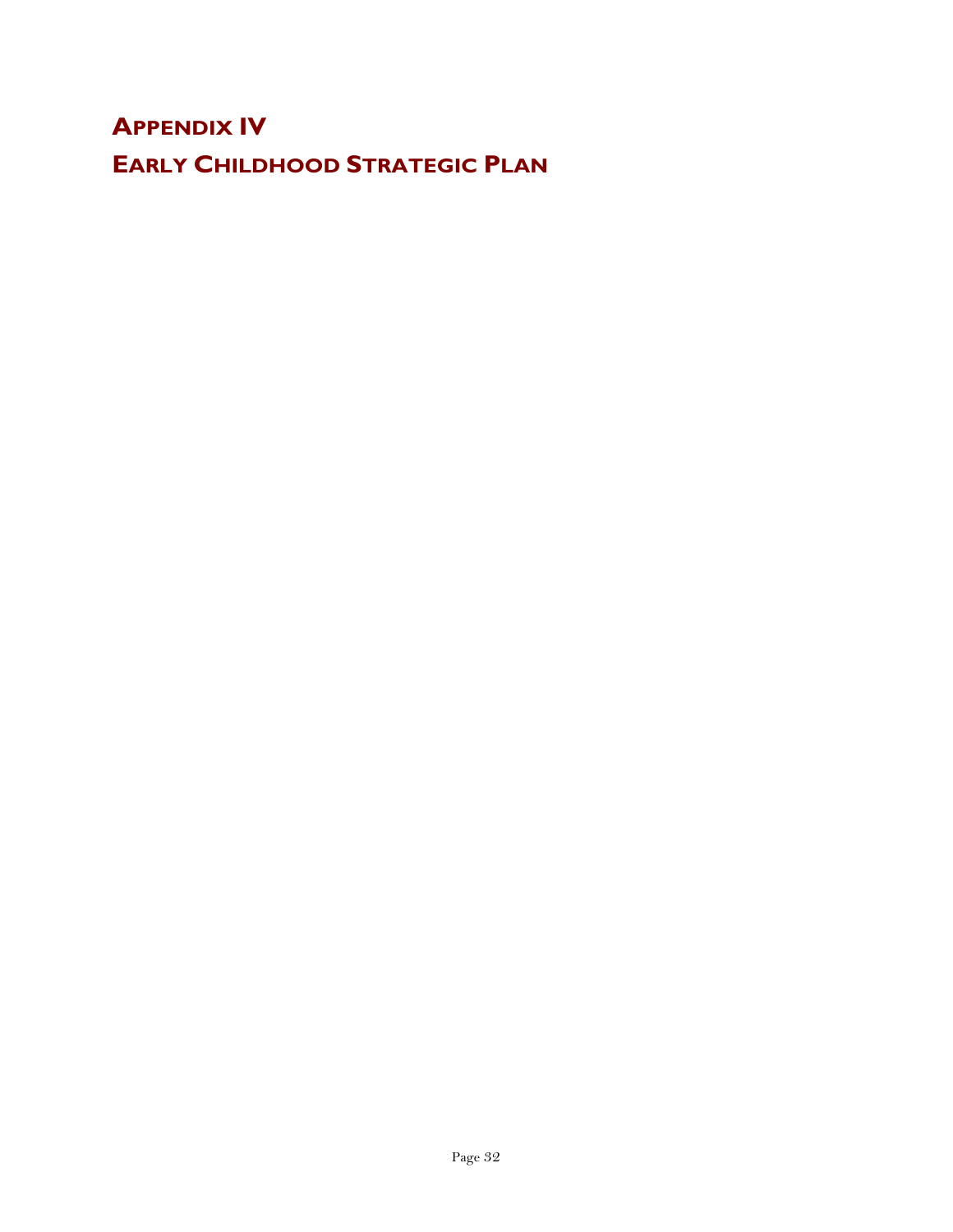# **Strong Families**

**GOAL -** All families of young children are supported in their parenting and have the knowledge, skills, confidence, and resources they need to raise their children in healthy and nurturing environments.



Increase opportunities for all families to gain the knowledge, skills, confidence, and social supports needed to nurture the health, safety, and positive development of

**STRATEGIES**

### **ACTION**

- Support the New York State Parenting Education Partnership's work to empower parents and caregivers through the provision of high-quality, accessible information that supports positive parenting practices, early learning, and healthy development.
	- **-** Increase the availability, quality, and scope of parenting education activities.
	- **-** Advance an outreach strategy that promotes parental understanding of child development and QUALITYstarsNY.
	- **-** Develop a New Parent Kit.

**-** Improve coordination and access to evidence-based family supports and services.

- Develop a statewide campaign to promote support for families that incorporates the core principles of parental resilience and enhancing protective factors as a framework for all health, education, and human service programs.
- Develop recommendations for policy and program changes to promote adequate and equitable income for all families with young children.

# **ACTION**

- Guide the establishment of a system of universal screening and the expansion of assessment activities that identify families in need of additional supports and services at the earliest possible point.
- Develop a system for providing comprehensive home visiting services for vulnerable expectant and new families.
- Develop recommendations for incorporating family and caregiver relationships into the delivery of mental health treatment services for young children. **FINAL (3/17/10) Red text indicates a 2010 priority.**



### **CHILD-FAMILY OUTCOMES**

- $\bullet$ Increased number of families utilizing evidenced-based parenting education.
- Increased number of families utilizing home visiting programs with measurable outcomes.
- Increased percentage of families with the knowledge, skills, and resources needed to nurture the health and well-being of their children.
- Increased percentage of families that seek, utilize, and actively participate in supportive services.
- Increased percentage of children living in safe and healthy environments.

#### **SYSTEM OUTCOMES**

- Increased number of evidence-based parenting programs.
- Increased number of home visiting programs with  $\bullet$ measurable outcomes.
- Availability of a New Parent Kit.
- Increased use of family support principles in all child and family service settings.
- Increased number of mental health providers trained in relationship-based mental health treatment of young children.



Increase the proportion of vulnerable/at-risk families that are identified and provided with needed supports and services.

children.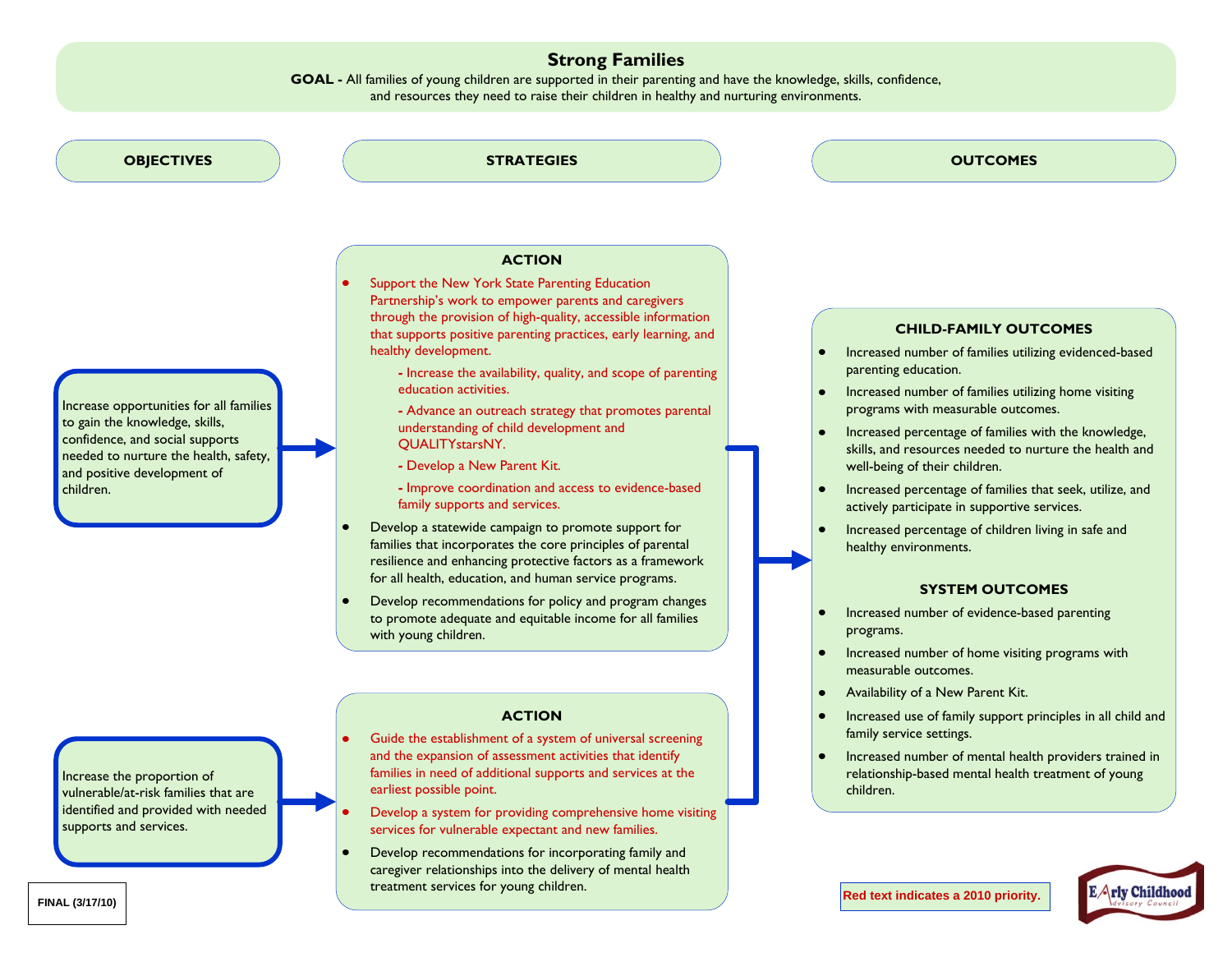# **Healthy Children**

**GOAL -** All young children are healthy and thriving, and have access to comprehensive health care services

### **OBJECTIVES STRATEGIES OUTCOMES**

Expand the practice of healthy behaviors in the preconception, prenatal, and postpartum periods, including use of early and comprehensive prenatal care.

Promote optimal health and development in all domains, including socialemotional development, for young children.

Provide children with safe and healthy environments in which to grow and develop.

### **MONITOR**

- $\bullet$ Engage all pregnant women in high-quality, comprehensive, and early prenatal care, with an emphasis on reaching at-risk/vulnerable populations.
- Support efforts to eliminate Fetal Alcohol Spectrum Disorders (FASD) in New York State through universal screening of pregnant women.
- Increase protection, promotion, and support for breast feeding when mothers  $\bullet$ return to the workforce.

### **ACTION**

- $\bullet$ Build capacity among service providers in all child-serving systems to identify and respond to the social-emotional needs of young children and their families.
- $\bullet$ Promote innovative models for the delivery of health care services within childserving settings, including the co-location of social-emotional services, nutrition services, and early preventive screenings for vision, hearing, and dental.
- $\bullet$ Increase efforts to ensure that children with specific vulnerabilities-including children in foster care, children in homeless families, and children whose parents are struggling with addiction, mental illness, and/or domestic violence are screened for developmental and social-emotional issues and given needed supports and services.

### **MONITOR**

- Establish and strengthen cross-system partnerships to increase enrollment of  $\bullet$ young children in health insurance programs.
- Expand the use of medical and dental homes for all young children, including  $\bullet$ children with special health care needs.
- $\bullet$ Provide early childhood oral health screenings for low-income children through dental partnerships and other educational and preventive measures.
- $\bullet$ Promote routine developmental screening, including autism screening, of young children as part of well child care, consistent with AAP/Bright Futures guidelines.
- $\bullet$ Monitor evolving national professional guidelines on expanded social-emotional screening for children and screening for maternal depression.

#### **ACTION**

- $\bullet$ Strengthen and expand current efforts to promote health and safety in early care and education settings through the development of standards, training, and consultation.
- Identify opportunities to collaborate with existing public health programs and initiatives on achieving key outcomes for young children, including healthy weight, nutrition, asthma, and social-emotional development.

### **MONITOR**

Support efforts to eliminate childhood lead poisoning in New York State.

#### **Child-Family Outcomes**

- Increased percentage of children born in optimal health.
- Increased percentage of young children enrolled in adequate health care coverage.
- Increased percentage of young children receiving health care within a medical home.
- $\bullet$ Increased percentage of children who have optimal physical, emotional, and cognitive development.
- Increased percentage of young children with  $\bullet$ good to excellent oral health.
- Decreased percentage of young children who are overweight or obese.
- $\bullet$ Increased percentage of young children receiving social-emotional screening with a validated tool.
- $\bullet$ Increased percentage of mothers of young children screened and appropriately referred for maternal depression.
- $\bullet$ Increased percentage of young children free from preventable injury and/or illness.

#### **Systems Outcomes**

- $\bullet$ Increased availability of social-emotional/ behavioral consultation and treatment services.
- $\bullet$ Increased number of child-serving providers trained in social-emotional development.
- Increased number of dentists conducting early  $\bullet$ childhood oral health exams.

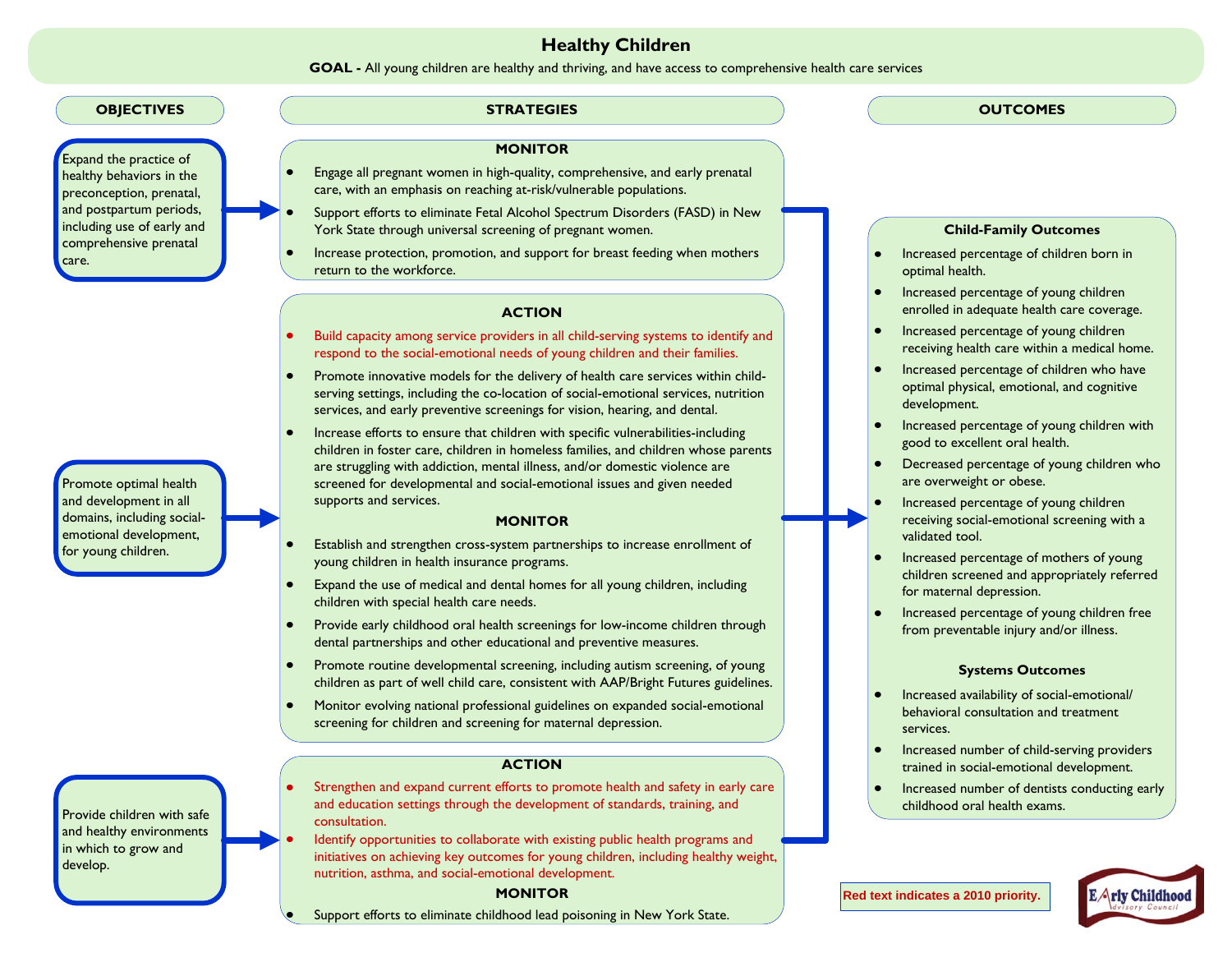# **Early Learning GOAL -** All young children will be successful in school and life.

### **OBJECTIVES**

#### Align the current diverse set of early care and education programs and services to become a unified and integrated system.

Increase the knowledge and competencies of the early care and education workforce.

Increase the ability of communities to effectively respond to the needs of young children and their families.

### **STRATEGIES**

#### **ACTION**

- Establish QUALITYstarsNY as the framework for unifying and aligning New York State's system of early care and education.
- **-** Establish required criteria that ensure all New York State early care and education funding opportunities advance the 3 early learning objectives.
- **>** Establish an interagency process for analyzing early learning program funding, and recommending changes to ensure integration and improved access and quality.
- **>** Propose changes in UPK, child care, and other program funding and legislation to maximize support for more effective service integration.
- **-** Establish uniform standards for all early care and education programs.
- **>** Establish Early Learning Standards as the foundation for all pre-service and inservice early childhood professional development and unified program standards and ensure they are integrated into instruction/program practices and aligned with SED learning standards.
- **>** Ensure that QUALITYstarsNY incorporates early care and education program standards from OCFS, SED, Head Start/Early Head Start, and relevant New York City regulatory agencies .
- **>** Develop uniform workforce standards that align with the program and Early Learning Standards.
- **-** Establish a uniform system of program monitoring for all early care and education programs.
- **<sup>&</sup>gt;**Recommend a common system for early care and education program monitoring by OCFS, SED, Head Start/Early Head Start, and relevant New York City regulatory agencies.
- Develop a more coherent statewide structure for the child care subsidy system that promotes greater efficiency, accessibility, and quality.
- Develop a coordinated system of screening, referral, and provision of health, social-emotional, disability, and family support services for children in early learning programs.

#### **ACTION**

- Develop a unified competency-based professional development system for the early care and education workforce.
- Develop a data system to approve training and track the qualifications and professional development of the early care and education workforce.
- Articulate career pathways and build accountability and quality into leadership development and pre- and in-service teacher preparation/education.
- Establish recruitment and retention strategies, including recognition and adequate compensation.
- Revise the New York State Core Body of Knowledge.

### **ACTION**

- Develop strategies for increasing community awareness of the importance of early learning opportunities and for taking responsibility to increase those opportunities within their community (e.g., libraries, parks, museums, pediatrician offices, etc.)
	- Develop community-based strategies to engage and empower parents and caregivers and support positive parenting practices that enhance early learning.

### **OUTCOMES**

#### **Child-Family Outcomes**

- Increased percentage of eligible families receiving child care subsidies.
- Increased percentage of children who enter kindergarten ready for school.
- Increased percentage of children birth through five years of age enrolled in high quality of early care and education programs.
- Increased percentage of children who are competent in English Language Arts and Mathematics by the third grade.
- $\bullet$ Increased number of children with special needs receiving consistent supports and services Increased number of children with special needs receiving consistent supports and services in integrated settings.

#### **System Outcomes**

- $\bullet$ Increased public investment for early care and education.
- Increased coordination of funding and service delivery among early care and education programs and settings.
- Increased consistency of early care and education funding priorities among state agencies.
- All children have access to state-funded PreK and full-day kindergarten.
- Increased quality of early care and  $\bullet$ education programs.
- Increased use of appropriate, consistent,  $\bullet$ and comprehensive assessments by public and private early learning programs.
- Increased coordination of program  $\bullet$ monitoring among authorized agencies.
- $\bullet$ Creation of an integrated data system.
- Increased number of early care and education professionals who have degrees and/or credentials in early care and education.
- $\bullet$ Increased number of community initiatives that promote early learning.



**Red text indicates a 2010 priority.**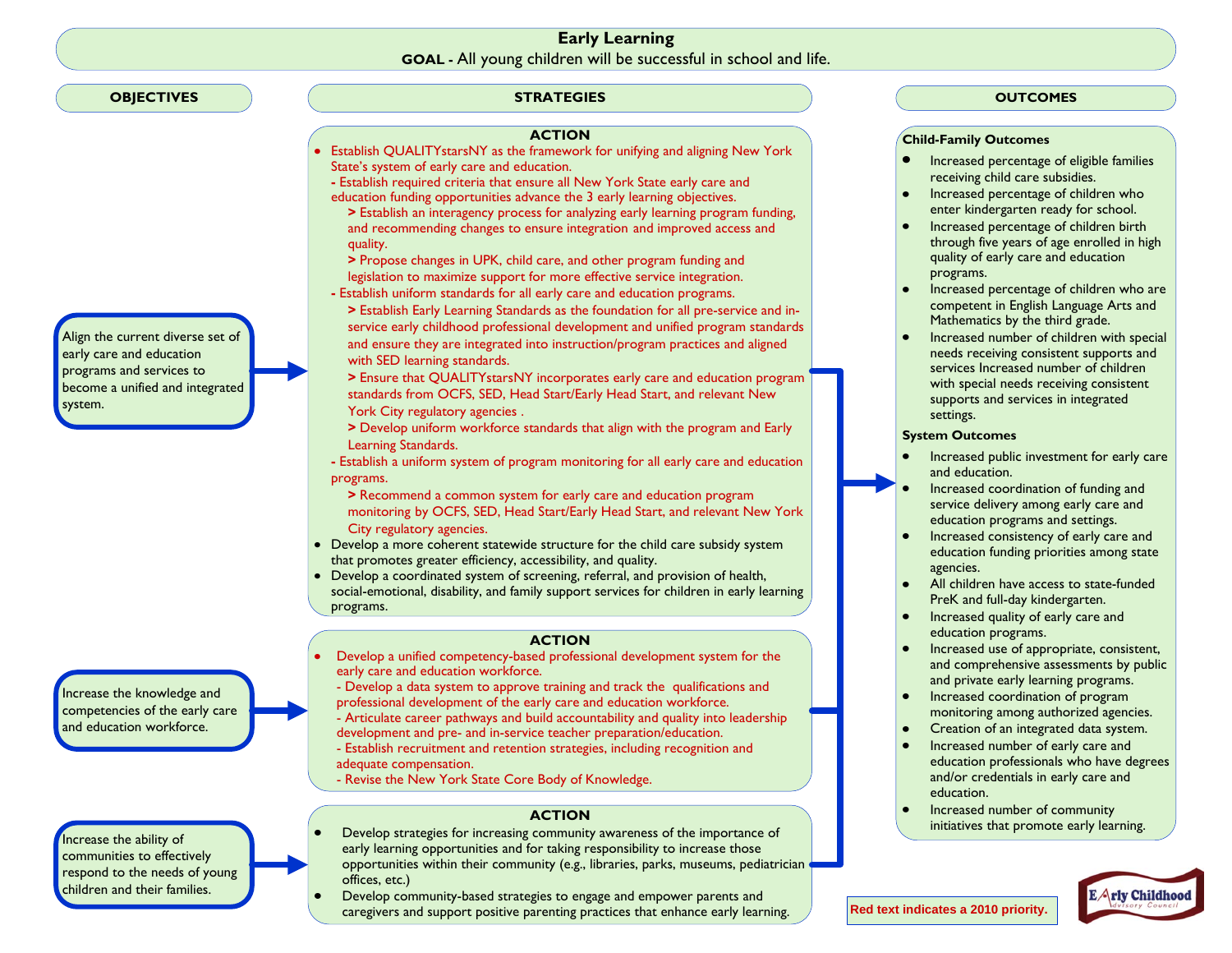# **Coordinated & Responsive Systems**

**GOAL -** Public and private sectors that serve young children and their families are committed to collecting and utilizing data to inform decisions; developing a sustainable infrastructure and a fully-trained, properly-compensated, and well-supported workforce; and establishing policies for accountable approaches that promote healthy children, strong families, and early learning.

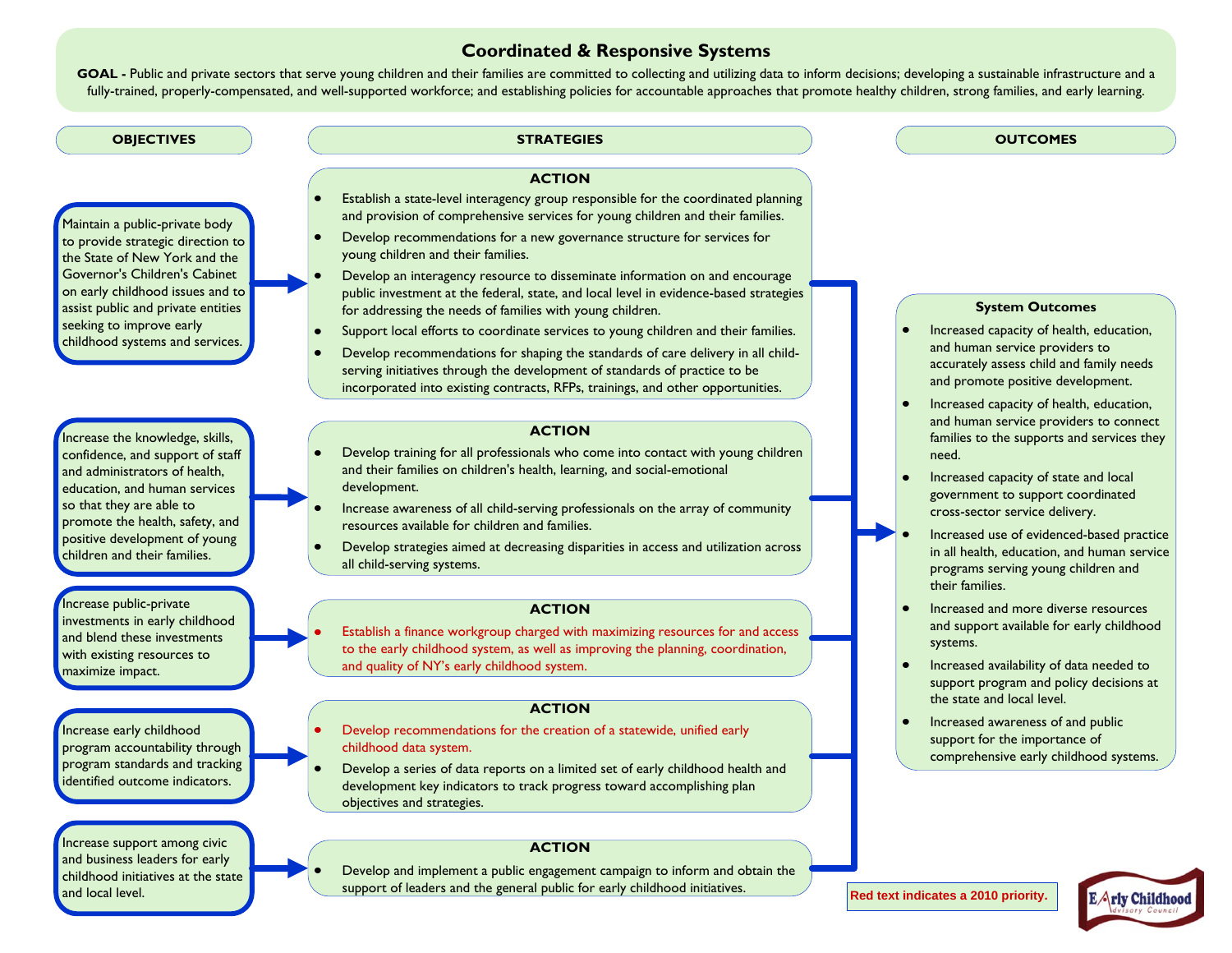# **APPENDIX V**

# **CHILDREN'S CABINET MAJOR ACCOMPLISHMENTS**

### **IMPLEMENTATION OF UNIVERSAL CHILDREN'S HEALTH INSURANCE**

- **Enrollment Gains in Medicaid and Child Health Plus**  New York achieved a steady increase in children's enrollment with 160,000 new enrollments (or a 8% increase) from June 2009 to November 2009. These two programs now provide health care coverage to more than 2 million children.
- **Decline in the Number of Uninsured Children in New York**  The number of uninsured children under the age of 19 in New York decreased by 21 percent from 434,000 in 2007 to 343,000 in 2008 – a decline of 91,000 children.
- **Expanded Access to Health Care**  Medicaid coverage is now automatically extended for all 18, 19 and 20 year olds leaving foster care until their 21st birthday. As well, the Child Health Plus program expanded access to critical mental health services.
- **Federal Approval and Support for Child Health Plus Expansion to 400 Percent of the Federal Poverty Level (FPL)** – Federal matching funds were authorized and provided for the 400 percent FPL expansion retroactive to September 2008 when the State implemented this expanded coverage. In addition, this approval included two new exceptions to the six-month waiting period for certain vulnerable children and youth.
- **The Connections to Coverage Campaign Brought Information on New York's Health Insurance Programs to More Than 40,000 Families in the State – More than 900 events and** activities were conducted to promote Child Health Plus and Medicaid throughout New York State.

### **IMPLEMENTATION OF THE EARLY CHILDHOOD AGENDA**

- **Increase in the Number of Districts Implementing Universal Pre-kindergarten (UPK)** Since the creation of the Children's Cabinet, the number of children served by UPK has increased from 62,929 to 109,000 or by 58 percent.
- **Increased Flexibility**  With support from the Children's Cabinet and outreach by State Education Department (SED) senior staff, the Board of Regents amended regulations to allow districts to implement new UPK programs mid-year. This allowed newly eligible districts who were not able to start programming in the fall to make use of this funding opportunity.
- **Contract Simplification**  With support of the Children's Cabinet, a portion of UPK funds allocated to New York City were transferred directly to the NEW YORK CITY Administration for Children's Services (ACS). This allowed ACS to place the UPK funds directly into existing contracts that they have with child care centers and Head Start programs to provide UPK.
- **Early Learning Standards**  Learning standards for children participating in UPK and for children birth to five have been developed. Efforts are being made to align both of these sets of standards with the revision of the K-12 learning standards.
- **QUALITYstarsNY** Collaborative work by the Office of Children and Family Services (OCFS), SED, and their partners continued on the development of QUALITYstarsNY, New York's Quality Rating and Improvement System for center- and family-based early care and education programs. QUALITYstarsNY is currently being field tested in 13 communities around the State.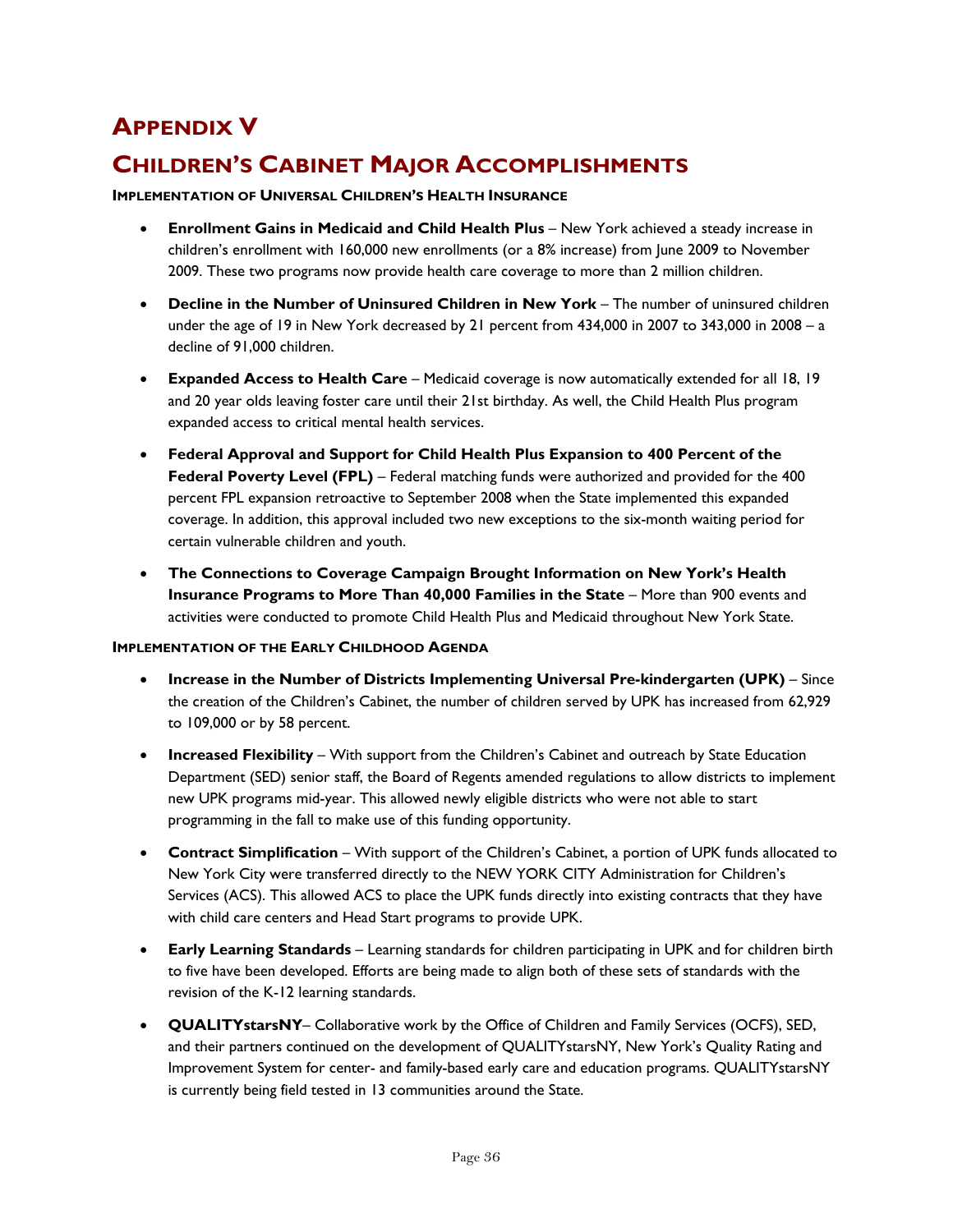### **RE-ENGAGING DISCONNECTED YOUTH**

- **Foster Youth Tuition Assistance Increase**  The enacted State Fiscal Year 2010-11 Executive Budget creates a new Tuition Assistance Program (TAP) "independent schedule", increasing the award for youth in foster care.
- **College Access Challenge Grant Program (CACG)**  OCFS is pursuing funding under CACG to help increase the number of youth in care who are prepared to enter and succeed in post-secondary education. OCFS is proposing to jointly develop with the Higher Education Services Corporation (HESC) a *Foster Care Corner* which would address specific issues related to youth in care and paying for college. The *Foster Care Corner* would be modeled after the current Military Corner on the *HESC* website. In addition, under this grant OCFS would: develop youth in care regional ambassadors; hold college and career planning forums for service providers, foster parents, as well as for youth in care; and, develop college preparation videos, posters and printed materials for human services professionals and disconnected youth.
- **College Class Enrollment**  In 2009, 44 OCFS youth enrolled in post GED/High School classes through the community college network.
- **Geographic Information Center (GIC)** During 2009, information on higher education, vocational training and employment and training services/programs were added to the GIC, which already includes information on child care services, Division of Juvenile Justice and Opportunities for Youth (DJJOY) facilities and congregate care programs. The GIC enables local district and voluntary agency staff to view programs and services within a specified location.
- **Transfer of Educational Records** Pilot programs (Rochester, Syracuse and New York City) have been established to ensure the transfer of educational records when a youth moves from a local correctional facility to a state correctional facility.
- **Career Development and Youth Office Launched**  The launch of a Career Development and Youth Initiatives Office within the Department of Labor (DOL) to serve as a single point of information on youth-specific issues and a single point of contact with SED, OCFS, and other youth-serving agencies and initiatives.
- **DOL Disconnected Youth Grants** Distribution of \$5 million for a DOL Disconnected Youth RFP to serve about 1,600 *disconnected youth* ages 14 through 24 by expanding career awareness, providing dropout prevention, and developing work skills and competencies needed to motivate youth to achieve and succeed in their adult work life.
- **DOL Worker Grants**  A targeted \$15 million investment in a DOL Emerging and Transitional Worker RFP was distributed to provide emerging and transitional workers ages 18 and older with necessary skills and competencies to obtain employment and advance their careers. Populations targeted included young adults with disabilities or limited English proficiency who are out of school or have had contact with the criminal justice system.
- **Career Planning**  In 2009, OCFS conducted six regional educational forums throughout the State focused on post- secondary education and career planning for local districts, voluntary agencies, and foster parents working with youth transitioning from foster care or juvenile justice placements (six more forums are planned for 2010). Also, OCFS expanded upon its higher education resource directory to include a vocational training component and educational and vocational resources by region, and renamed this directory as "The New York State Education and Career Planning Resource Directory."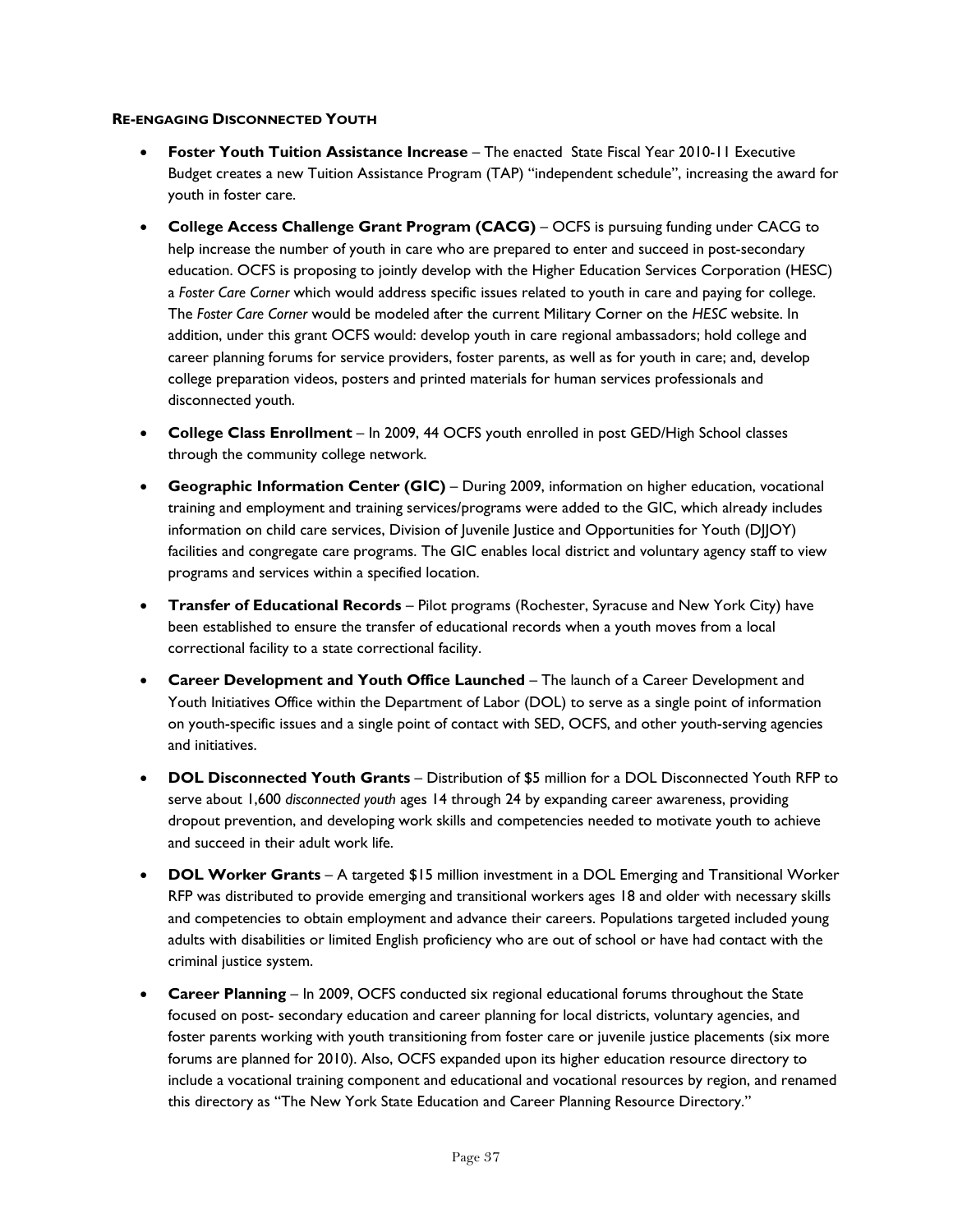- **CareerZone**  The expansion and continued marketing of DOL's CareerZone website, the Science, Technology, Engineering and Math (STEM), and the Career Portfolio tool to encourage career development and career planning to be used by youth- serving agencies, schools, and community-based organizations.
- **Summer Youth Jobs**  As a result of additional stimulus funds from the American Recovery and Reinvestment Act, the number of youth enrolled in New York City's Summer Youth Employment Program (SYEP) increased by 21percent from 43,113 youth enrolled in 2008 to 52,225 youth enrolled in 2009. As a result of joint outreach effort by OCFS, OTDA, and DOL to all counties in New York, specialized services were added to the program for vulnerable youth (those in foster care, juvenile justice facilities or homeless), with 1,000 vulnerable youth enrolled in 2009. In addition, three out of four administrators surveyed noted that the additional federal funds available in 2009 made it possible to employ youth with high risk behavior who would not typically have been placed.
- **Subcommittee on Children with Incarcerated Parents** The creation of an interagency subcommittee on children of incarcerated parents that bridges, for the first time, criminal justice and human services to address the needs of this population. This Subcommittee includes representatives from the following state agencies: OCFS, Division of Criminal Justice Services (DCJS), Council on Children and Families (CCF), Department of Correctional Services (DOCS), DOL, SED, Department of Health (DOH), Office of Court Administration (OCA), Division of Parole and Correctional Alternatives (DPCA), OTDA, and Division of the Budget (DOB), and advocacy organizations.
- **Data Collection**  The launch of a multi-agency data collection initiative where none existed before to quantify the number and needs of children with incarcerated parents.
- **Bridging Corrections, Courts, and Human Services to Meet the Needs of Children** The compilation and dissemination of all family programs within DOCS to family court judges statewide. This effort has laid the groundwork for future cross-disciplinary initiatives to better meet the needs of children with incarcerated parents.
- **Workshop to Promote Connectivity Between Children and Their Incarcerated Parents** To promote connectivity between incarcerated parents and their children, DCJS and DOCS created a workshop providing information to case workers on the benefits and logistics of arranging visits between incarcerated parents and their children. The first workshop was conducted at NYPWA in January 2010 and was well attended and well received, and the group is looking for future venues to present.
- **"Be Sure Your Child is Cared For and Safe" Flyer** Members of the Children of Incarcerated Parents Subcommittee participated in the Permanent Judicial Commission on Justice for Children's workgroup to develop a flyer to help incarcerated parents plan for their children, that in particular, describes and provides forms to designate a person in a parental relationship so that their children have caregivers who have the legal ability to make education and medical decisions for their children.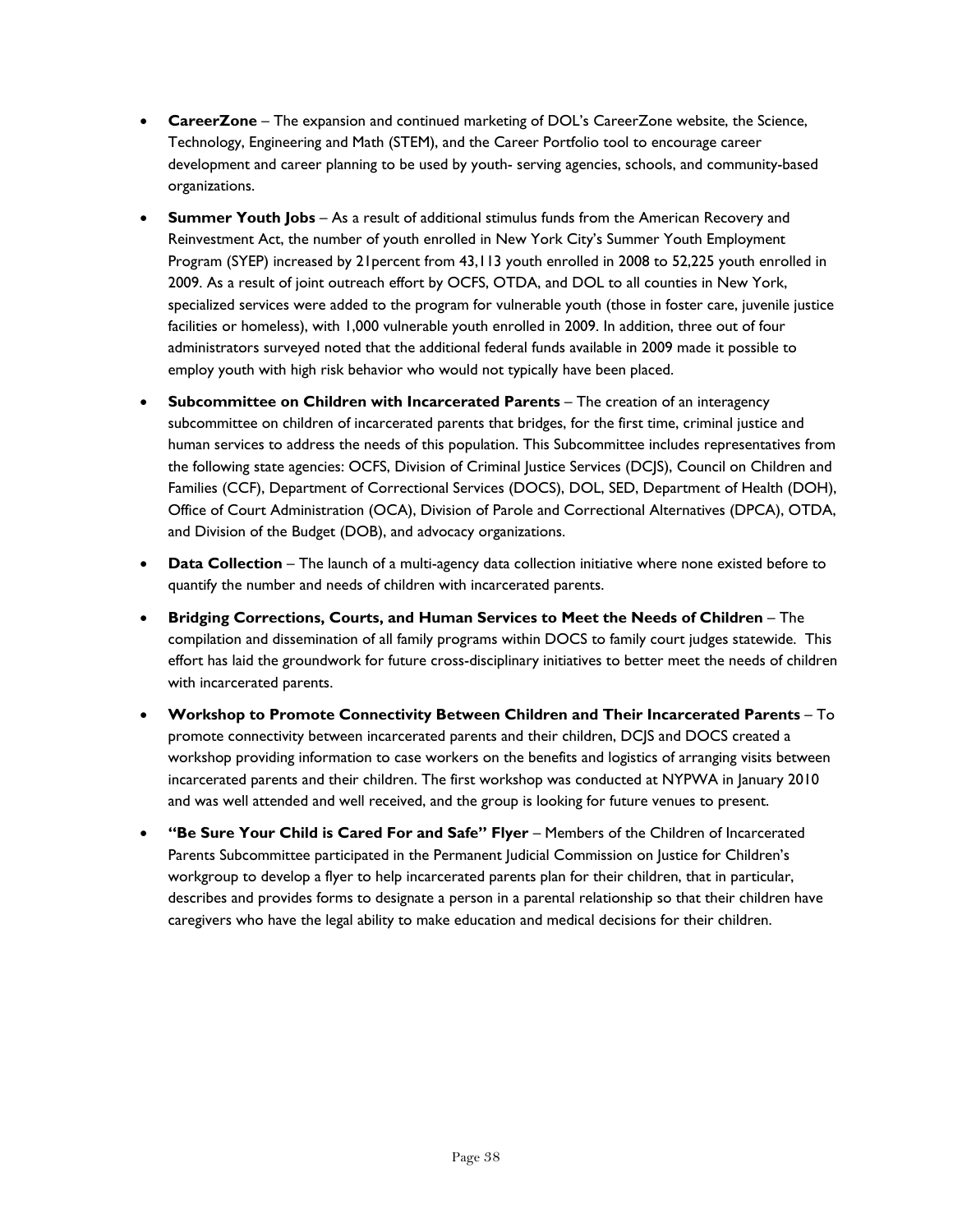# **APPENDIX VI**

# **MEMBERS OF THE SUBCOMMITTEE ON CHILD WELFARE / JUVENILE JUSTICE**

Joyce Burrell NYS Office of Children and Family Services Steven Blatt SUNY Upstate Medical University Linda Brown NYS Office of Children and Family Services Evelyn Castro Long Island University Janice Charles The Children's Clinic Karen Chavis NYS Council on Children and Families Janelle Cleary NYS Council on Children and Families Keturah Colbert NYS Education Department Kathleen DeCataldo Permanent Judicial Commission on Justice for Children Patti Donohue NYS Division of Probation and Correctional Alternatives Pat Fahy NYS Department of Labor Diana Fenton NYS Office of Children and Family Services Felipe Franco NYS Office of Children and Family Services Maria Galarza NYS Office of Children and Family Services Victoria Gray NYS Department of Labor Jacquelyn Greene NYS Division of Criminal Justice Services Stan Hansen NYS Education Department Kim Heroth NYS Office of Temporary and Disability Assistance Wayne Ho Coalition for Asian American Children and Families Lorraine Hogan NYS Division of Criminal Justice Services Richard Kreipe University of Rochester Medical Center Kristine Mesler NYS Department of Health Jennifer Marino Rojas The Children's Defense Fund Elana Marton NYS Council on Children and Families Maria Morris-Groves NYS Office of Alcoholism and Substance Abuse Services Shelley Murphy NYS Office of Children and Family Services Jenn O'Connor Schuyler Center for Analysis and Advocacy Gwen O'Shea Health and Welfare Council of Long Island Paula Perna NYS Department of Labor Jennifer Pringle Advocates for Children of New York Kristin Riley NYS Office of Mental Health Kate Shoemaker Harlem Children's Zone Elaine Spaull Center for Youth Karen Schimke Schuyler Center for Analysis and Advocacy Laura Velez NYS Office of Children and Family Services Meredith Wiley Fight Crime Invest in Kids NY Gwen Wright NYS Office for the Prevention of Domestic Violence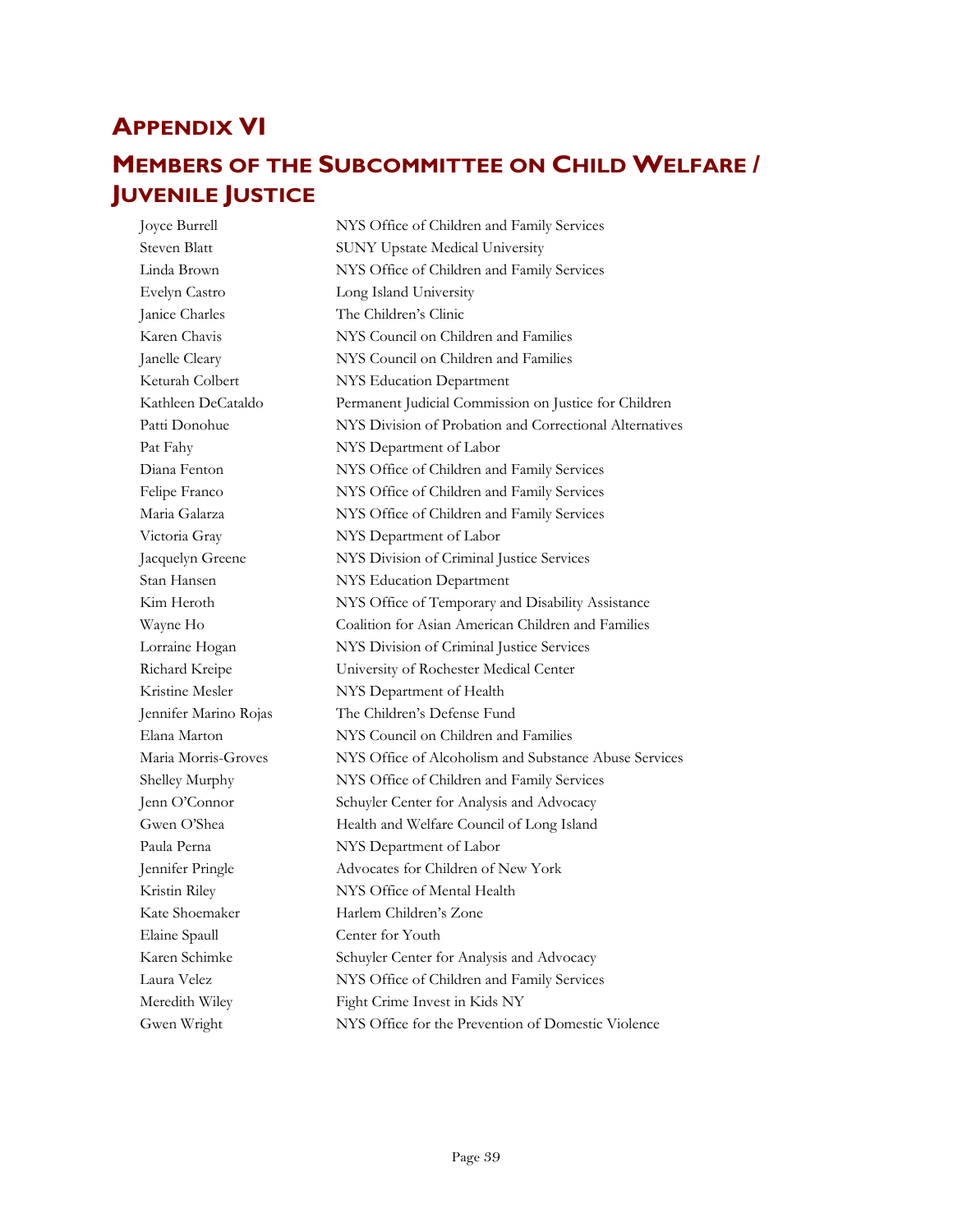# **APPENDIX VII**

# **MEMBERS OF THE SUBCOMMITTEE ON CHILDREN WITH INCARCERATED PARENTS**

Serena Alfieri Correctional Association of New York Tania Allard NYS Department of Health Cate Bohn NYS Council on Children and Families Eric Brettschneider NYS Office of Children and Family Services Karen Chavis NYS Council on Children and Families Janelle Cleary NYS Council on Children and Families Sharon Davis NYS Office of Alcoholism and Substance Abuse Services Ana Enright NYS Division of Parole Pat Fahy NYS Department of Labor Pat Fitzmaurice NYS Division of Parole Travis Frantti NYS Division of the Budget Elizabeth Gaynes The Osborne Association Jacquelyn Greene NYS Division of Criminal Justice Services Stan Hansen NYS Education Department Kim Heroth NYS Office of Temporary and Disability Assistance Sally Herrick Lorraine Hogan NYS Division of Criminal Justice Services Timothy Howard NYS Office of Alcoholism and Substance Abuse Services Tamar Kraft-Stolar Correctional Association of New York Tanya Krupat The Osborne Association Denise Landy NYS Department of Labor Toni Lang Office of Court Administration Myrna Lopez-Squillini Rockland County Department of Probation Elana Marton NYS Council on Children and Families Elba Montalvo Committee for Hispanic Children and Families Margaret Moree The Business Council Anthony Ng United Neighborhood Houses of New York, Inc. Rodney Pride NYS Office of Children and Family Services Courtney Ramirez NYS Division of Criminal Justice Services Kate Shoemaker Harlem Children's Zone Nancy Simboli NYS Department of Health Alicia M. Smith-Roberts NYS Department of Correctional Services Elaine Spaull Center for Youth Jinnie Spiegler NYS Office of Children and Family Services Allen Wong NYS Division of Criminal Justice Services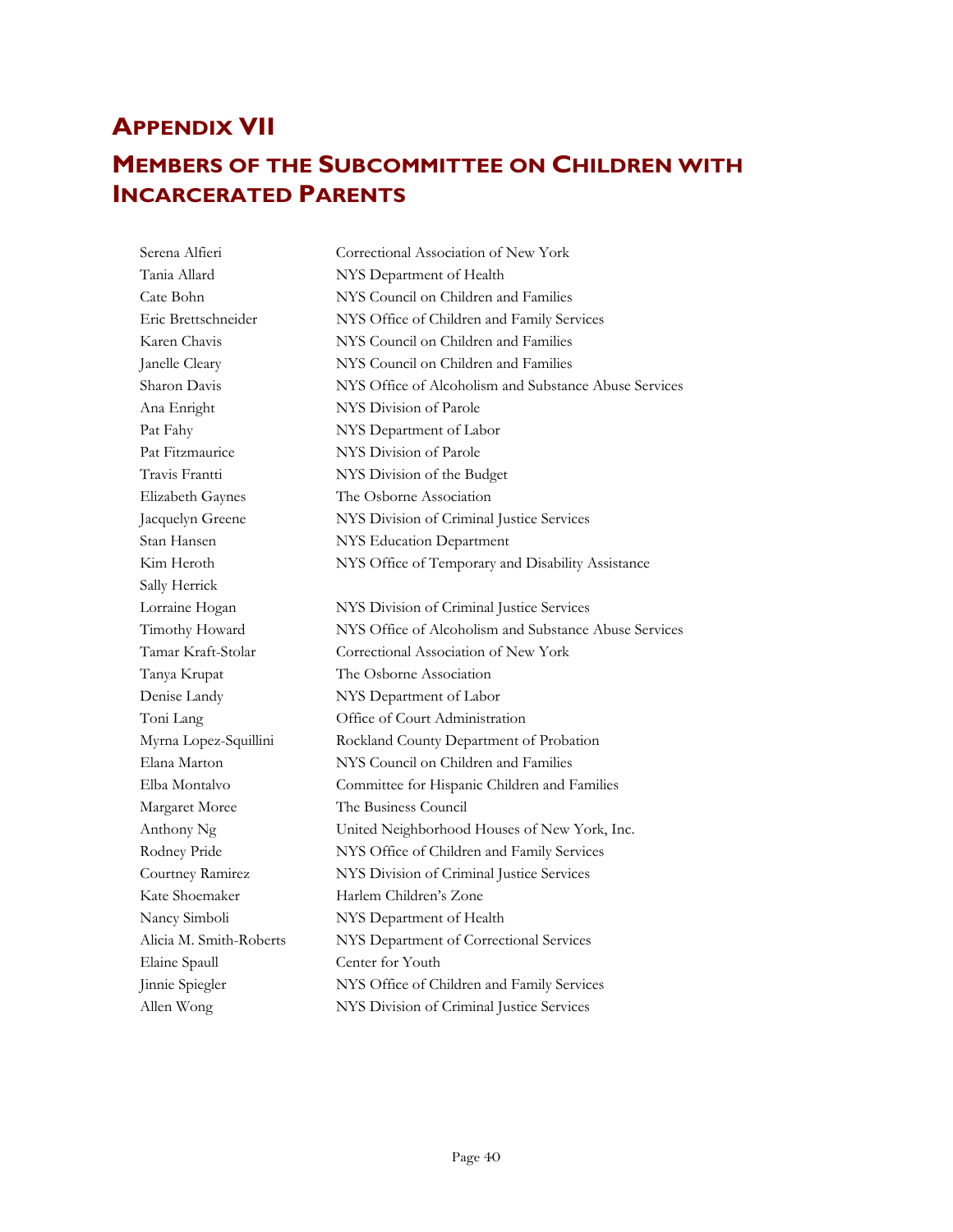# **APPENDIX VIII**

# **2010 SHORT- AND LONG-TERM RECOMMENDATIONS FROM THE WORKGROUP ON DISCONNECTED YOUTH**

**RECOMMENDATION 1:** Charge executive agencies to prioritize the needs of disconnected youth via funding, policy making and continued cross agency collaboration.

STRATEGY:

• Issue an Executive Order.

**RECOMMENDATION 2:** Structure state funding opportunities across multiple agencies to maximize services for disconnected youth.

STRATEGY:

• Replicate models that have proven effective such as the "master contract" – a contract that combines multiple state funding streams into one contract with a non-profit provider to simplify administration and increase flexibility for the service provider.

**RECOMMENDATION 3:** Facilitate the attainment of youth's vital records (including birth certificates, social security cards and DMV photo identification) to enable successful community reintegration.

STRATEGIES:

- Centralize 'how-to' information for providers and youth (e.g, enroll in school, obtain vital records, enroll in college, etc.).
- Develop and implement any necessary policies and Memorandums of Agreement to issue identification for youth released from care or incarceration.
- Develop a Youth in Care Web Site (providing a one-stop web site for 'how-to' info).

**RECOMMENDATION 4:** Institutionalize (at the state level) uniform discharge planning requirements for adolescents leaving juvenile justice, foster care, and criminal justice settings.

STRATEGIES:

- Require a discharge plan for all youth returning to the community that specifically identifies and facilitates stable, permanent housing, enrollment in school, an evaluation of eligibility for public benefits, and other necessary services.
- Require that any youth discharged from out of home placement to a setting other than his or her family is connected with a stable adult who is willing to be a long-term permanency resource for the youth.

**RECOMMENDATION 5:** Ensure that eligible youth continue to receive Medicaid once they return to the community.

STRATEGIES:

- Review the implementation of the Office of Children and Family Services (OCFS) Administrative Directive to ensure Medicaid coverage for youth returning to the community.
- Enable Medicaid coverage for juvenile offenders to be active upon return to the community.
- Create an automated process to ensure that youth have an open Medicaid case the day they are released to the community.

**RECOMMENDATION 6:** Enhance educational stability, attachment, and achievement among disconnected youth.

STRATEGIES:

• Provide Tuition Assistance Program (TAP) equity for foster care youth and non-foster care youth.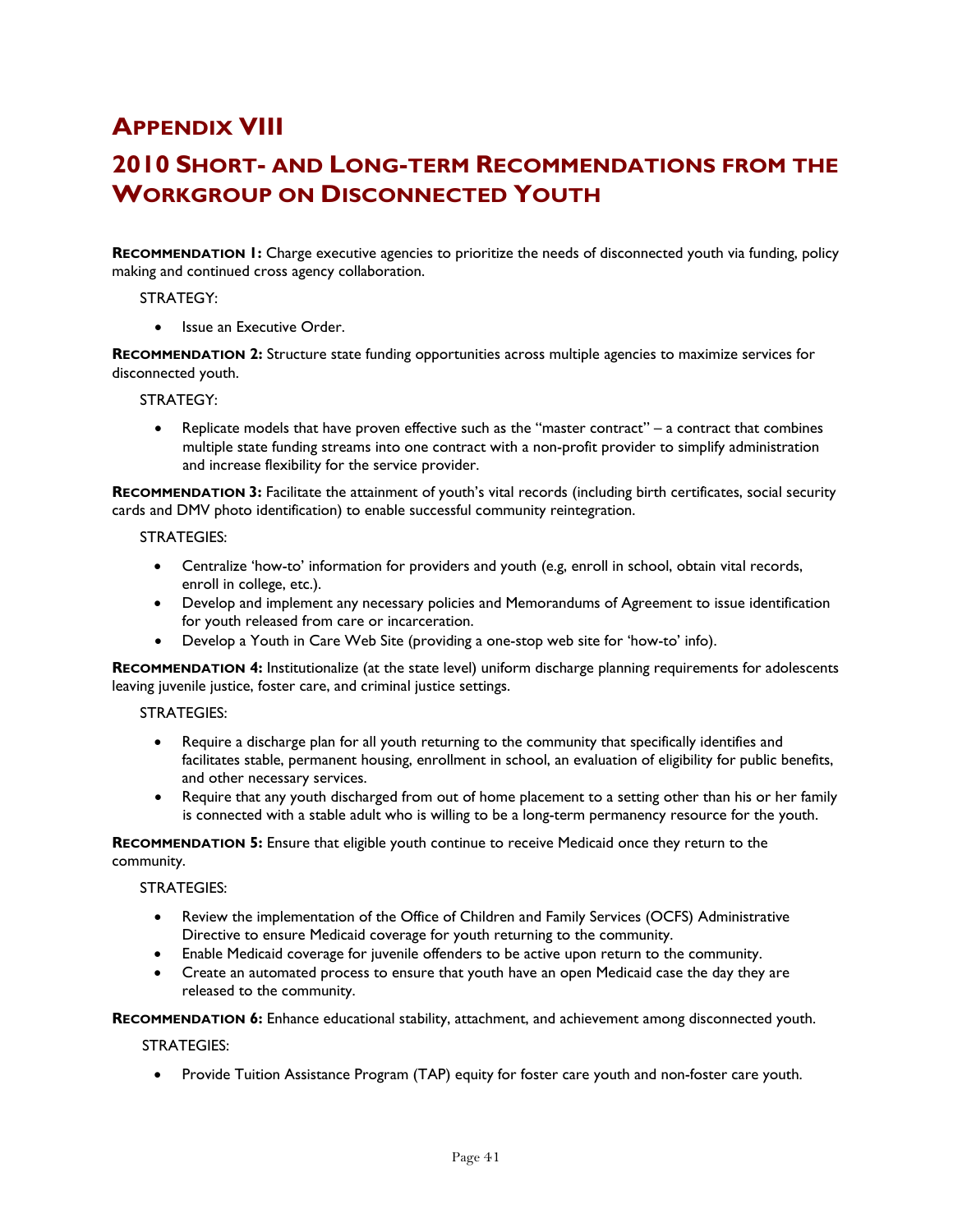- Work with the State Education Department (SED) to encourage school districts to accept credits earned by students in education programs in OCFS facilities.
- Require schools to expeditiously enroll certain at risk youth as well as provide enrollment assistance by helping youth obtain needed documents.
- Mandate that all youth under the age of 21 who are eligible under NYS Education Law participate in educational programming while incarcerated. A youth's stay in a correctional facility can be as long as several years and should be viewed as an opportune time for intense immersion in education and training.
- Promote Foster Care Higher Education On-line Resources. Launch an on-line resource of all the higher education tuition assistance programs available to youth who have been in foster care jointly developed by OCFS and Higher Educational Services Corporation.
- Explore opportunities for more timely transfer (electronic solutions) of student data (SED / OCFS).

**RECOMMENDATION 7:** Increase disconnected youth's access to employment opportunities.

STRATEGIES:

- Seek additional federal funds for the Summer Youth Employment Program and conduct outreach to ensure expanded participation by disconnected youth.
- Expand use of Department of Labor's (DOL) CareerZone in juvenile justice facilities and in county jails, and by aftercare providers.
- Create a New York State Career Guide for youth and adults that will serve as a companion to the CareerZone and JobZone websites. The Career Guide will provide information to build lifelong career decision-making skills to connect youth and jobseekers to resources covering all aspects of career exploration, and to outline what is necessary for success in the  $21<sup>st</sup>$  century learning and work environments.
- Work with SED to require school districts to use CareerZone as part of the school curriculum.
- Fully utilize and publicize the Work Opportunity Tax Credit, particularly the new provisions that expand federal eligibility to disconnected youth.
- Implement a pilot in Rochester, Syracuse and New York City to increase employment readiness for students incarcerated in local jails in a partnership with Division of Criminal Justice Services (DCJS), SED, and DOL.

**RECOMMENDATION 8:** Ensure supportive housing for homeless adolescents.

STRATEGY:

• Develop a cross agency vision for developing and maintaining supportive housing for homeless, disconnected youth, with a clear lead agency and clear partner agency roles—particularly Division of Housing and Community Renewal, Office of Temporary and Disability Assistance, and OCFS.

**RECOMMENDATION 9:** Highlight and address the needs of children with incarcerated parents across state agencies that have varying levels of responsibility for these youth.

STRATEGIES:

- Issue an Executive Order to institute cross agency collaboration to address the needs of children with incarcerated parents and designate DCJS with lead responsibility.
- Develop and adopt, across agencies, a set of 'guiding principles' for agencies and localities working with children of incarcerated parents.
- Provide training on best practice protocols (e.g., DCJS training curriculum) for those working with children of incarcerated parents.
- Conduct workshops throughout the state to raise awareness of the issues.